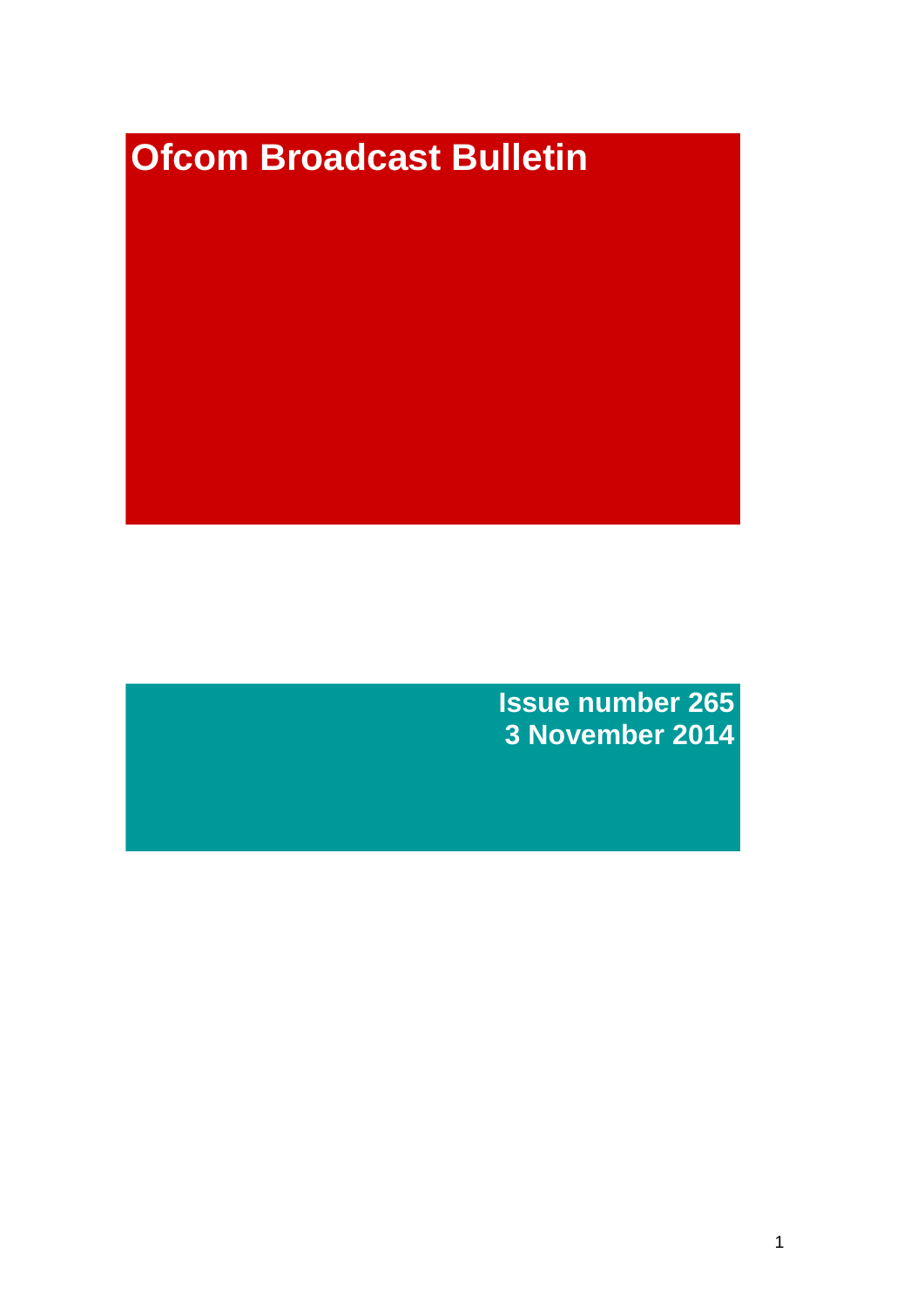# **Contents**

| Introduction                                                                                        | 3  |
|-----------------------------------------------------------------------------------------------------|----|
| <b>Standards cases</b>                                                                              |    |
| In Breach                                                                                           |    |
| <b>Yoga for You</b><br>Lamhe TV, 17 Jun 14, 09:30                                                   | 5  |
| <b>BRFM Drivetime</b><br>BRFM 95.6, 21 Jul 14, 17:50                                                | 14 |
| <b>Advertising Scheduling cases</b>                                                                 |    |
| <b>In Breach</b>                                                                                    |    |
| <b>Breach findings table</b><br>Code on the Scheduling of Television Advertising compliance reports | 16 |
| <b>Broadcast Licence Condition cases</b>                                                            |    |
| Non-payment of broadcasting licence fees                                                            | 17 |
| <u>In Breach</u>                                                                                    |    |
| <b>Retention and production of recordings</b><br>Sunrise FM (Bradford), 12 August 2014, 12:30       | 18 |
| <b>Fairness and Privacy cases</b>                                                                   |    |
| <b>Upheld</b>                                                                                       |    |
| <b>Complaint by Mr D</b><br>Police Interceptors, Channel 5, 17 Feb 14                               | 20 |
| <b>Investigations Not in Breach</b>                                                                 | 37 |
| <b>Complaints Assessed, Not Investigated</b>                                                        | 38 |
| <b>Investigations List</b>                                                                          | 44 |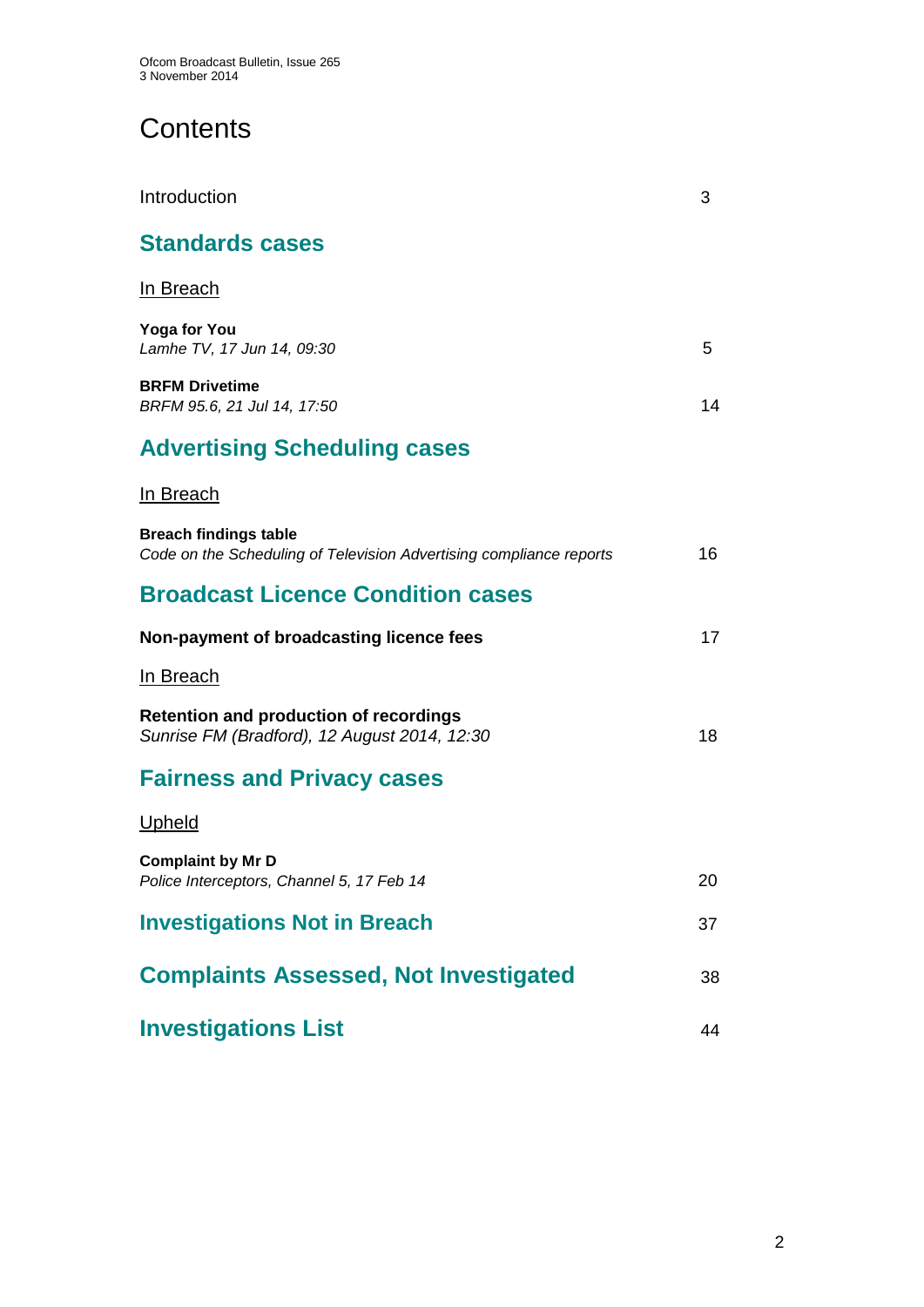# **Introduction**

Under the Communications Act 2003 ("the Act"), Ofcom has a duty to set standards for broadcast content as appear to it best calculated to secure the standards objectives<sup>1</sup>. Ofcom must include these standards in a code or codes. These are listed below. Ofcom also has a duty to secure that every provider of a notifiable On Demand Programme Services ("ODPS") complies with certain standards requirements as set out in the  $Act<sup>2</sup>$ .

The Broadcast Bulletin reports on the outcome of investigations into alleged breaches of those Ofcom codes below, as well as licence conditions with which broadcasters regulated by Ofcom are required to comply. We also report on the outcome of ODPS sanctions referrals made by ATVOD and the ASA on the basis of their rules and guidance for ODPS. These Codes, rules and guidance documents include:

- a) [Ofcom's Broadcasting Code](http://stakeholders.ofcom.org.uk/broadcasting/broadcast-codes/broadcast-code/) ("the Code").
- b) the [Code on the Scheduling of Television Advertising](http://stakeholders.ofcom.org.uk/broadcasting/broadcast-codes/advert-code/) ("COSTA") which contains rules on how much advertising and teleshopping may be scheduled in programmes, how many breaks are allowed and when they may be taken.
- c) certain sections of the [BCAP Code: the UK Code of Broadcast Advertising,](http://www.bcap.org.uk/Advertising-Codes/Broadcast-HTML.aspx) which relate to those areas of the BCAP Code for which Ofcom retains regulatory responsibility. These include:
	- the prohibition on 'political' advertising:
	- sponsorship and product placement on television (see Rules 9.13, 9.16 and 9.17 of the Code) and all commercial communications in radio programming (see Rules 10.6 to 10.8 of the Code);
	- 'participation TV' advertising. This includes long-form advertising predicated on premium rate telephone services – most notably chat (including 'adult' chat), 'psychic' readings and dedicated quiz TV (Call TV quiz services). Ofcom is also responsible for regulating gambling, dating and 'message board' material where these are broadcast as advertising<sup>3</sup>.
- d) other licence conditions which broadcasters must comply with, such as requirements to pay fees and submit information which enables Ofcom to carry out its statutory duties. Further information can be found on Ofcom's website for [television](http://licensing.ofcom.org.uk/tv-broadcast-licences/) and [radio](http://licensing.ofcom.org.uk/radio-broadcast-licensing/) licences.
- e) rules and guidance for both [editorial content and advertising content on ODPS.](http://www.atvod.co.uk/uploads/files/ATVOD_Rules_and_Guidance_Ed_2.0_May_2012.pdf) Ofcom considers sanctions in relation to ODPS on referral by the Authority for Television On-Demand ("ATVOD") or the Advertising Standards Authority ("ASA"), co-regulators of ODPS for editorial content and advertising respectively, or may do so as a concurrent regulator.

[Other codes and requirements](http://stakeholders.ofcom.org.uk/broadcasting/broadcast-codes/) may also apply to broadcasters and ODPS, depending on their circumstances. These include the Code on Television Access Services (which sets out how much subtitling, signing and audio description relevant

<sup>1</sup>  $1$  The relevant legislation is set out in detail in Annex 1 of the Code.

 $2$  The relevant legislation can be found at Part 4A of the Act.

 $3$  BCAP and ASA continue to regulate conventional teleshopping content and spot advertising for these types of services where it is permitted. Ofcom remains responsible for statutory sanctions in all advertising cases.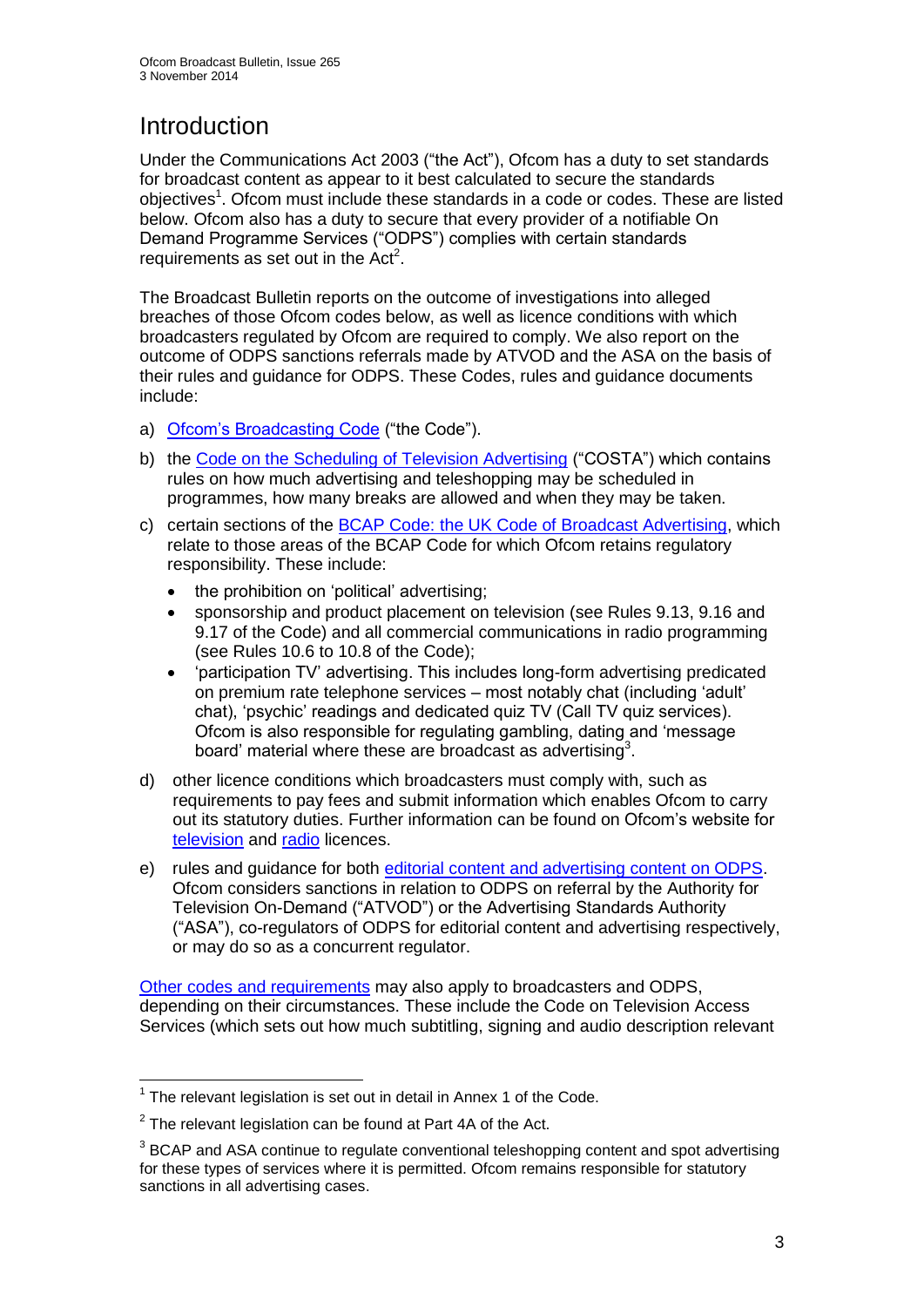licensees must provide), the Code on Electronic Programme Guides, the Code on Listed Events, and the Cross Promotion Code.

**It is Ofcom's policy to describe fully the content in television, radio and on demand content. Some of the language and descriptions used in Ofcom's Broadcast Bulletin may therefore cause offence.**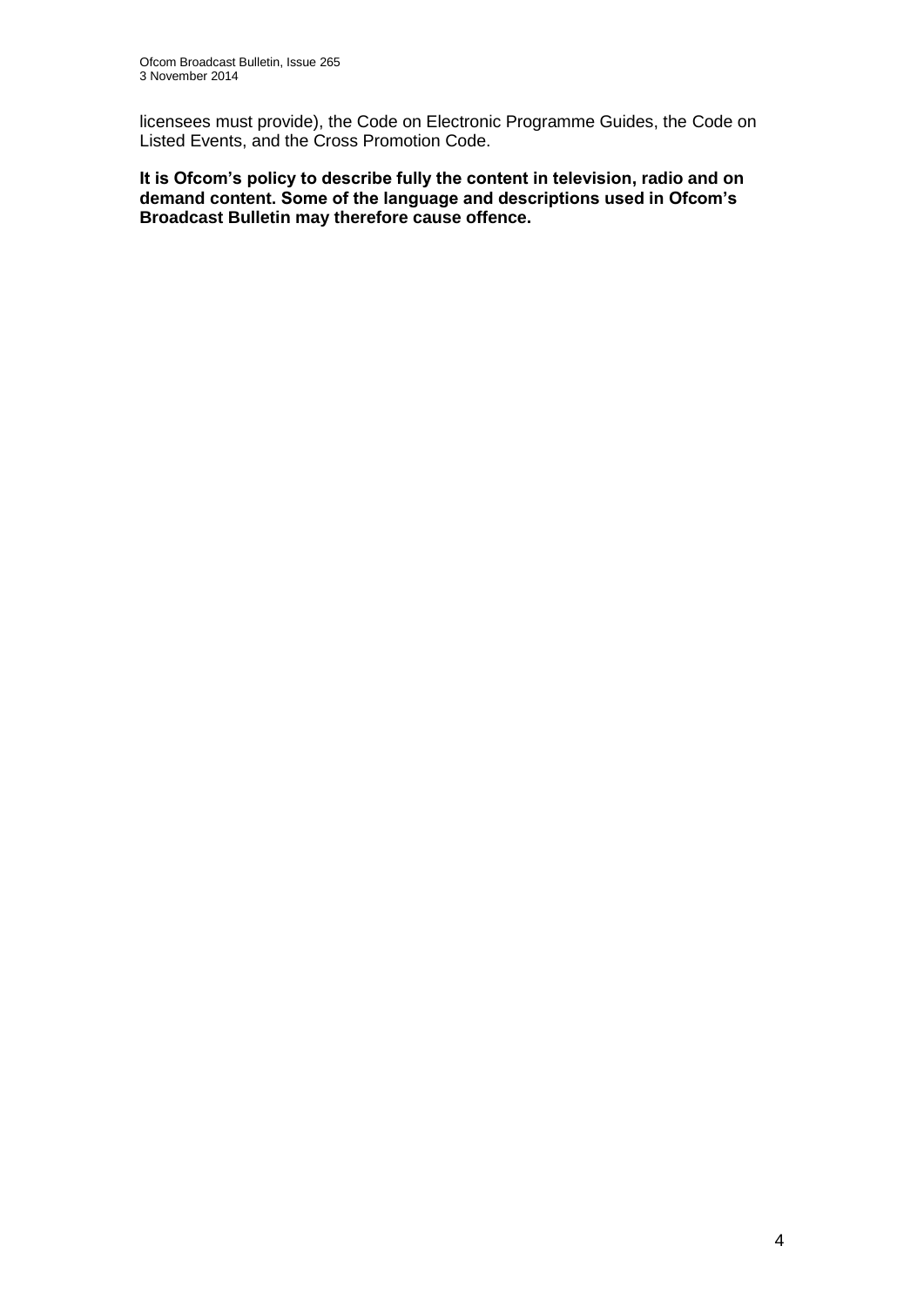# **Standards cases**

# **In Breach**

### **Yoga for You**  *Lamhe TV, 17 June 2014, 09:30*

### **Introduction**

1

*Yoga for You* is a television series containing lifestyle advice based on ancient Indian practices of Yoga. The series is broadcast on Lamhe TV, a general entertainment television channel for the South Asian community, broadcasting in English and Hindi. The licence for the service is held by Asia TV Limited ("Zee TV" or "the Licensee").

A complaint alerted Ofcom to the broadcast in this programme of claims that serious medical conditions (including cancer) could be treated or cured by herbal remedies and ayurvedic products $^1$ .

We reviewed the programme which was broadcast in Hindi and English with English subtitles of Hindi speech. Ofcom commissioned a transcript of the whole programme, including translations into English of the Hindi by an independent translator<sup>2</sup>. All the extracts below from the programme were translated from Hindi and are from the transcript of the spoken words unless otherwise indicated.

The first segment of the programme, lasting 11 minutes, was presented in a lecture style by Dr Pankaj Naram, an ayurvedic practitioner. The second segment of the programme featured demonstrations of yoga exercises and meditations.

Having carefully reviewed the transcript our concern focused only on the first segment of the programme. We noted that at the start of this part of the programme Dr Naram stated:

*"*…[W]*e have seen more than 75,000 cancer patients…In some cases we have received lots of surprises. People who were told by famous hospitals in Mumbai, America and Europe that they are going to live only for another two or three months, I am seeing them after 15 years leading their normal lives and performing their work*<sup>3</sup> *"*.

Dr Naram described cancer as a *"growth of out of control cells"* in accordance with *"the belief of German doctors…European and American doctors"*. He briefly

 $1$  Ayurvedic products are usually made up of minerals and/or plant extracts. Ayurvedic medicine is a Hindu system of traditional medicine native to India and is a form of alternative medicine.

 $2$  Where appropriate in this Preliminary View, we have identified where the translation and the English subtitles differed slightly in wording and terminology.

<sup>3</sup> The English subtitles stated: *"I have got more than 75,000 cancer patients…In some cases we were really surprised by the results. People who were told by famous hospitals in Mumbai, America and Europe that they won't live more than three months, I am seeing then after 15 years leading normal lives and performing their day to day duties"*.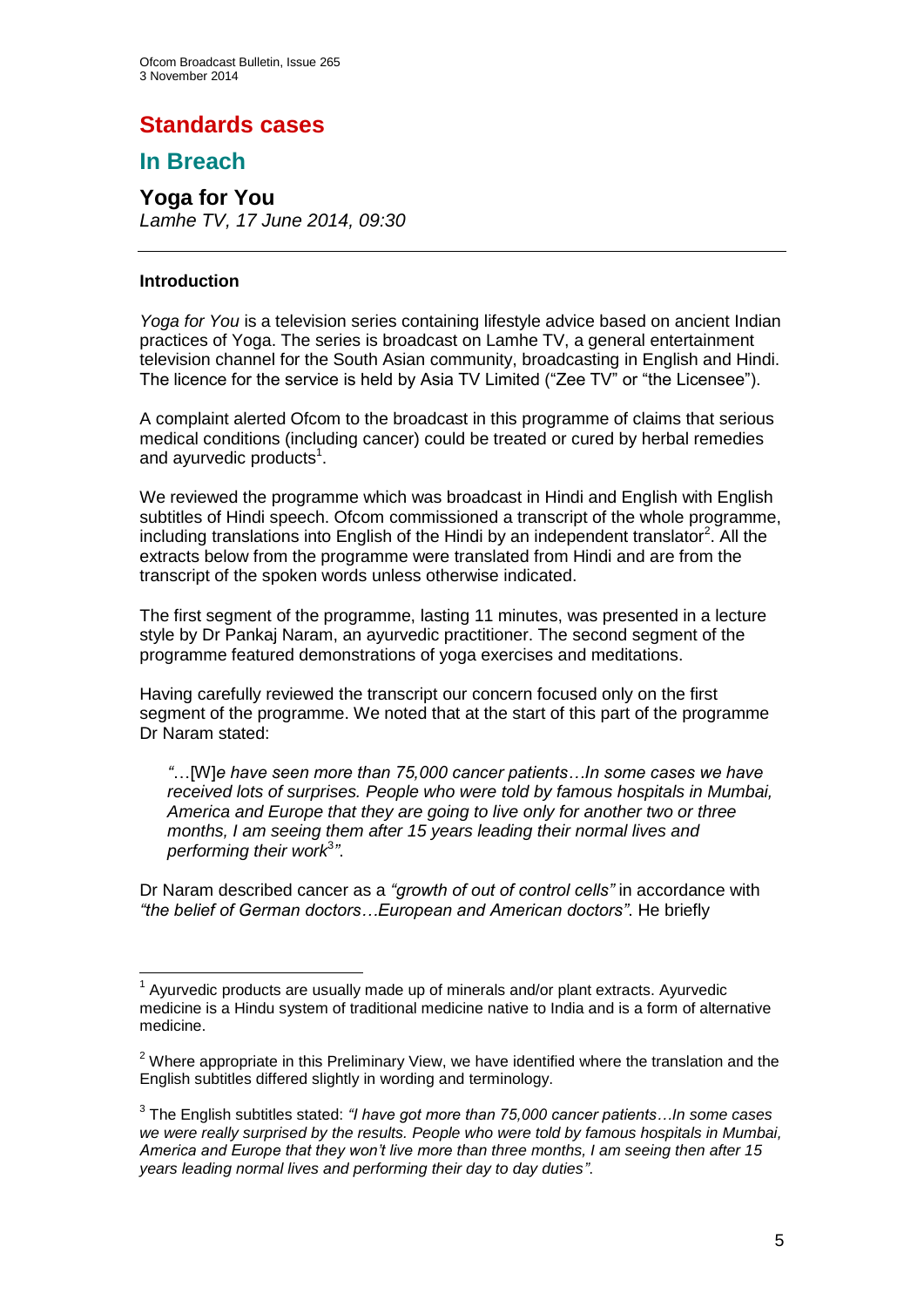explained how cancer cells spread to parts of the body destroying healthy tissues and cells, and: "ends the person<sup>4</sup>".

Dr Naram referred to conventional methods of treatments for cancer:

*"There are many therapies for this* [cancer], *chemotherapy, radiotherapy, hormone therapy, caesarean, operation and many more. The question is will these therapies really make a patient cancer free? A research done in Europe*  came to the conclusion that cancer is not cured<sup>5</sup>".

He went on to explain that although cancer cells were suppressed and maybe destroyed, these cells would reappear in a more *"violent"* and *"powerful"* form.

Dr Naram then spoke about toxins which he said were associated with accelerated cell growth. He said that when an increase in the amount of gas, bile, and mucus occurs within the body, the cells in our body *"increase in number*<sup>6</sup> *"* and *"grow uncontrollably"*. After outlining four common types of cancer, Dr Naram stated that consumption of items such as burgers, cheese, pizza, alcohol, and drugs was problematic and that tobacco was one of the main causes of cancer. He suggested that fermented<sup>7</sup> foods affected the body's immune system due to chemicals they contained and added that:

*"When this immunity becomes low, these* [cancer] *cells start to grow as we consume fermented foods. Following that, there is growth of these uncontrolled*  [cancer] *cells. These start spreading to the whole of the body. What is the best treatment for this? Holy basil leaves<sup>8</sup>, turmeric, garlic are natural herbs that fight* against cancer. You will receive lots of benefits from consuming these herbs<sup>9</sup>".

Dr Naram stated that: *"Research conducted in Germany also indicates this as the reason why there was a low number of cancer patients in India in the past"*. He added that although people who lived in rural India smoked a lot, they also consumed a lot of natural herbs (holy basil leaves, turmeric and garlic) as part of their diets. Dr Naram said:

 $8$  A holy basil plant is known as 'Tulsi' and is a sacred plant in Hindu beliefs.

 4 The English subtitles stated: *"finish the person"*.

<sup>5</sup> The English subtitles stated: *"For this problem there are many therapies in use: Chemotherapy; radiotherapy; hormone therapy; surgeries; operations; and many more. The question is will these really make a cancer patient free? A research in Europe came to the conclusion that Cancer is not cured".*

<sup>6</sup> The English subtitles stated: *"cells become cancerous".*

 $7$  Fermented foods are foods that have been through a process of fermentation in which natural bacteria feeds on the sugar and starch in the food. This process preserves the food. Examples of fermented foods are yogurt and sauerkraut.

<sup>9</sup> The English subtitles stated: *"When our immunity is low, these* [cancer] *cells start to grow due to the consumption of fermented foods. After that there is growth of these uncontrolled*  [cancer] *cells. These cells start to spread* [to] *all parts of the body. What is the sure shot cure for this? Basil leaves, turmeric, garlic are natural herbs that fight cancer. You will benefit a lot if you consume these herbs"*.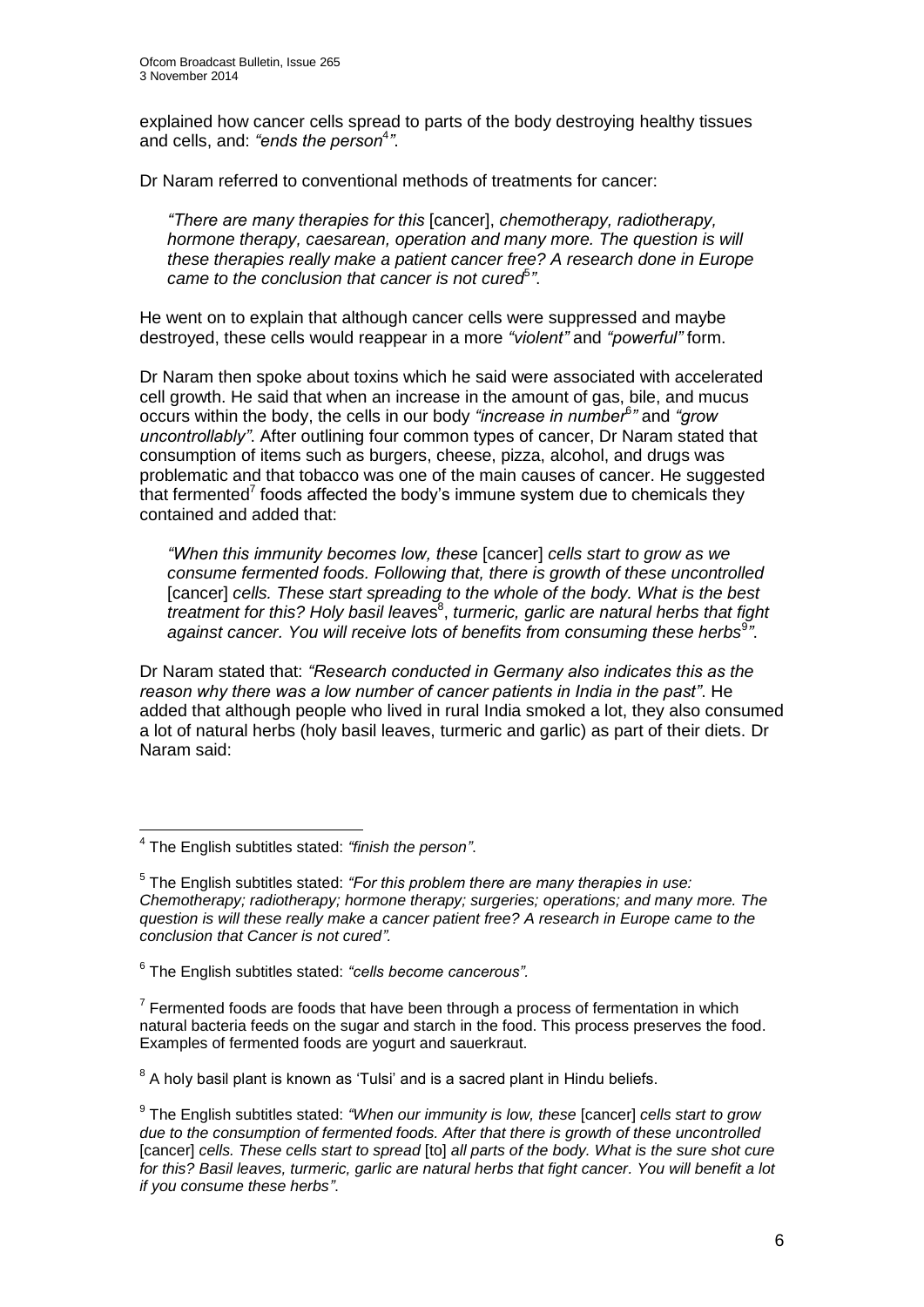*"I am only trying to tell you about it from a scientific point of view. So by eating basil leaves and black pepper, that is, if you have 11 holy basil leaves and three black peppers, you can prevent cancer. This is what ancient secrets suggest and today's modern theory is also accepting it… Along with that, 'Life Yog Formula*<sup>10</sup>*'…What does 'Life Yog Formula' do? It gives life to our healthy cells. It gives them strength to kill these affected cells in a natural way. This formula works amazingly. It is very beneficial for any type of cancer. 'Life Yog Formula', two tablets each in the morning and evening. Use holy basil leaves, use turmeric, use garlic juice and use 'Life Yog Formula*<sup>11</sup>*'".* 

In the next part of Dr Naram's lecture he responded to a question asked by a viewer who had written in to the show. The viewer requested a powerful remedy for an umbilical hernia<sup>12</sup>. Dr Naram responded by stating that he had *"a very powerful*  remedy [for hernias] of which I have helped thousands of people with<sup>13</sup>" and gave the following the advice:

*"First of all you should have 'Kichadi*<sup>14</sup>*' in your diet….And every day in the evening take Vibrant Detox Formula*<sup>15</sup>*. Vibrant Detox Formula every night. You may take around three to eight or nine tablets. Along with it, take 'Aam Mukti Formula*<sup>16</sup>*'. Aam Mukti Formula, one tablet each in the morning and evening. 'Anti-acidity Formula*<sup>17</sup>*', one tablet each in the morning and evening and 'Vayu Mukti Formula*<sup>18</sup>*' one tablet each in the morning and evening. Take these definitely. Along with that, take half* [a] *table spoon* [of] *cumin powder, half* [a] *spoon* [of] *cumin powder. Take half* [a] *table spoon* [of] *coriander powder and 11*  black raisins. Soak all these in the morning and consume them in the evening<sup>19</sup>".

 $12$  An umbilical hernia occurs when an internal part of the body pushes through a weakness in the muscle or surrounding tissue wall. It appears as a painless lump in or near the navel. Surgery is recommended for most adults with this condition. <http://www.nhs.uk/conditions/Umbilicalhernia/Pages/Whatisitpage.aspx>

<sup>13</sup> The relevant English subtitles stated*: "I have a very powerful remedy with which I have helped cure thousands of people with"*.

 $14$  Kichadi is an Indian dish consisting of a mixture of lentils and rice.

- $15$  A product sold and promoted by Dr Naram.
- $16$  A product sold and promoted by Dr Naram.
- $17$  A product sold and promoted by Dr Naram.

<sup>1</sup>  $10$  Life Yog Formula is a herbal product sold and promoted by Dr Naram.

<sup>11</sup> The relevant English subtitles stated: *"What does 'Life Yog Formula' do? It energises our healthy cells. It makes them stronger to kill cancerous cells in a natural way. That's the amazing thing about this formula. It is very beneficial for any type of cancer. 'Life Yog Formula', two tablets each in the morning and evening. You may consume holy basil leaves, turmeric, garlic juice and 'Life Yog Formula'"*.

<sup>&</sup>lt;sup>18</sup> A product sold and promoted by Dr Naram.

<sup>19</sup> The subtitles stated: *"Firstly you should have Kichadi in your diet…At night take Vibrant Detox Formula. Take Vibrant Detox Formula every night. You may start with three and go up to nine tablets. Also take Aam Mukti Formula, Aam Mukti Formula, one tablet each in the morning and evening. Anti-Acidity Formula, one tablet each in the morning and evening and Vayu Mukti Formula, one tablet in the morning and evening. And here's a herbal remedy, take*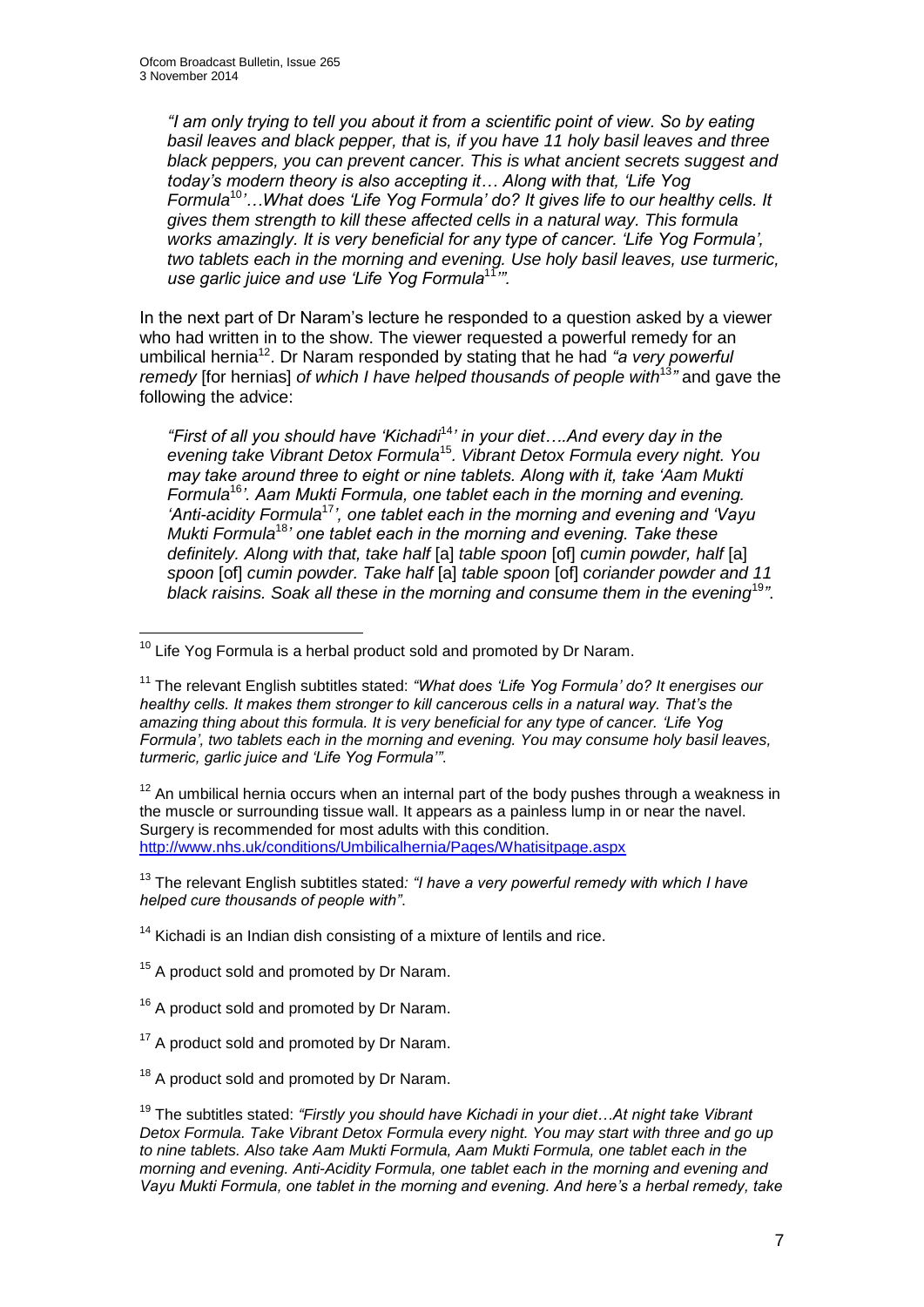Dr Naram suggested that, by following this advice, the amount of gas and bile the viewers produced would be reduced, making their stomach feel more comfortable and giving them more energy. He added:

*"It will also benefit in Hiatus Hernia. This is the best remedy for all forms of hernia. It will be particularly effective in umbilical hernia cases*<sup>20</sup>".

This segment of the programme concluded with Dr Naram inviting viewers to write in with details of the results achieved through the use of the herbal remedies and ayurvedic products detailed in the programme. In addition, Dr Naram's email address was displayed on screen for viewers to request advice on different forms of cancer.

Ofcom considered the programme raised issues warranting investigation under the following Code rules:

- Rule 2.1: "Generally accepted standards must be applied to the content of television and radio services so as to provide adequate protection for members of the public from the inclusion in such services of harmful and/or offensive material".
- Rule 9.4: "Products, services and trade marks must not be promoted in programming".
- Rule 9.5: "No undue prominence may be given in programming to a product, service or trade mark. Undue prominence may result from:
	- the presence of, reference to, a product, service or trade mark appears in programming where there is no editorial justification; or
	- the manner in which a product, service or trade mark appears or is referred to in programming".

We therefore sought comments from the Licensee as to how the material complied with these rules.

### **Response**

1

Zee TV said "this breach [of the Code] was a serious failure by some of our Mumbai staff and we will ensure it does not happen again". It added that: "there was no intention to mislead viewers or promote specific products" and apologised for this compliance mistake.

The Licensee explained that this episode was broadcast as a result of "serious errors" at its operations and compliance facility in Mumbai, India, where the reversioning, captioning and editing for all Zee International channels is conducted. Zee TV added that programmes for its UK licensed channels were reviewed by a

*half* [a] *tablespoon* [of] *cumin powder, take half* [a] *tablespoon* [of] *cumin powder, half* [a] *tablespoon* [of] *coriander powder and 11 black raisins. Soak these in the morning and consume in the evening"*.

<sup>20</sup> The English subtitles stated: *"It will also benefit Hiatus Hernia. This is a sure shot remedy for all forms of hernias. It will prove very effective for Umbilical Hernia"*.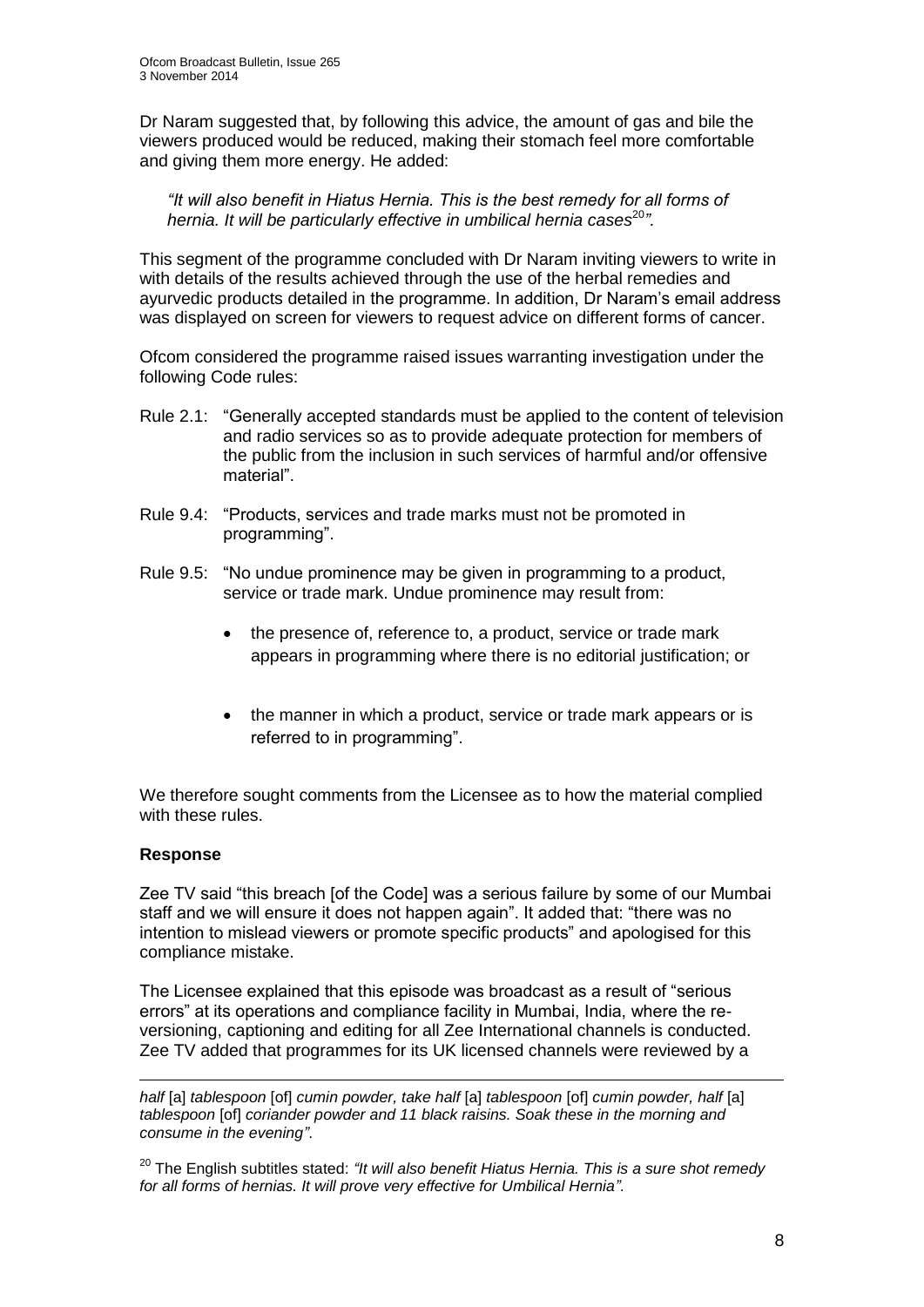compliance editor who "recommends edits in accordance with … [the] Code". However, a version of the programme intended for Zee's Indian channel, was added to the library system for UK services due to a "human error". The Licensee said it realised its "grave mistake" on 1 July 2014 and consequently suspended further repeats of the programme.

The Licensee said that, although Dr Naram is "reputable" and "respected" in the field of Ayurveda and has helped thousands of patients worldwide, it understood that "the portion of the programme where he talks about his treatment and medicines for cancer should have been edited" out of the programme before any broadcast of this episode in the UK.

Zee TV explained that it had "taken serious steps in ensuring that such instances are not repeated". These included the suspension of all future broadcasts of Dr Naram's programmes, amending its tape numbering system for its UK channels to a "UK prefix which is immediately recognisable", and "institut[ing] a final check" to be conducted by its quality team.

The Licensee said it "took its compliance responsibilities extremely seriously" and has "always tried its utmost to comply with Ofcom regulations…and over many years there has been very few regulatory interventions". In addition, Zee TV said that "the senior editorial staff routinely reviews and apply the precedents established by the Ofcom Broadcast Bulletin". It added that as a result of the incident the team responsible were given a warning about their future conduct. The Licensee said it would arrange compliance training for its staff in Mumbai "to ensure best practice in following the Ofcom rules and guidance" across all its channels and "to keep updated with all regulatory matters".

### **Decision**

Under the Communications Act 2003, Ofcom has a statutory duty to set standards for broadcast content as appears to it best calculated to secure the standards objectives, including that "generally accepted standards are applied to the contents of television…services so as to provide adequate protection for members of the public from the inclusion in such services of offensive and harmful material". This objective is reflected in Section Two of the Code. Rule 2.1 is specifically concerned with providing adequate protection from harmful (or offensive) broadcast material.

Ofcom also has a statutory duty under the Act to ensure that "the international obligations of the United Kingdom with respect to advertising included in television and radio services are complied with". These obligations include ensuring compliance with the Audiovisual Media Services ("AVMS") Directive.

The AVMS Directive contains a number of provisions designed to help maintain a distinction between advertising and editorial content, including requirements that television advertising is kept visually and/or audibly distinct from programming in order to prevent programmes becoming vehicles for advertising and to protect viewers from surreptitious advertising. The requirements of the Act and the AVMS Directive are reflected in Section Nine of the Code, including, among other rules, Rules 9.4 and 9.5 which prohibit both the promotion and the undue prominence of products, services or trade marks in programming.

In reaching a decision in this case, Ofcom has taken into account that broadcasters have a right to freedom of expression which gives the broadcaster a right to impart information and ideas and the right of the audience to receive them without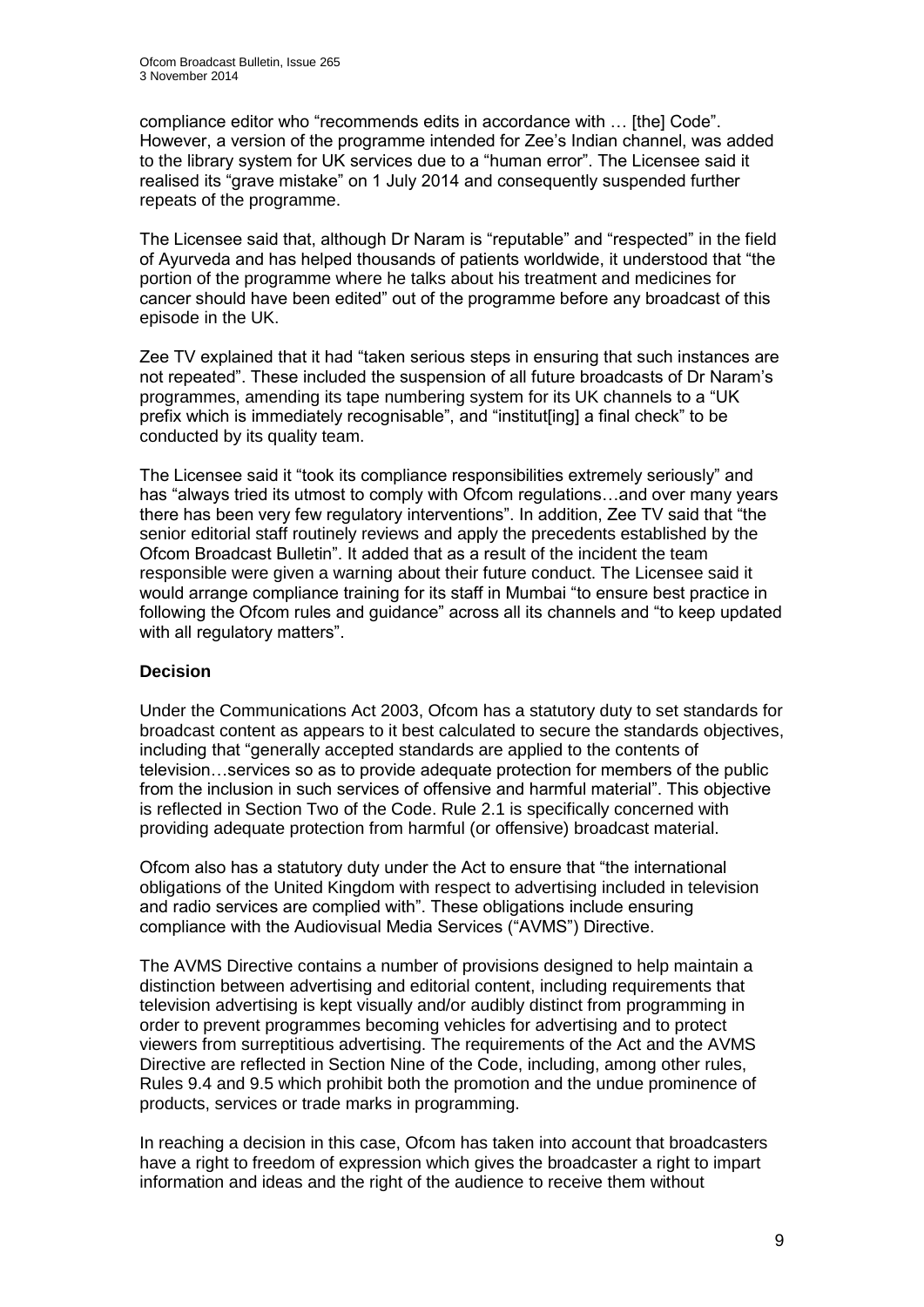unnecessary interference by public authority, but subject to restriction prescribed by law and necessary in a democratic society. This is set out in Article 10 of the European Convention on Human Rights.

### Rule 2.1

Rule 2.1 states that generally accepted standards must be applied to the contents of television and radio services so as to provide adequate protection for members of the public from the inclusion in such services of harmful and/or offensive material. This rule is specifically concerned with the protection of viewers from harm.

Programmes that provide lifestyle and health advice, about potentially serious medical conditions, may be of significant interest to audiences. However, in circumstances where a programme presents health advice and/or alternative treatments about potentially serious medical conditions, such as cancer, great care must be taken. Rule 2.1 serves to mitigate the risk that viewers who suffer from such conditions might forego or delay conventional medical treatments in favour of the advice given during a programme, and attempt to treat themselves with alternative untested treatments, with the potential to cause serious harm to their health.

We first considered whether material in the programme as broadcast was potentially harmful.

We identified a number of claims by Dr Naram in the programme that certain alternative remedies (herbal and ayurvedic) could cure, successfully treat or prevent serious medical conditions such as cancer and hernias. In summary these recommended remedies were:

- 11 holy basil leaves and three black peppers to prevent cancer;
- tablets of 'Life Yog Formula' to kill cancerous cells;
- tablets of 'Vibrant Detox Formula', 'Aam Mukti Formula', 'Anti-Acidity Formula' and 'Vayu-Mukti Formula' to treat hernias; and
- half a tablespoon of cumin powder, half a tablespoon of coriander powder and 11 black raisins to treat hernias.

In Ofcom's view the alternative treatment identified above clearly went further than simply providing lifestyle and dietary advice, and amounted to medical advice. The advice provided by Dr Naram, as set out in the Introduction, related to two serious medical conditions, cancer and hernias. Dr Naram referred to the alternative remedies as the *"best treatment"* and a *"powerful remedy"* in the context of providing advice to *"prevent cancer"*, *"kill these affected* [cancer] *cells"* and *"fight against cancer"* (when Dr Naram's words were translated into English from the original Hindi). In addition we noted that the simultaneous English subtitles referred to the alternative treatments as a *"sure shot cure"* and a *"sure shot remedy"* which would *"kill cancerous cells"*.

Ofcom considered these claims could have led viewers to understand that specific serious medical conditions could be treated successfully by using or following the recommended treatments. We were mindful that some viewers may have suffered, or were suffering, from the conditions mentioned, and as result may have been more vulnerable to suggestions that certain alternative treatments alone might treat these conditions successfully without the need for conventional medical advice or treatment. We considered the likely impact of Dr Naram's advice was increased by his claim, made at the beginning of the programme, of having had over *"75,000*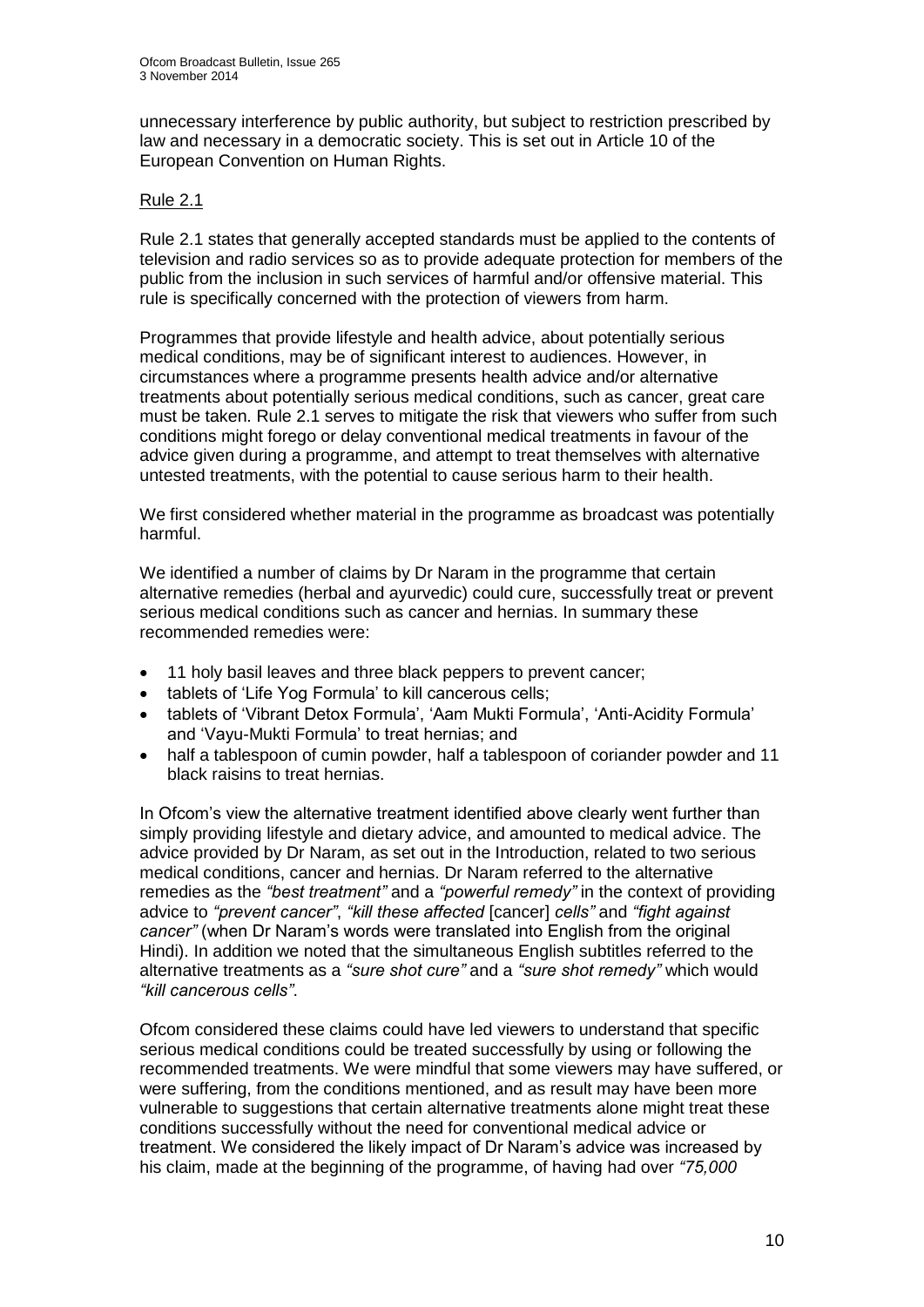*cancer patients"*, some of whom had been told by hospitals: *"that they won't live for three months…*[but] *after 15 years* [are] *leading their normal lives"*. There was therefore in Ofcom's opinion a clear risk that as a result of the claims made in the programme some viewers with serious medical conditions might have either not sought conventional medical advice or treatment, or ceased following it. This clearly had the potential to cause serious harm, as was acknowledged by the Licensee.

Ofcom considered the potential harm was especially significant as regards the claim to treat or cure cancer. This is because Section 4 of the Cancer Act 1939 makes it a criminal offence for anyone to publish an "advertisement" offering to treat anyone with cancer or give any advice in connection with the treatment of cancer. Although the programme *Yoga for You* may not be interpreted as an "advertisement", the existence of such a crime highlights that Parliament considered public provision on any advice on how to treat cancer to be in a special category, and therefore it should be tightly regulated in the public interest and only provided by those appropriately qualified or authorised to do so.

We also considered the risk of potential harm caused directly to any viewers by following Dr Naram's advice to use his recommended ayurvedic remedies. Ayurvedic treatments are a form of traditional alternative medicine widely practised in the Indian sub-continent. We note however that concerns have been raised about the potential toxicity of certain ayurvedic medicines and that, to date, no there is no evidence that ayurvedic herbal medicines can prevent, treat or cure cancer<sup>21</sup>. In the absence of such evidence, we considered that there was also an appreciable risk of harm to viewers who actively followed the alternative treatments Dr Naram promoted in this programme.

We took into account the Licensee's comments that Dr Naram was "reputable" in the field of Ayurveda and had "helped thousands of patients across the globe". However, in our view if Dr Naram was a widely known and reputed practitioner in ayurvedic practices, this was in fact likely to increase the risk of potential harm: his reputation might have encouraged more viewers to take his advice at the expense of personalised medical care provided by a qualified practitioner.

We next considered whether the Licensee took steps to provide adequate protection to viewers from this potentially harmful material.

In this broadcast the treatments recommended by Dr Naram for serious medical conditions consisted of herbal remedies using readily available ingredients and/or a range of ayurvedic products, promoted through his 'Ancient Youth Secrets' brand. In circumstances where a programme provides health advice on serious medical conditions, the Code requires that the broadcaster applied "generally accepted standards" to provide adequate protection from harmful material. The purpose of this requirement is to mitigate any risk that viewers who suffer from such conditions might use unsafe or untested products, or forego or delay conventional medical treatment in favour of advice given in a programme, with consequent harm caused to their health.

Clearly the more serious the risk of harm, the greater the protection that should be provided to viewers. For all the reasons set out above, Ofcom's assessment was that Dr Naram's claims that his recommended alternative remedies could successfully treat or cure serious medical conditions like cancer or hernias created a material and

1

<sup>&</sup>lt;sup>21</sup> [http://www.cancerresearchuk.org/cancer-help/about-cancer/treatment/complementary](http://www.cancerresearchuk.org/cancer-help/about-cancer/treatment/complementary-alternative/therapies/ayurvedic-medicine)[alternative/therapies/ayurvedic-medicine](http://www.cancerresearchuk.org/cancer-help/about-cancer/treatment/complementary-alternative/therapies/ayurvedic-medicine)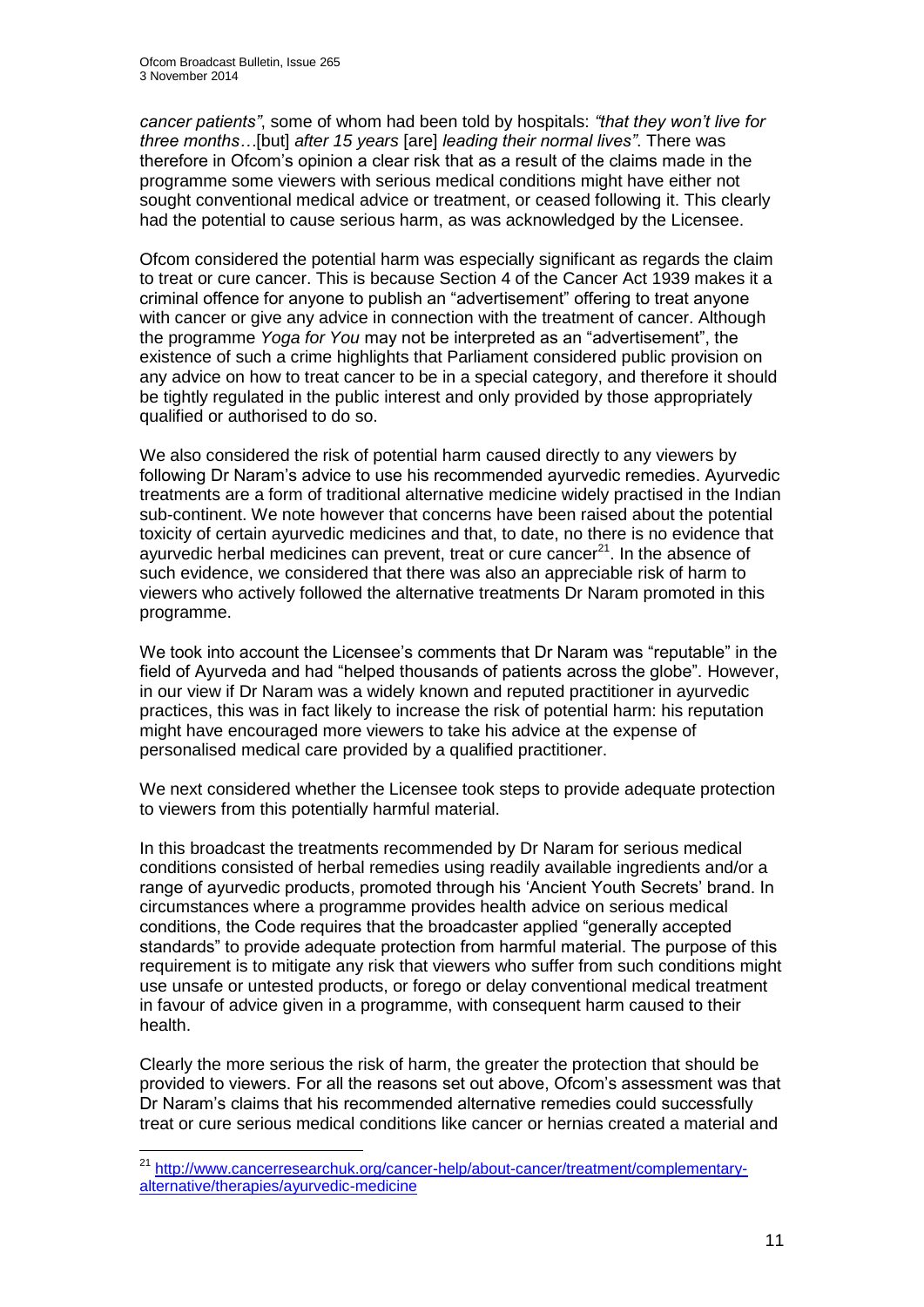serious risk of harm to viewers, especially any who were vulnerable because they already had these illnesses. However, Dr Naram did not, at any point, make any reference to the need to seek conventional and qualified medical advice for these potentially serious illnesses. Nor did he give any information or warning about the effectiveness of the remedies he was recommending. Nor did the Licensee broadcast any form of warning or information about Dr Naram's advice before, during or at the end of the programme.

Although the presenter made references in the programme to conventional methods to treat cancer such as *"chemotherapy"* and *"radiotherapy"* (as detailed in the Introduction), these were very brief. We were concerned that the presenter immediately appeared to disparage the effectiveness of these conventional methods by stating: *"Research that was conducted in Europe says that cancer is not cured"*. We considered the likely effect of Dr Naram's statements about conventional treatments for cancer was to question the efficacy of these treatments and imply that they were ineffective. In Ofcom's view therefore Dr Naram's references to conventional treatments for cancer, rather than mitigate the risk of harm to viewers, increased that risk.

In summary, Zee TV did not take any measures to provide adequate protection to viewers from this potentially harmful material. It permitted the presenter – who was not a qualified medical practitioner – to give unsubstantiated and unqualified medical advice with significant potential for harm to viewers. We noted Zee TV's clear and immediate admission that this broadcast material breached the Code and was broadcast due to "human error" by its staff in India. Nonetheless, for all the reasons set out above, we concluded the broadcast material clearly breached Rule 2.1.

### Rule 9.4

Rule 9.4 states that products, services and trade marks must not be promoted in programming.

Ofcom's published guidance<sup>22</sup> on Rule 9.4 states: "In general, products or services should not be referred to using favourable or superlative language…".

We noted that in this lifestyle advice programme, Dr Naram made a number of references to ayurvedic products which he claimed had the potential to cure *"all types"* of cancers and hernias.

Specifically, the programme contained several instances of favourable and superlative language being used to describe the benefits of Dr Naram's own ayurvedic products. For example, Dr Naram's described his 'Life Yog Formula' as *"beneficial for any type of cancer"* and that *"this formula works amazingly"*. We also noted that Dr Naram's formulas (as detailed in the Introduction) were described as *"the best remedy for all forms of hernia. It will prove particularly effective for umbilical hernia"* when explaining the benefits to be gained by using these products as instructed. In Ofcom's view the cumulative effect of the favourable and superlative language used by Dr Naram about the benefits of the products described was clearly promotional and therefore in breach of Rule 9.4.

<sup>1</sup> <sup>22</sup> <http://stakeholders.ofcom.org.uk/binaries/broadcast/guidance/831193/section9.pdf>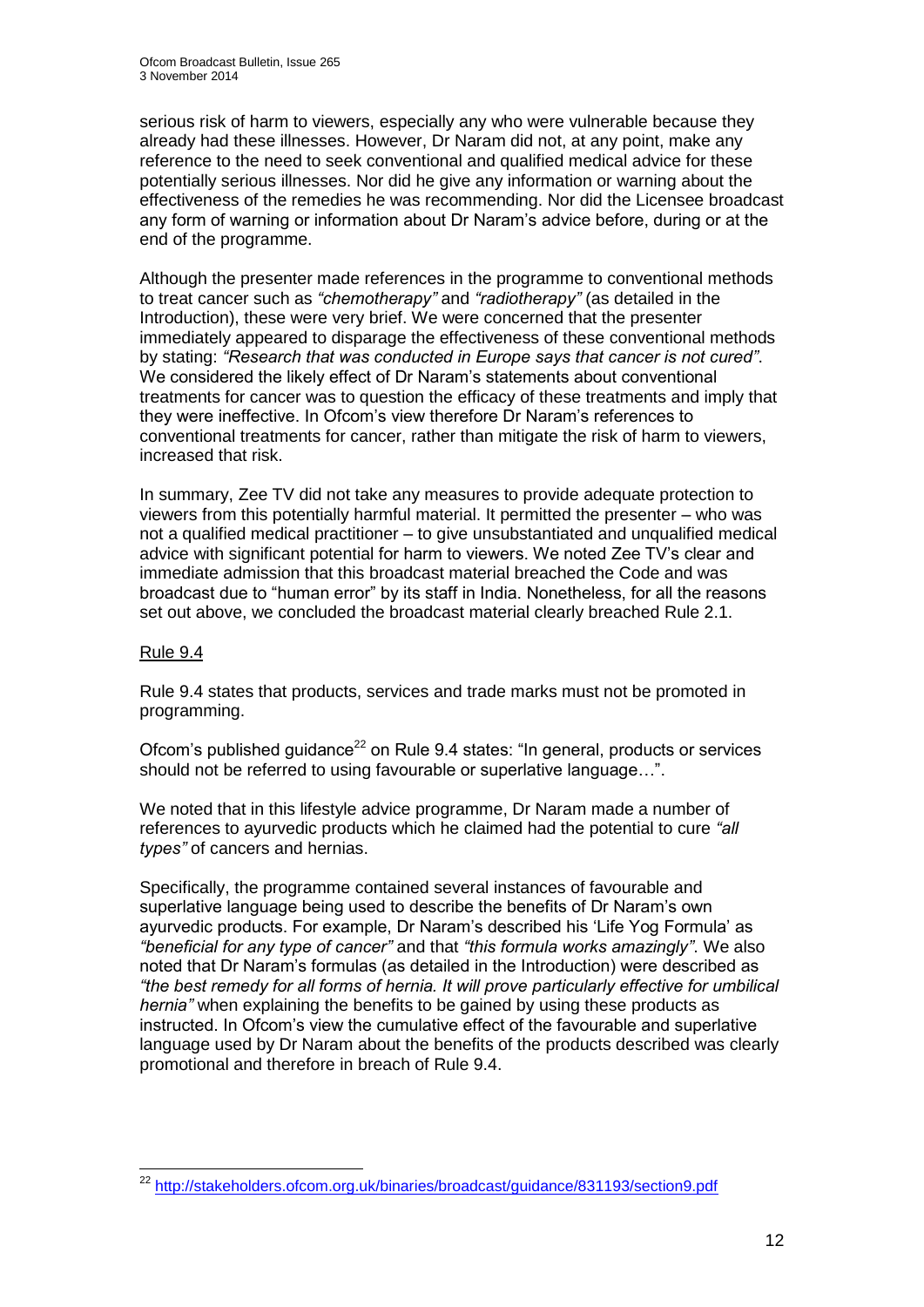### Rule 9.5

Rule 9.5 states that no undue prominence may be given in programming to a product, service or trade mark. Undue prominence may result from a reference to a product, service or trade mark where there is no editorial justification, or from the manner in which a product, service or trade mark is referred to.

We noted that the first segment of this programme provided advice to viewers about the claimed benefits of ayurvedic products. However, we noted that Dr Naram's own range of ayurvedic products were the only ayurvedic products mentioned during this segment. In addition, we noted that Dr Naram spoke specifically about his product range for approximately half of the segment's length, which included details of his own website where these products could be purchased. As a result, we concluded that the prominence given by Dr Naram to his product range could not be editorially justified and that this content was therefore in breach of Rule 9.5.

### **Conclusion**

We noted the Licensee's clear and immediate admission that this broadcast material breached the Code, was broadcast due to "human error" by its staff in India, and that Zee TV has taken various steps to improve compliance and training in relation to the Code. Nonetheless, Ofcom regards the breach of Rule 2.1 in this case with particular seriousness, because it contravened a fundamental requirement of the Code for broadcasters to provide viewers with adequate protection from harmful content.

**Ofcom is therefore putting the Licensee on notice that the breach of Rule 2.1 in this case is being considered for the imposition of a statutory sanction.** 

**Breaches of Rules 2.1, 9.4 and 9.5**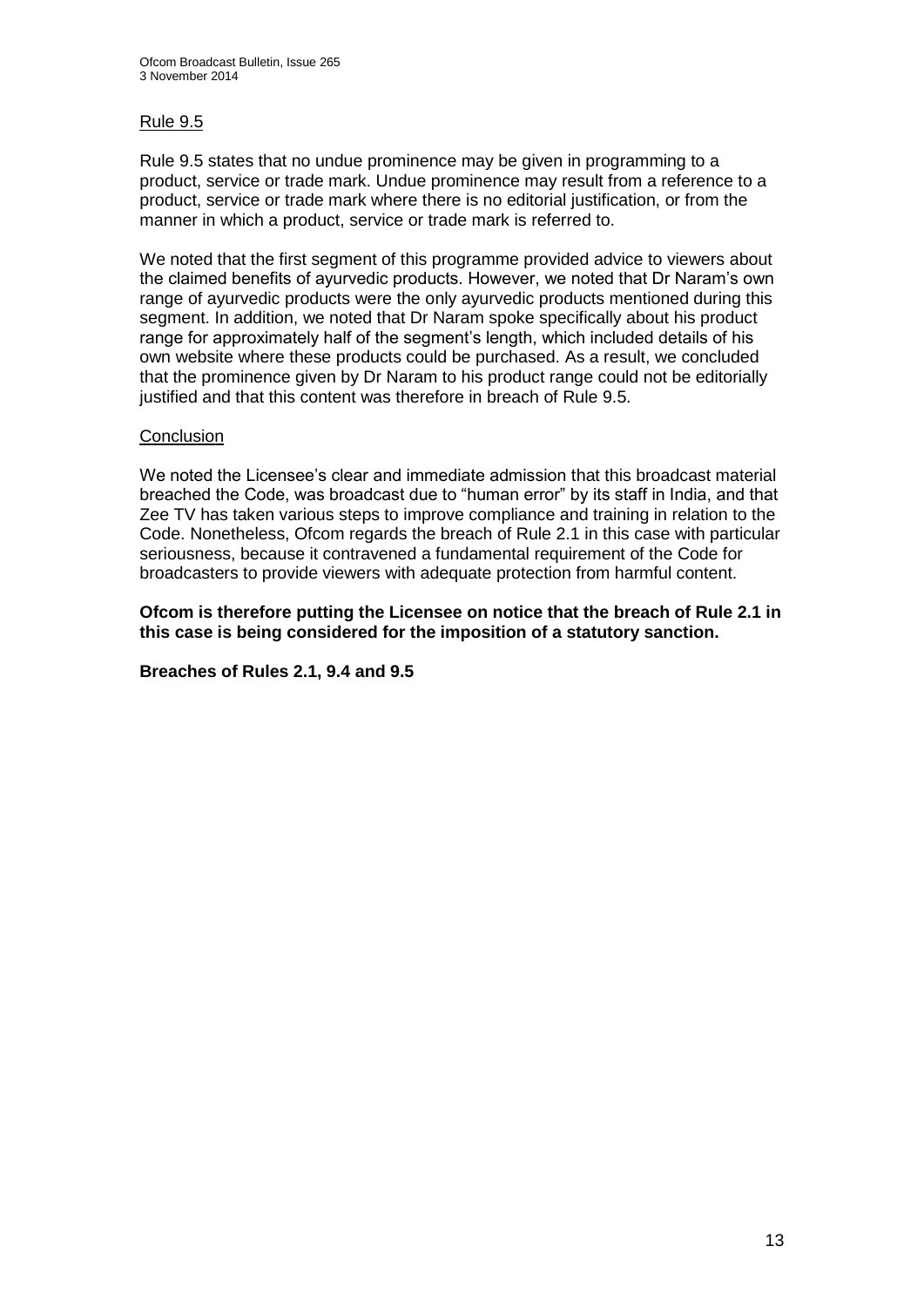# **In Breach**

# **BRFM Drivetime**

*BRFM 95.6, 21 July 2014, 17:50*

### **Introduction**

BRFM 95.6 is community radio station based on the Isle of Sheppey in Kent. The station's output comprises a wide range of music and aims to provide "leisure, educational, employment and community support". The licence for the service is held by B.R.F.M. Bridge Radio Limited ("the Licensee").

*BRFM Drivetime* is a music request show broadcast between 16:00 and 19:00 on weekdays. A complainant alerted Ofcom to a remark made by the presenter which they considered derogatory towards homosexual people. After playing a song requested by a listener named Jason, the presenter said:

*"Take That and Garden. Message for Jason:* [name of member of station staff] *just called you a poof"*.

Ofcom considered the material raised issues warranting investigation under Rule 2.3 of the Code, which states that:

"In applying generally accepted standards broadcasters must ensure that material which may cause offence is justified by the context…Such material may include, but is not limited to…discriminatory treatment or language (for example on the grounds of…sexual orientation)".

We therefore sought comments from the Licensee as to how the material complied with this rule.

### **Response**

The Licensee stressed that the comment was not intended as an insult. It explained that the presenter was joking to a friend of the station about the song being played for him and the comment was about the choice of song rather than the sexual orientation of any individual. The Licensee added that the presenter was not a regular presenter at the station. It said that, although she knew not to swear, she believed the word she had used was a term of endearment and would not be regarded as offensive.

However, the Licensee acknowledged that the use of this word could have been offensive to listeners and said that it has since updated its internal compliance documents given to presenters. In addition, it said that every presenter has been asked to exercise caution over their language on air to avoid offending listeners.

### **Decision**

Under the Communications Act 2003, Ofcom has a duty to set standards for broadcast content as appear to it best calculated to secure the standards objectives, including that "generally accepted standards are applied so as to provide adequate protection for members of the public from the inclusion of offensive and harmful material". This objective is reflected in Section Two of the Code.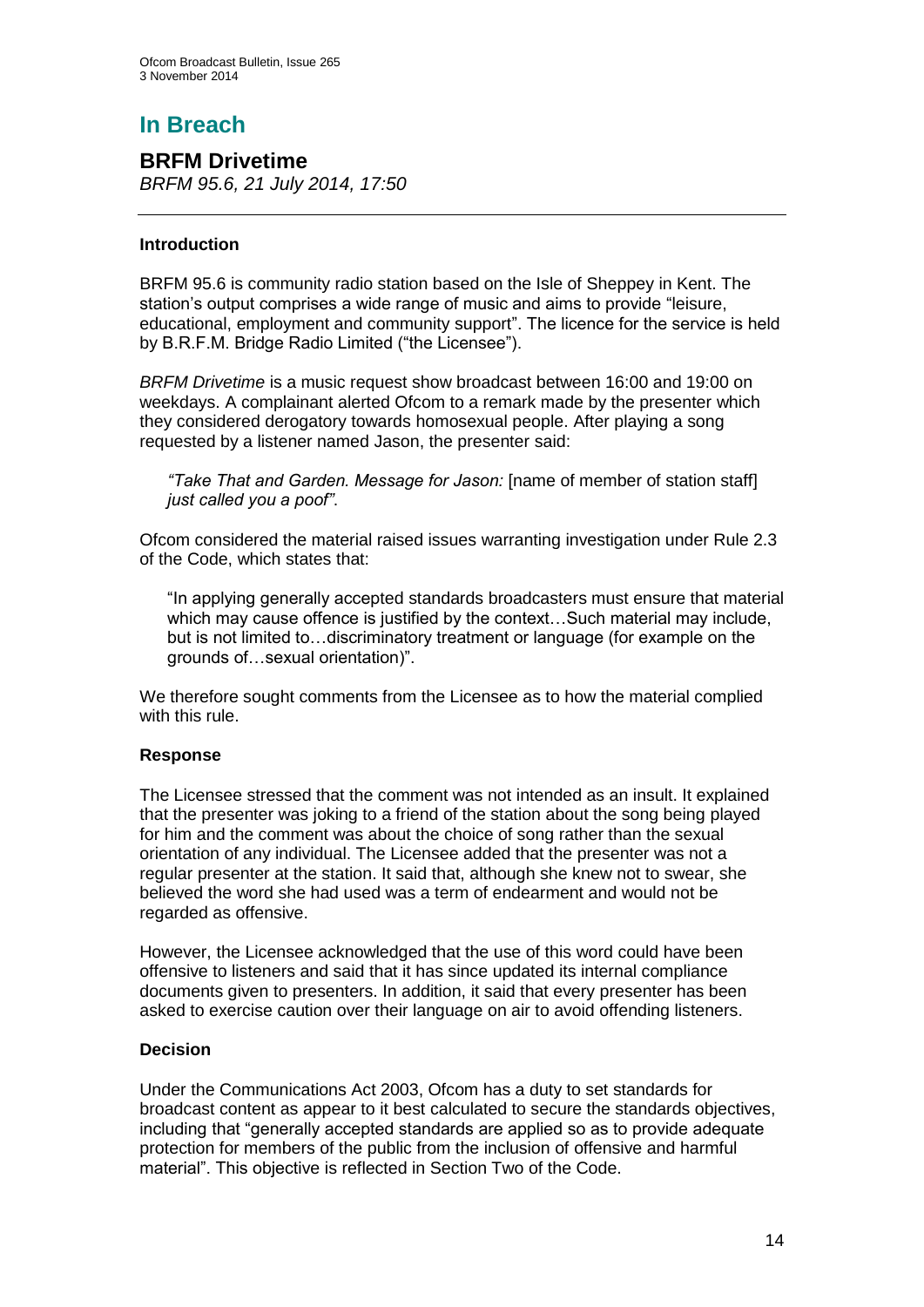Rule 2.3 requires broadcasters to ensure that the broadcast of potentially offensive material is justified by the context. The rule specifically refers to "discriminatory treatment or language (for example on the grounds of… sexual orientation)".

Ofcom considered first whether the presenter's comment had the potential to cause offence.

Ofcom's research on offensive language<sup>1</sup> indicates that the word "poof" can be considered offensive if used against an individual or in a derogatory context. Ofcom noted that in this case the presenter used the word to ridicule the person's choice of song. We therefore concluded that the use of the word in this context was derogatory and had the potential to offend listeners.

Ofcom went on to consider whether the broadcast of the material was justified by the context.

Ofcom noted that the Licensee said that the presenter intended her comment to be perceived as a light-hearted joke between friends. However, in our view, this would not have been clear to listeners, who would therefore have been likely to assume that it was used in a derogatory context. Given the likely expectations of the audience for a programming of this nature on a community radio station, Ofcom did not consider this pejorative use of the word "poof" was justified by the context.

We noted the measures taken by the Licensee to improve compliance after it was alerted to this matter. Nonetheless we concluded that in this instance the Licensee did not apply generally accepted standards. Consequently, the material breached Rule 2.3 of the Code.

### **Breach of Rule 2.3**

1

 $1$  Audience attitudes towards offensive language on television and radio, August 2010 [\(http://stakeholders.ofcom.org.uk/binaries/research/tv-research/offensive-lang.pdf\)](http://stakeholders.ofcom.org.uk/binaries/research/tv-research/offensive-lang.pdf).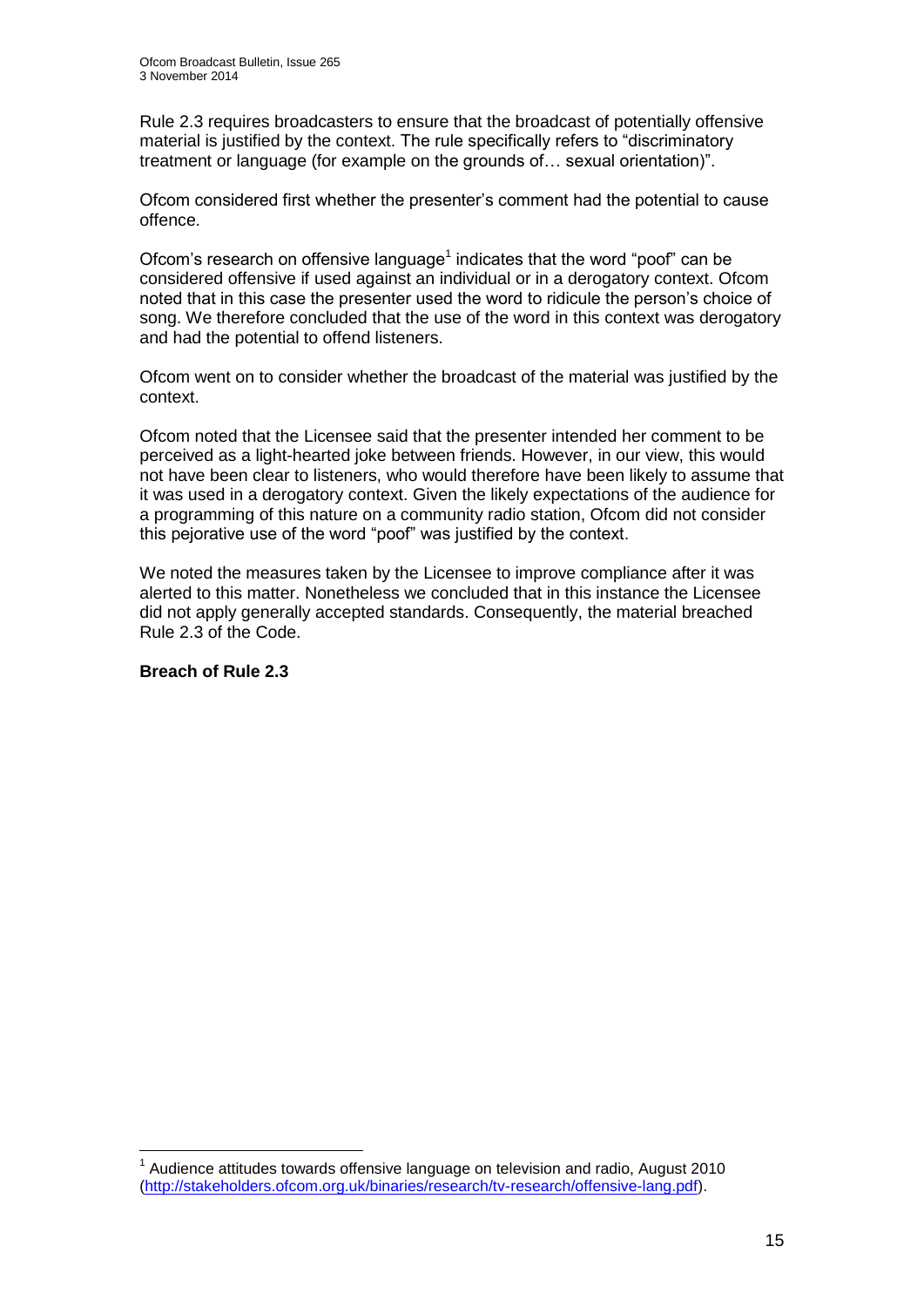# **Advertising Scheduling cases**

# **In Breach**

# **Breach findings table**

*Code on the Scheduling of Television Advertising compliance reports*

Rule 4 of the Code on the Scheduling of Television Advertising ("COSTA") states:

"... time devoted to television advertising and teleshopping spots on any channel must not exceed 12 minutes".

| <b>Channel</b> | <b>Transmission date</b><br>and time | Code and rule /<br>licence condition | <b>Summary finding</b>                                                                                                                      |
|----------------|--------------------------------------|--------------------------------------|---------------------------------------------------------------------------------------------------------------------------------------------|
| Channel 5+24   | 17 August 2014,<br>22:00             | <b>COSTA Rule 4</b>                  | The Licensee notified Ofcom<br>that the channel exceeded<br>the permitted advertising<br>allowance by 57 seconds.<br><b>Finding: Breach</b> |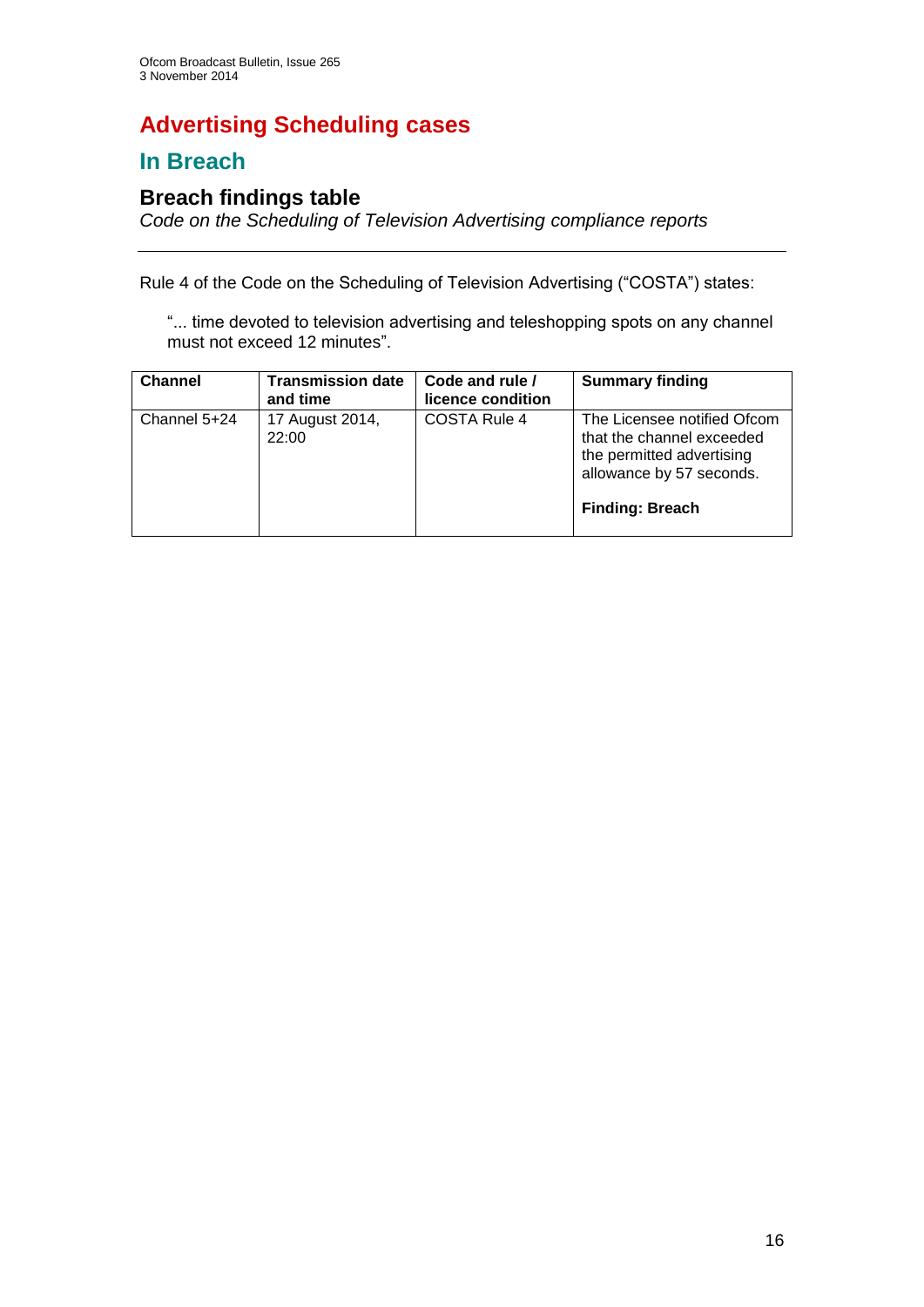# **Broadcast Licence Condition cases**

## **Non-payment of broadcasting licence fees**

Ofcom is partly funded by the licence fees it charges television and radio licensees. Ofcom has a statutory duty to ensure that the aggregate amount of fees paid by licensees meets the cost of Ofcom's regulation of broadcasting. The principles which Ofcom applies when determining the fees to be paid by licensees are set out in the Statement of Charging Principles<sup>1</sup>. The detailed fees and charges which are payable by broadcasting licensees are set out in Ofcom's Tariff Tables<sup>2</sup>.

The payment of a fee is a licence requirement<sup>3</sup>. Failure by a licensee to pay its licence fee when required represents a serious and fundamental breach of a broadcast licence, as it means that Ofcom is unable properly to carry out its regulatory duties.

### **Resolved**

The following licensees have failed to pay their annual licence fee in accordance with the original deadline, and have therefore been found in breach of their licences. They have subsequently submitted a late payment and we therefore consider the matter **resolved**. This decision will be kept on record and will be taken into account should any similar issues arise in future.

| <b>Licensee</b>                    | <b>Licence Number</b> | Service Name             |
|------------------------------------|-----------------------|--------------------------|
| Alison Kingdom                     | <b>LRSL000180BA</b>   | <b>Radio City</b>        |
| <b>Wendy Bowe</b>                  | LRSL000182BA          | The Mouth                |
| Asian Star Community Radio Limited | CR000067BA            | Asian Star 101.6         |
| <b>Charles Dale</b>                | LRSL000184BA          | <b>BFBS Gurkha Radio</b> |
| Chris Welsh                        | LRSL000181BA          | <b>HBS Radio</b>         |
| <b>Awaaz Radio Limited</b>         | CR000208BA            | Awaaz Radio              |
| <b>Folkestone Fringe</b>           | DP000159BA            | <b>Boat Project</b>      |

 $\frac{1}{1}$ 

[http://stakeholders.ofcom.org.uk/binaries/consultations/socp/statement/charging\\_principles.pd](http://stakeholders.ofcom.org.uk/binaries/consultations/socp/statement/charging_principles.pdf) [f](http://stakeholders.ofcom.org.uk/binaries/consultations/socp/statement/charging_principles.pdf)

<sup>&</sup>lt;sup>2</sup> <http://www.ofcom.org.uk/files/2013/03/tariff-tables-2013-14.pdf>

<sup>&</sup>lt;sup>3</sup> Contained in Licence Condition 3 for radio licensees and Licence Condition 4 for television licensees.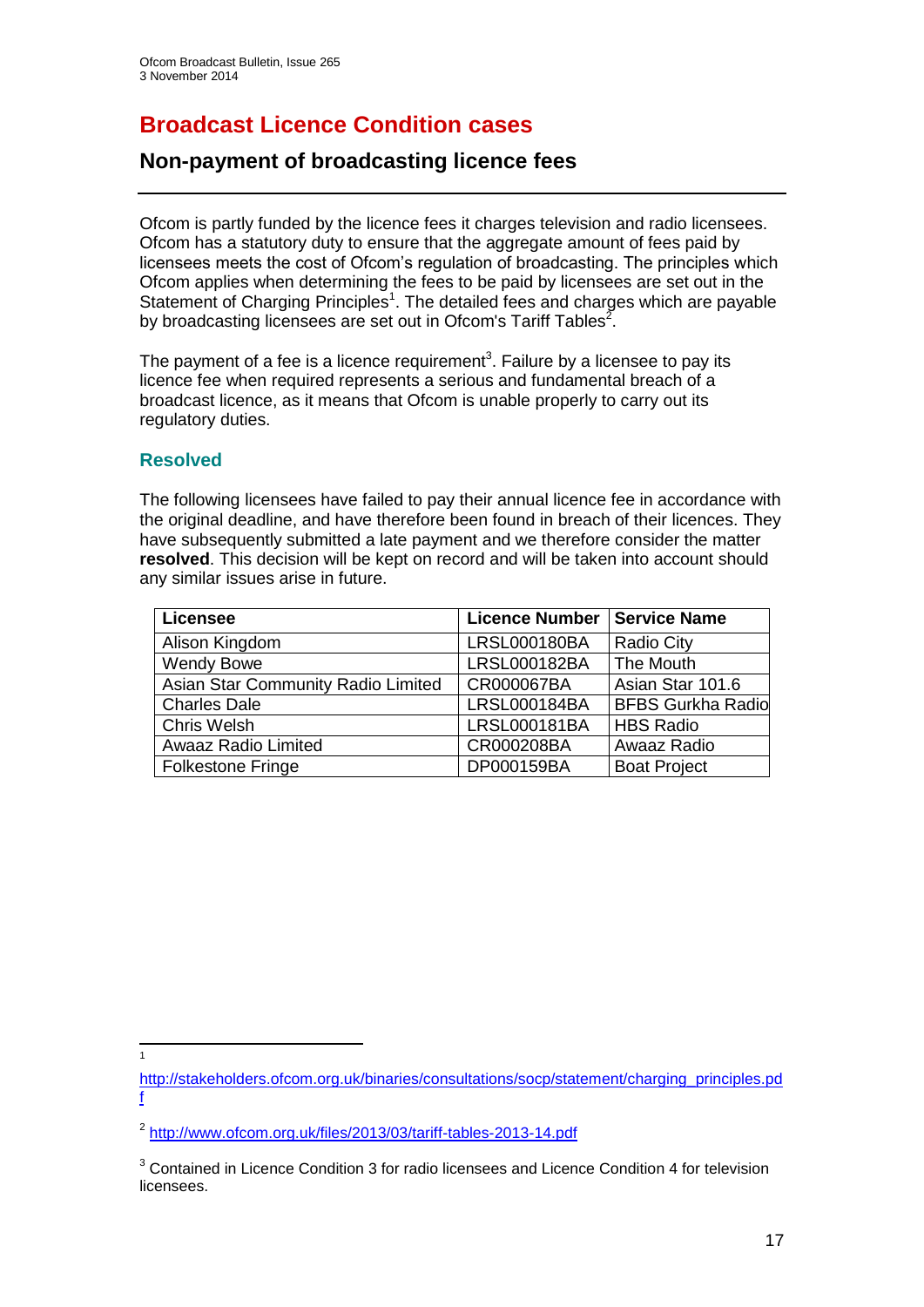# **In Breach**

# **Retention and production of recordings**

*Sunrise FM (Bradford), 12 August 2014, 12:30*

### **Introduction**

Sunrise FM is a local commercial FM radio station providing a music, entertainment and information service for the Asian community in the Bradford area. The licence is held by Bradford City Radio Ltd (or "the Licensee").

A listener alerted Ofcom to a presenter making "disparaging and divisive" comments about a political group at around 12:30 on Tuesday 12 August.

Ofcom asked the Licensee to provide a recording of the output. The Licensee explained that between around 10:20 and 15:00 on the date concerned a technical issue in the main studio meant broadcasts were taking place from its second studio, normally used for training purposes. The logger in that studio failed to record the output for that period and it was therefore unable to provide the recording.

Ofcom considered that this raised issues warranting investigation under Conditions 8(2)(a) and (b) of Bradford City Radio Ltd's licence, which require that the Licensee will:

- "(a) make and retain, for a period of 42 days from the date of its inclusion, a recording of every programme included in the Licensed Service...
- (b) at the request of Ofcom forthwith produce to Ofcom any...recording for examination or reproduction;...".

Ofcom therefore asked the Licensee for its formal comments on its compliance with these licence conditions.

### **Response**

The Licensee apologised that it was unable to provide the recording, and confirmed that it had since rectified both technical issues and that its logging facility was functioning correctly to avoid any similar failure in the future.

### **Decision**

Under the Communications Act 2003, Ofcom has a duty to ensure that in each broadcaster's licence there are conditions requiring the licensee to retain recordings of each programme broadcast, in a specified form and for a specific period after broadcast, and to comply with any request to produce such recordings issued by Ofcom. Community Radio licences enshrine these obligations in Licence Conditions 8(2)(a) and (b).

Under Licence Condition 8(2)(a), Ofcom requires licensees to make a recording of every programme included in the service, and to retain these for 42 days after broadcast. Under Licence Condition 8(2)(b) Ofcom requires licensees to produce such recordings forthwith upon request.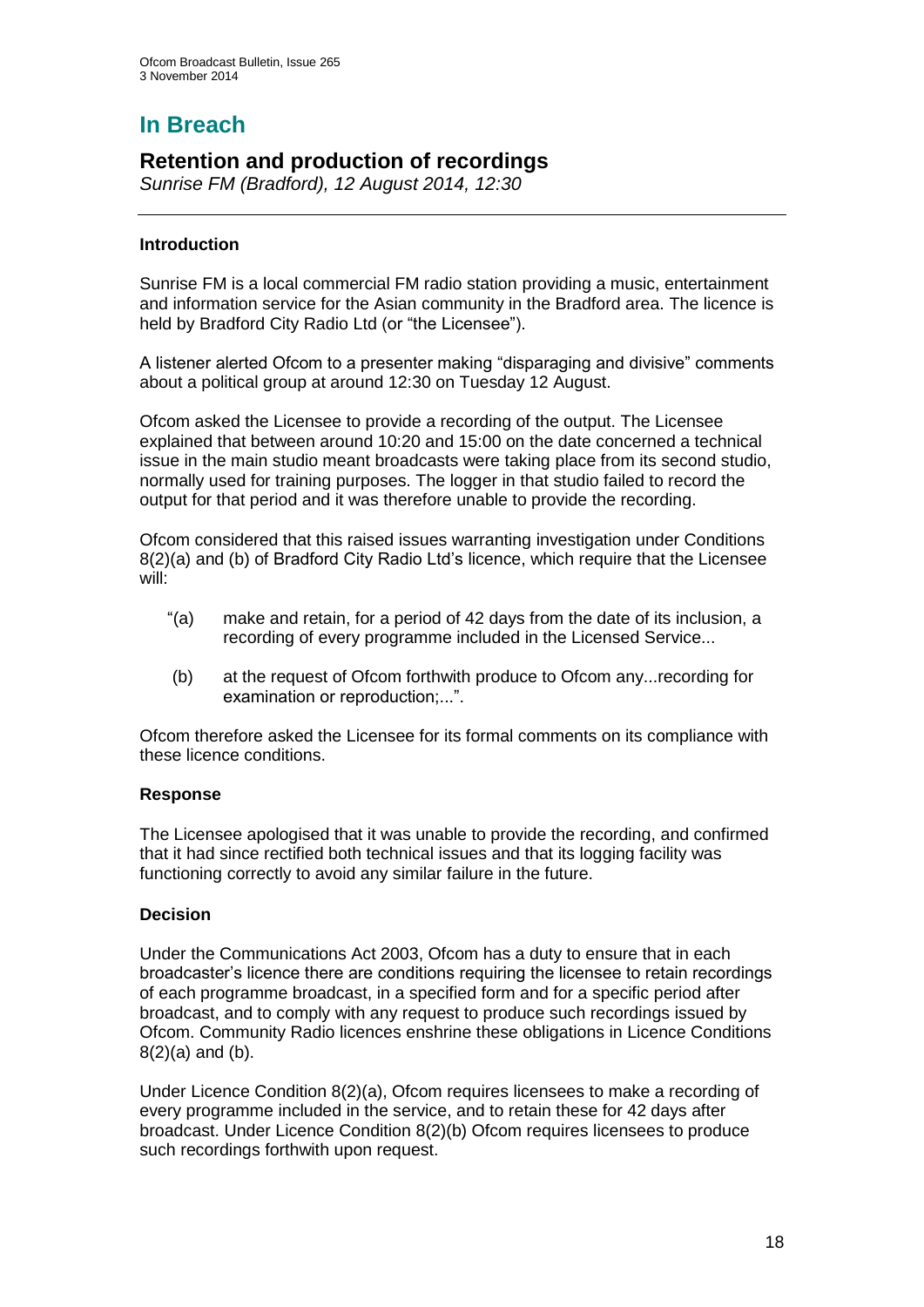It is a condition of all radio licences that the licensee adopts procedures for the retention of recordings and produces recordings to Ofcom forthwith on request.

In this case, Ofcom recognised that the Licensee's failure to provide Ofcom with the recordings was due to a series of technical problems which had since been rectified. However, the Licensee is nevertheless obliged under the terms of its licence to ensure that recordings of its output are retained for 42 days.

The failure to provide Ofcom with the recordings requested is a significant breach of Sunrise FM's licence, which, in this particular case, significantly affects Ofcom's ability to assess the station's compliance with the Code.

Should similar compliance issues arise Ofcom may take further regulatory action.

### **Breaches of Licence Conditions 8(2)(a) and (b)**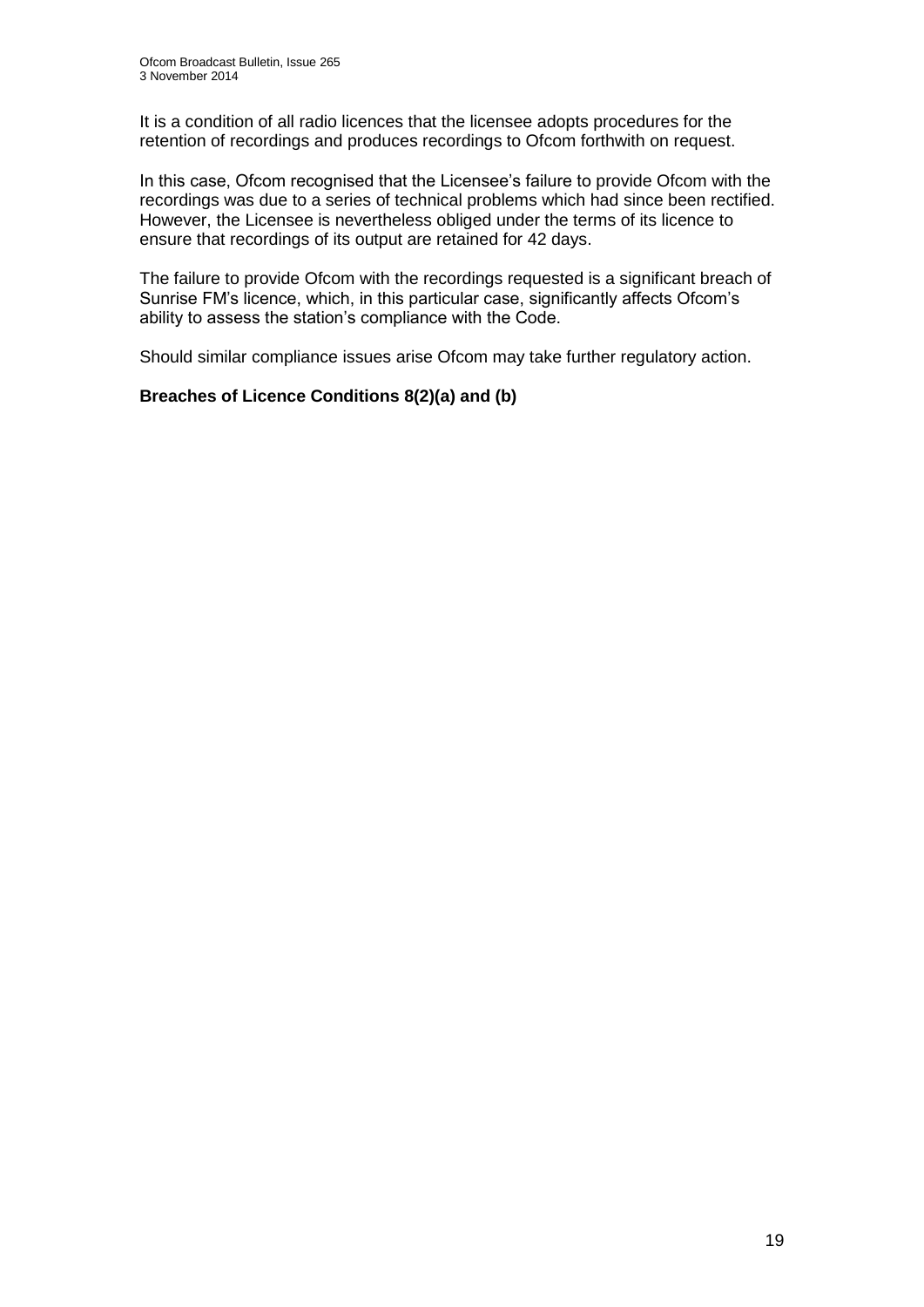# **Fairness and Privacy cases**

# **Upheld**

### **Complaint by Mr D** *Police Interceptors, Channel 5, 17 February 2014*

### **Summary**

Ofcom has upheld the complaint made by Mr D of unwarranted infringement of privacy in the programme as broadcast.

The programme was part of a series that followed the work of police officers carrying out their public duties. This episode included unobscured footage of Mr D and his friend as they were stopped and searched by a police officer who suspected them to be in possession of cannabis. Mr D's friend was found to have a small amount of cannabis in his possession. Mr D was not found to be in possession of any cannabis. Mr D was referred to in the programme by the police officer by his first name. The police officer also disclosed that Mr D had been stopped by the police before and found to be in possession of cannabis.

Ofcom found that, in the particular circumstances of this case, Mr D had a legitimate expectation of privacy with regard to the broadcast of the footage of and information about him, albeit limited to some extent. We concluded that the broadcaster's right to freedom of expression and the public interest in broadcasting this material without consent was outweighed by Mr D's expectation of privacy in the circumstances. Therefore, Ofcom concluded that Mr D's privacy was unwarrantably infringed in the programme as broadcast.

### **Introduction and programme summary**

On 17 February 2014, Channel 5 broadcast an edition of its reality documentary series, *Police Interceptors,* which examines the work of police officers carrying out their public duties.

The section of the programme which featured the complainant, Mr D, began with the programme's narrator explaining that it was the day of the Spalding Flower Parade, where money was raised for local charities. The narrator stated that the parade was popular with local people and that the town was particularly busy on parade day. The police officer featured in this section of the programme, PC Dan Brigginshaw, said that because there was a large police presence in the town during the parade, it was possible that some people might think there would be a lack of police officers on the outskirts of the town and, consequently, try to commit crimes in these places. The narrator then said:

"With so many people flocking to the area, it isn't too long before Dan [the police officer featured] *spots someone he's dealt with before".*

The police officer explained that he was going to stop the two men walking along the pavement towards the police car because he suspected that they might be in possession of cannabis. One of these men was Mr D. As the two men approached, the police officer asked them how they were and requested that they stop. (The footage of the two men was shown unobscured throughout the relevant section of the programme). The narrator then said: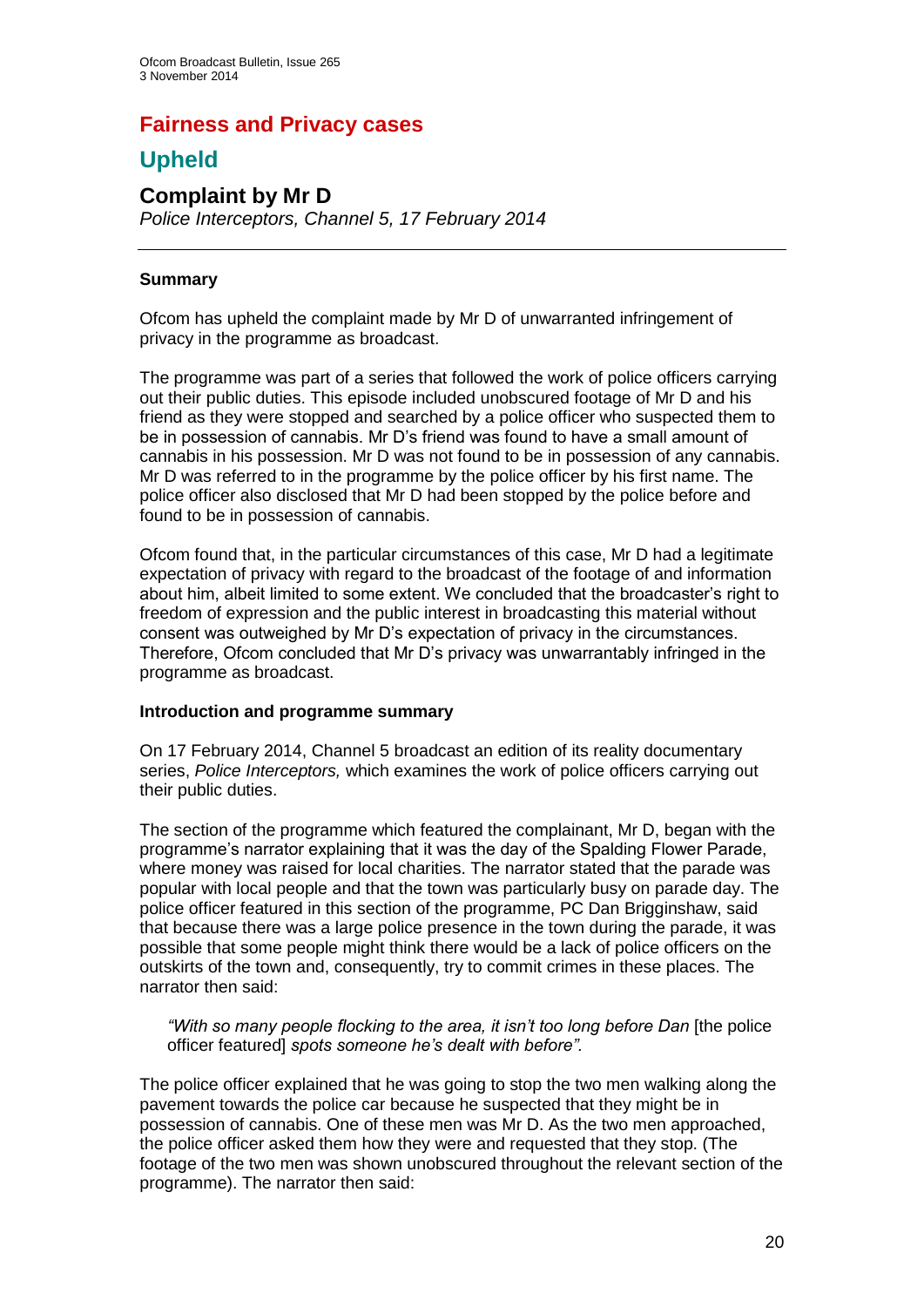*"Dan knows that this pair have horticultural interests, although the plants these lads are into aren't the type you'll find at the Spalding Flower Show".*

The police officer approached Mr D and said:

*"Just a quick stop, obviously last time I spoke to you* [the complainant's name was "bleeped" out here], *you had cannabis on you. Any on you today? Because I am going to search you".*

Mr D replied *"no, go on then"*, and the police officer proceeded to search him for drugs. While he searched Mr D, the officer said *"Section 23 of the Misuse of Drugs Act"*. The other man had his hands by his sides, and the police officer (while he searched Mr D) turned to the other man and said:

*"Can you just keep your hands where I can see them for the time being, 'cause I can smell weed like it's going out of fashion. Is it you that's got it? I'm not going to mess about, if you've got some, get it out and we'll deal with it on the streets if we can. Just take it out of your pockets and keep your hands where I can see them".* 

The second man produced a small bag of cannabis and handed it to the police officer, who said: *"thank you, any more?"* The man stated that he did not have any more drugs, after which the narrator said: *"once again, Dan's local knowledge has come up trumps".* When asked, the second man also stated that he had not had any informal warnings or fixed penalty notices for cannabis. As a result, the officer stated that they would be able to deal with the matter on the street, and the man would not need to go into custody. The narrator then said:

*"It's hardly the drugs bust of the century, but Dan's instincts have served him well".*

The police officer explained to the camera that he had stopped the men because he thought they would have cannabis in their possession. He said that they smelled of cannabis and that the man accompanying Mr D had *"handed it over, simple as that".*  The narrator explained:

*"Satisfied that neither of the guys have any other drugs, Dan can get on with the paperwork".*

The man accompanying Mr D proceeded to fill out the paperwork, leaning on the bonnet of the officer's police car. While the man was filling out the forms, the police officer briefly spoke to Mr D:

*"Nice seeing you in a good mood. Last time you were in a right foul mood* [when] *you were with me,* [Mr D's first name]*".*

to which Mr D replied,

*"Well yeah, that's because you just randomly stopped someone in the street and robbed them while they tried to...".* 

The police officer interrupted, and said: *"you were smoking weed! What else am I supposed to do?"* The narrator then stated that *"they may be narked that Dan's spoiled their fun for the day, but as far as he's concerned, it's a simple case of right and wrong".*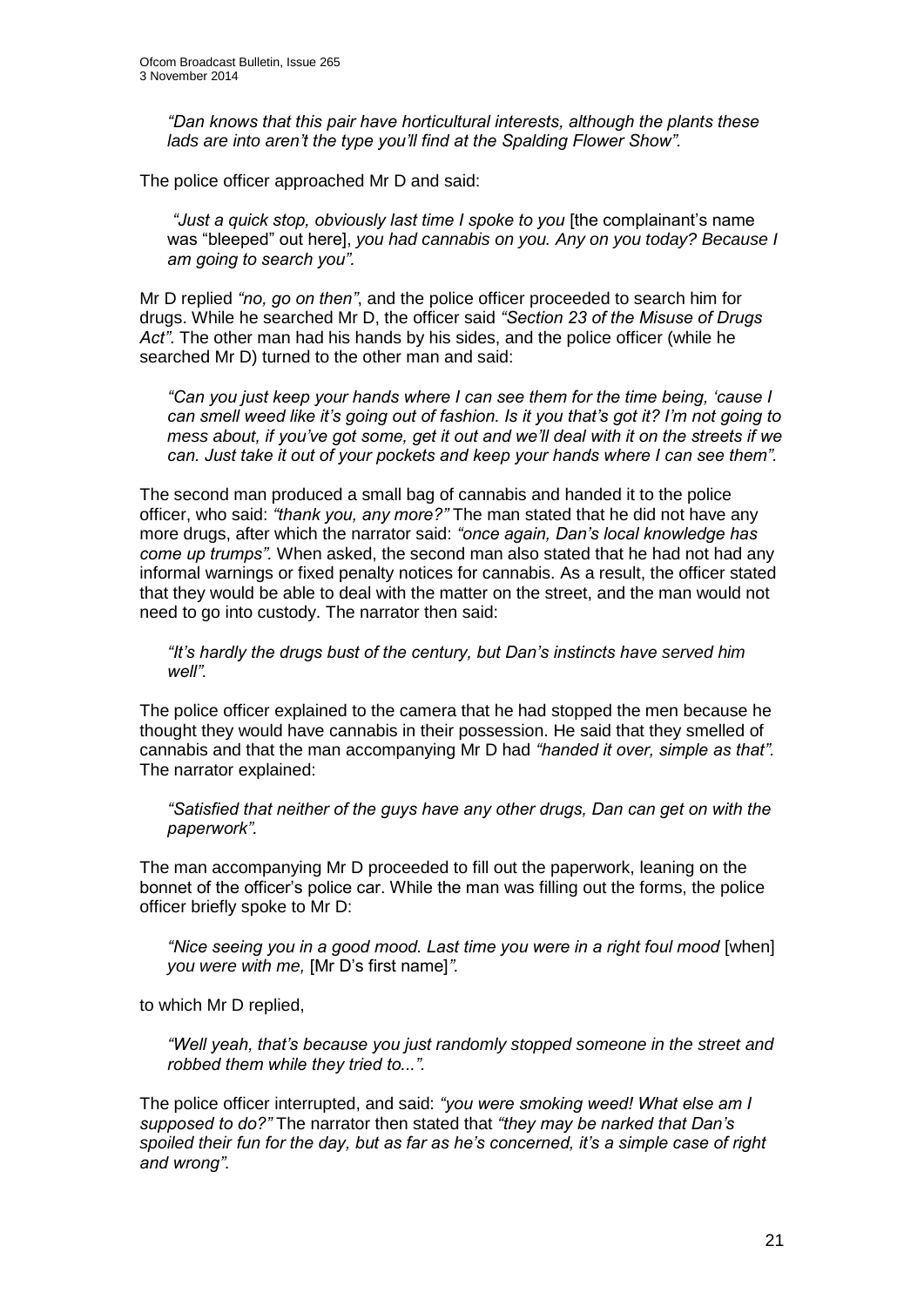The section which featured the complainant ended with the police officer addressing the camera:

*"I've met possibly both of them before, but certainly one* [Mr D]*, and every time I've stopped him he's had cannabis, and today the other lad's got some weed on him probably only worth £10, and he was looking forward to smoking it. But it's illegal whether people agree with that or not. He reeked of it, so I searched for it and found it, and luckily for him, he's eligible for a street warning form".*

The narrator concluded:

 $\overline{a}$ 

*"Having given the lad a warning for possession of cannabis, Dan hits the road and his next stop is the flower parade".*

### **Summary of the complaint and the broadcaster's response**

Mr D complained that his privacy was unwarrantably infringed in the programme as broadcast because unobscured footage of him was included in the programme without his consent. In particular, Mr D said that while he had not "done anything criminal" when he was filmed, he was identified in the programme and reference was made to him having been in trouble with the police before. Mr D said that at no point did the programme makers inform him that the footage would subsequently be broadcast.

By way of background to his complaint, in an email dated 14 March 2014, Mr D stated that, following the programme he had been recognised by three people and some of his work colleagues. He said that he was concerned that any future employers might recognise him from the programme, which could, incorrectly, give them "a false bad impression" of him.

In response, Channel 5 submitted that: "Where a person has been negligent or intentionally broken the law, Article 8 cannot be used in aid to create a right to privacy in relation to their actions... The commission of a crime and the aftermath of the commission, including search, detainment and arrest, cannot be considered private matters". In support of its position, Channel 5 referred to statements made in various cases, including the decision in the European Court of Human Rights ("ECHR") Axel Springer case<sup>1</sup> and the Supreme Court judgment in Kinloch v HM *Advocate* [2012] UKSC 62.*<sup>2</sup>*

With regard to the complaint itself, Channel 5 said that the key exchange in the relevant section of the programme was that between the complainant and the police officer about the previous occasion on which they had met (see the "Introduction and

<sup>1</sup> Channel 5 referred to this paragraph in the ECHR judgment: *Axel Springer AG v Germany* (application no 39954/08; 7/02/2012) "In order for Article 8 [of the European Convention on Human Rights] to come into play, however, an attack on a person's reputation must attain a certain level of seriousness and in a manner causing prejudice to personal enjoyment of the right to respect for private life (see A v Norway). The Court has held, moreover, that Article 8 cannot be relied on in order to complain of a loss of reputation which is the foreseeable consequence of one's own actions such as, for example, the commission of a criminal offence (see *Sidabras and Dziautas v Lithuania*)".

 $2$  Channel 5 in particular emphasised the following statement of Lord Hope in respect of whether a person subject to police surveillance in a public street had a legitimate expectation of privacy: "The criminal nature of what he was doing, if that was what it was found to be, was not an aspect of his private life that he was entitled to keep private".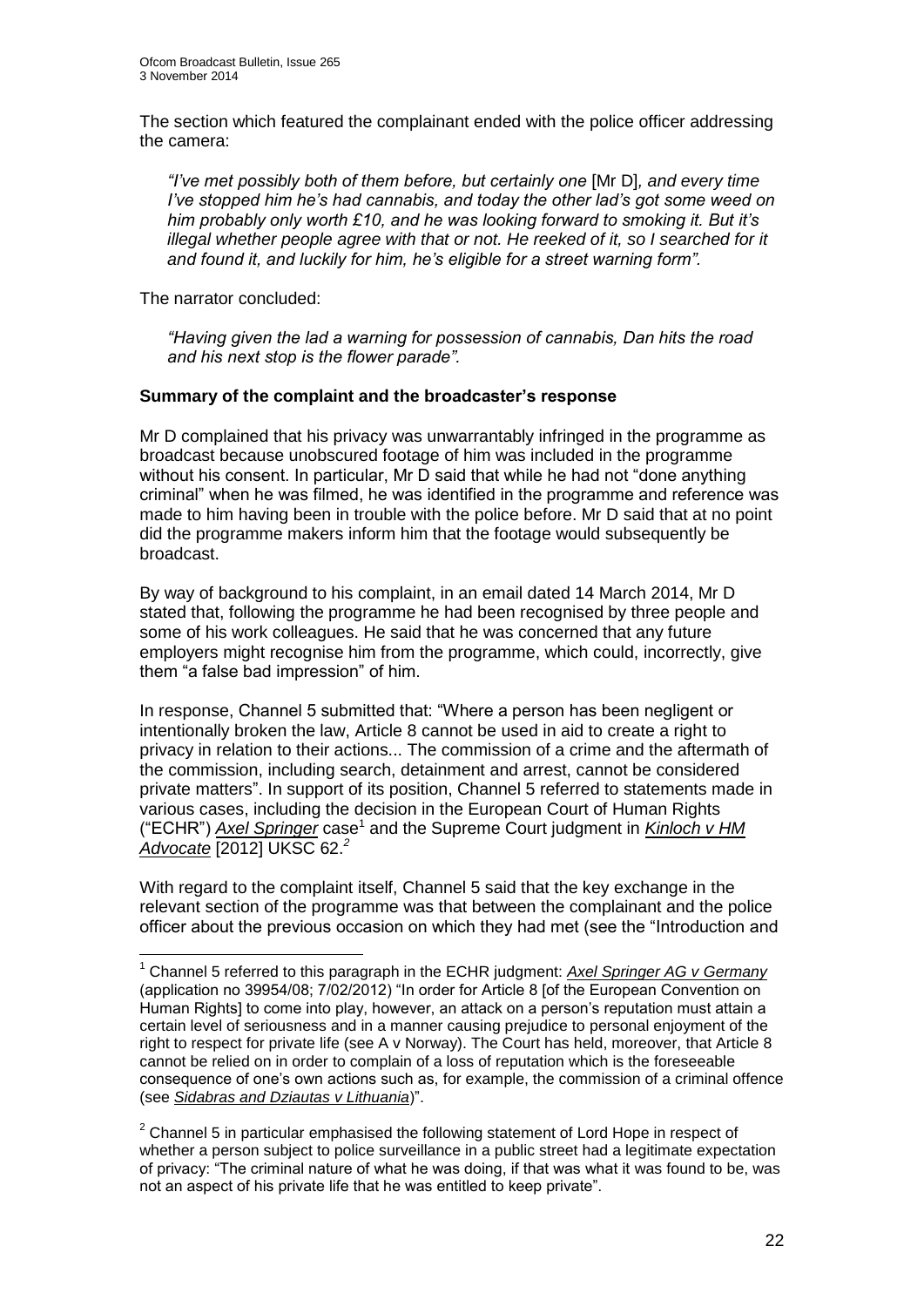programme summary" section above). Channel 5 said that it was the complainant, who asserted that the police officer had *"robbed"* him on that occasion. Channel 5 argued that this was important because:

- the complainant volunteered this information and was not compelled to say anything in response to the police officer's throw away comment about his [Mr D's] mood the last time they met;
- the entire exchange between the police officer and the two men was cordial prior to the complainant accusing the police officer of *"randomly stopping"* and *"robbing"* him;
- having been so accused the police officer was entitled to set the record straight and state the facts about the previous occasion when cannabis had been found on the complainant where he had been dealt with for possessing an illegal substance;
- if the complainant had not accused the police officer of robbing him, the final sequence would have been quite different and the complainant's identity would have been obscured. It was because the complainant said what he did that the sequence was broadcast in the form it was; and
- by making these comments to the police officer, the complainant made it clear that he did not accept that the law should prohibit the personal use of cannabis and he resented the police officer enforcing the law. Channel 5 argued that it was in the public interest for viewers to be made aware of the complainant's thoughts on this matter and his attitude to proper enforcement of the law; and, to see that he was prepared to countenance further breaches of the law.

Channel 5 said that the filming took place at the side of the road on public property during a public event which was being policed and that the camera crew filmed openly. It said that there was no obligation to inform any member of the public that footage of them recorded in such circumstances would be broadcast on television. Channel 5 added that this was not a sensitive situation and Mr D was calm and in control and not in a vulnerable state.

The broadcaster said that the footage shown was not of a random search, but a search which took place because the police officer had reasonable grounds to suspect that one or both of the men may have been in possession of a controlled drug. Channel 5 noted that this suspicion proved to be correct in regard to Mr D's companion.

Channel 5 said that it was a fact and matter of public record that Mr D has been in trouble with the police previously for cannabis possession. Channel 5 said that the criminal nature of Mr D's activities when he last met the police officer (i.e. being found to be in possession of an illegal substance and this being dealt with according to the law) was not an aspect of his private life which he was entitled to keep private. It also said that nor could any activity with which Mr D was involved either before, at the time of or after the filming be considered private for the reasons already set out above.

The broadcaster argued that no right to privacy attached to any of Mr D's relevant behaviour because he (rather than anyone else) took issue with his previous treatment by the police officer. Mr D's false allegations about the police officer's conduct on that occasion constituted anti-social behaviour, which Channel 5 argued was an entirely foreseeable consequence of his own decisions (i.e. Mr D's decision to state that the last time they met the police officer had *"randomly stopped"* and *"robbed"* him). The broadcaster added that given that Mr D's actions were not carried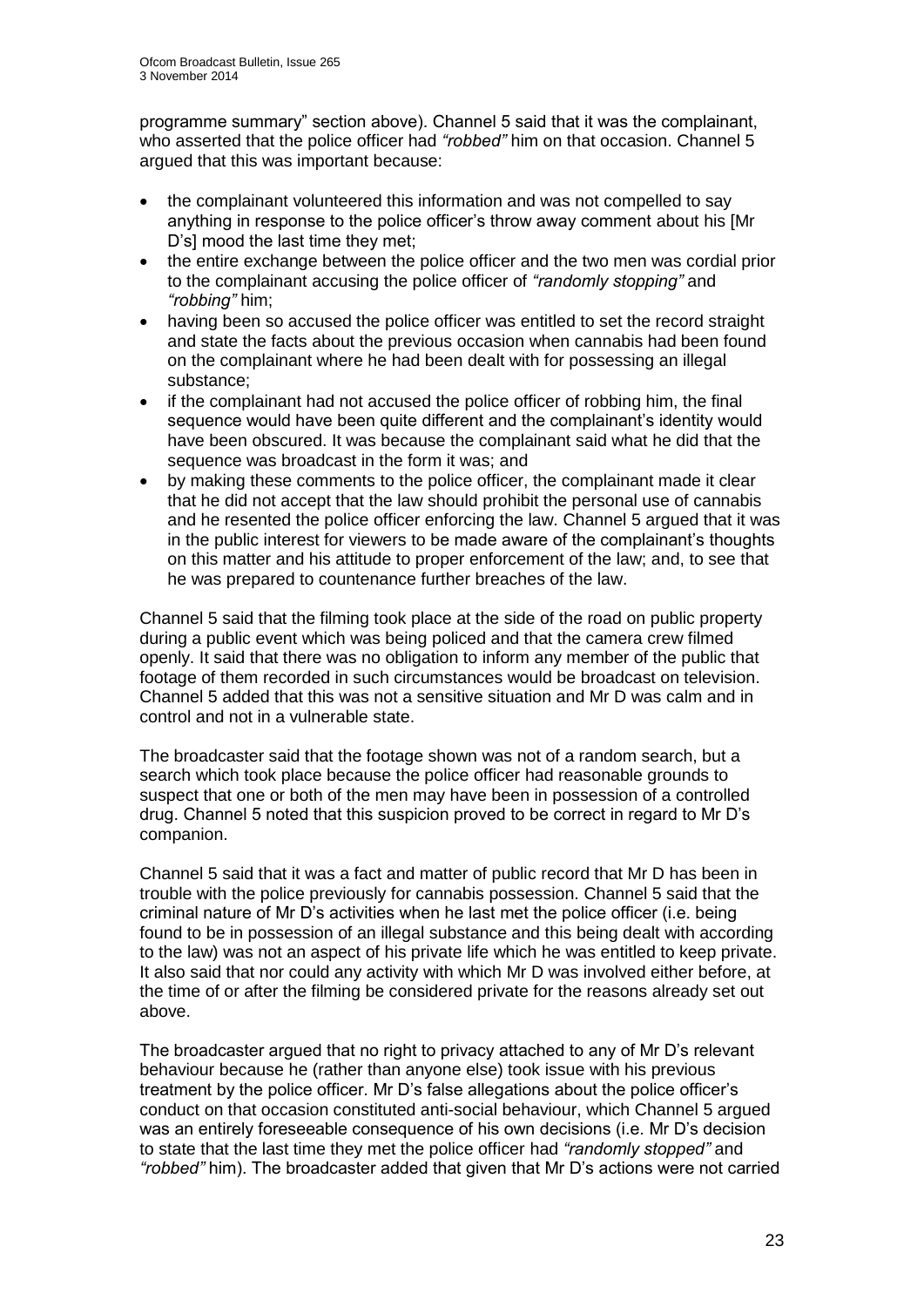out in private and did not attract any reasonable expectation of privacy, it was open for the programme to identify him in relation to these matters.

In any case, Channel 5 argued that, even if Ofcom concluded that Mr D had a legitimate expectation of privacy with regard to some or part of the material broadcast, any balancing exercise between the complainant's right to privacy and the broadcaster's right of freedom of expression would determine that Channel 5's right to freely communicate the issues dealt with in the programme to its audience outweighed Mr D's right to privacy. In addition, it said there was a clear public interest in showing a realistic picture of the way in which the police are treated as they go about their public duty to keep the peace, to prevent and to punish crime and wrongdoing.

### **Representations on Ofcom's Preliminary View**

Ofcom prepared a Preliminary View in this case that the complaint of unwarranted infringement of privacy in the programme as broadcast should be upheld. We provisionally concluded that Mr D did have a legitimate expectation of privacy, although limited, and that the infringement of his privacy was not warranted. We considered that, in the specific circumstances of this case, Mr D's right to privacy was not outweighed by the broadcaster's right to freedom of expression and the public interest in broadcasting the relevant material.

Both parties were given the opportunity to comment on the Preliminary View. Both parties made submissions and relevant ones are summarised below.

### *Mr D's representations*

Mr D noted that he was recognised not only "by three people and some of his work colleagues" but also by most of his family members and that this had a negative impact on his relationship with these members of his family. Mr D also said that several months prior to the programme he had moved to a different county in order to "start a new life and contribute to society" and that "this (i.e. his inclusion in the programme) had made it harder to do so".

### *Channel 5's representations*

Channel 5 said that Ofcom had not responded satisfactorily in the Preliminary View to its various legal arguments that Mr D did not have a legitimate expectation of privacy. The broadcaster submitted that, other than *Axel Springer*, Ofcom had ignored the case law cited by Channel 5 in its previous submissions. It argued that Ofcom provided no authority for its assertion that: "It is not correct that Article 8 rights can never be engaged in relation to the circumstances of a person's unlawful activity".

Channel 5 also said for example that Ofcom had provided no authority for its opinion, set out in the Preliminary View, that privacy rights can be "limited". Channel 5 argued that Ofcom should properly explain its reasoning. The broadcaster added that a refusal of Ofcom to provide its reasoning on the matter could create a "chilling effect" on the broadcaster's right to exercise its freedom of expression.

Channel 5 said that, in its opinion, Ofcom appeared to hold views about the law on privacy which suggested that Ofcom believed that individuals have a "right to be forgotten". Channel 5 said that Ofcom's approach suggests that Ofcom believes that as time elapsed Article 10 rights may or will dwindle, making it impermissible for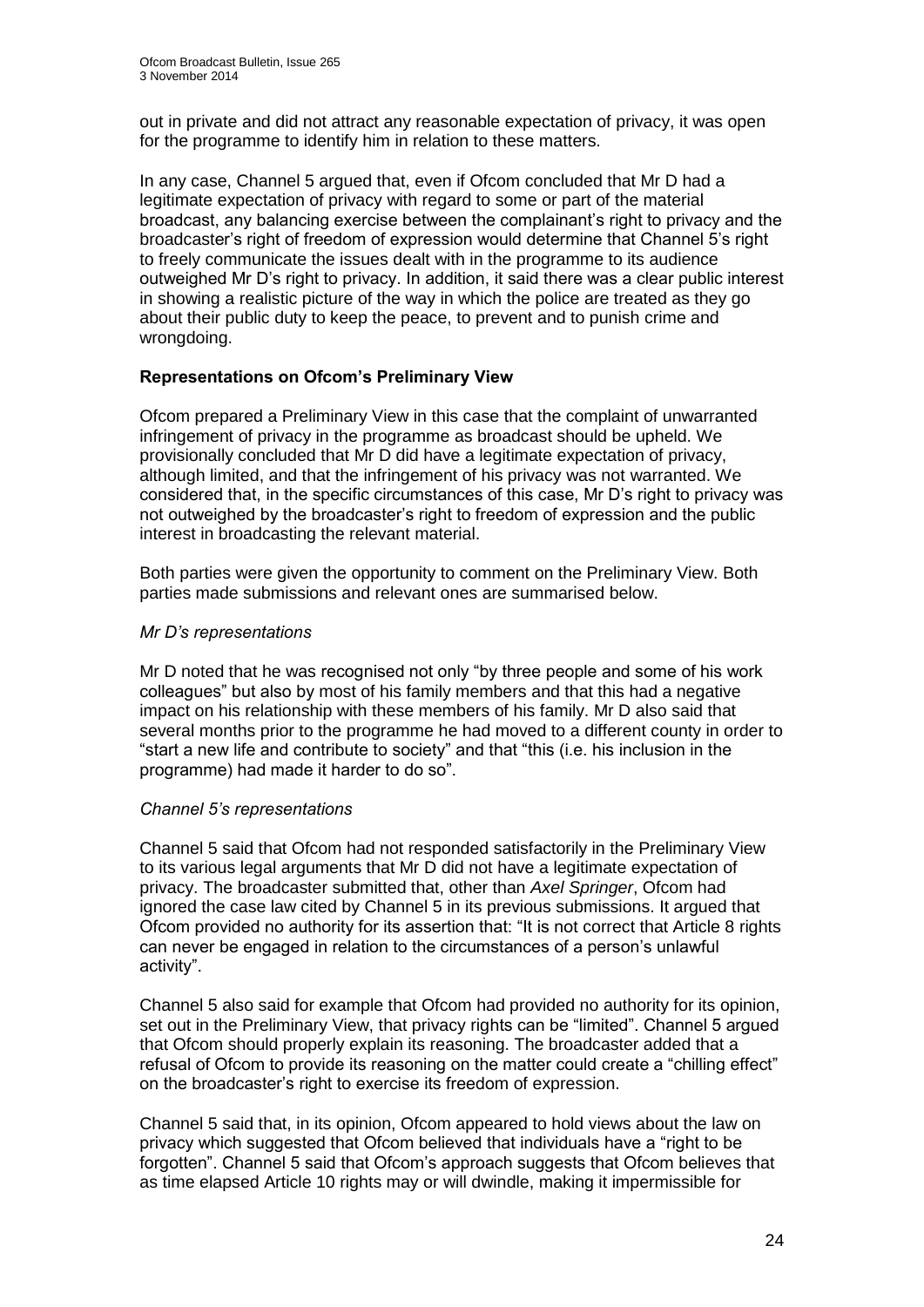1

material to be broadcast in relation to which a person has a limited right to privacy. Channel 5 made reference to comments by a House of Lords Select Committee (with which Channel 5 said it agreed) on the position of the European Commission on the 'right to be forgotten' in a data protection context relating to data on the web accessible through search engines, $3$  and submitted that such a "right to be forgotten" is "misguided in principle and unworkable in practice".

Channel 5 argued that Mr D did not have a legitimate expectation of privacy (whether limited or otherwise) in relation to the footage broadcast. Channel 5 made the following points in support of this.

Channel 5 suggested that the circumstances in which the footage of Mr D was recorded (i.e. openly on the public highway) were similar to the circumstances that pertained in the *Hannon* case (cited by Ofcom in its Preliminary View – see footnote [8](#page-27-0) below), in which Mr Justice Mann stated that an aeroplane is not a place where members of the public have an expectation of privacy; rather, it is similar to a public street with a limited number of passers-by.

The broadcaster also argued that Ofcom had provided no authority to support its opinion in the Preliminary View that it was reasonable to regard being stopped and searched for suspected possession of cannabis as a "sensitive situation"*.* The broadcaster added that Ofcom had not explained "why something being sensitive equates with a right recognised as protected under Article 8". Channel 5 said there was no authority to support this.

The question which needs to be considered, Channel 5 said, is "not whether a particular individual regards themselves as in an embarrassing predicament" but "whether a reasonable person would in the particular case consider that an exchange or an action attracted privacy rights". Channel 5 also stated that it was difficult to see why a reasonable person would consider Mr D's exchange with the police officer about their previous interaction attracted any right to privacy, especially when that exchange is made in public. In Channel 5's view, discussions with police officers in relation to the commission of crimes are "inherently not private".

The broadcaster also said that Mr D's conversation with the police officer about their previous interaction could not be regarded as attracting any right to privacy, especially given that the comments were made in public, because it referred to a police officer enforcing the law and was inherently anti-social because Mr D was complaining about being denied the opportunity to engage in illegal conduct. Channel 5 said that the fact that Mr D himself, whilst being filmed on a public road, had referred to the previous incident where the illegal substance he was carrying was confiscated and had expressed his view that the police officer had wronged him were matters which affected the overall position. Channel 5 said that it would not have identified Mr D or made reference to the police officer's prior dealings with him if he had not said these things.

Channel 5 also said that it considered that Ofcom should assess the footage of Mr D which was broadcast separately from the revelations about his cannabis use.

In addition, Channel 5 argued that in the Preliminary View Ofcom had wrongly concluded that its Article 10 rights were outweighed by Mr D's Article 8 rights in light

 $3$  Channel 5 in particular quoted from paragraphs 47-48, 52-53 and 61-62 of the following report [http://www.parliament.uk/business/committees/committees-a-z/lords-select/eu-home](http://www.parliament.uk/business/committees/committees-a-z/lords-select/eu-home-affairs-sub-committee-f-/news/right-to-be-forgotten-report/)[affairs-sub-committee-f-/news/right-to-be-forgotten-report/](http://www.parliament.uk/business/committees/committees-a-z/lords-select/eu-home-affairs-sub-committee-f-/news/right-to-be-forgotten-report/) .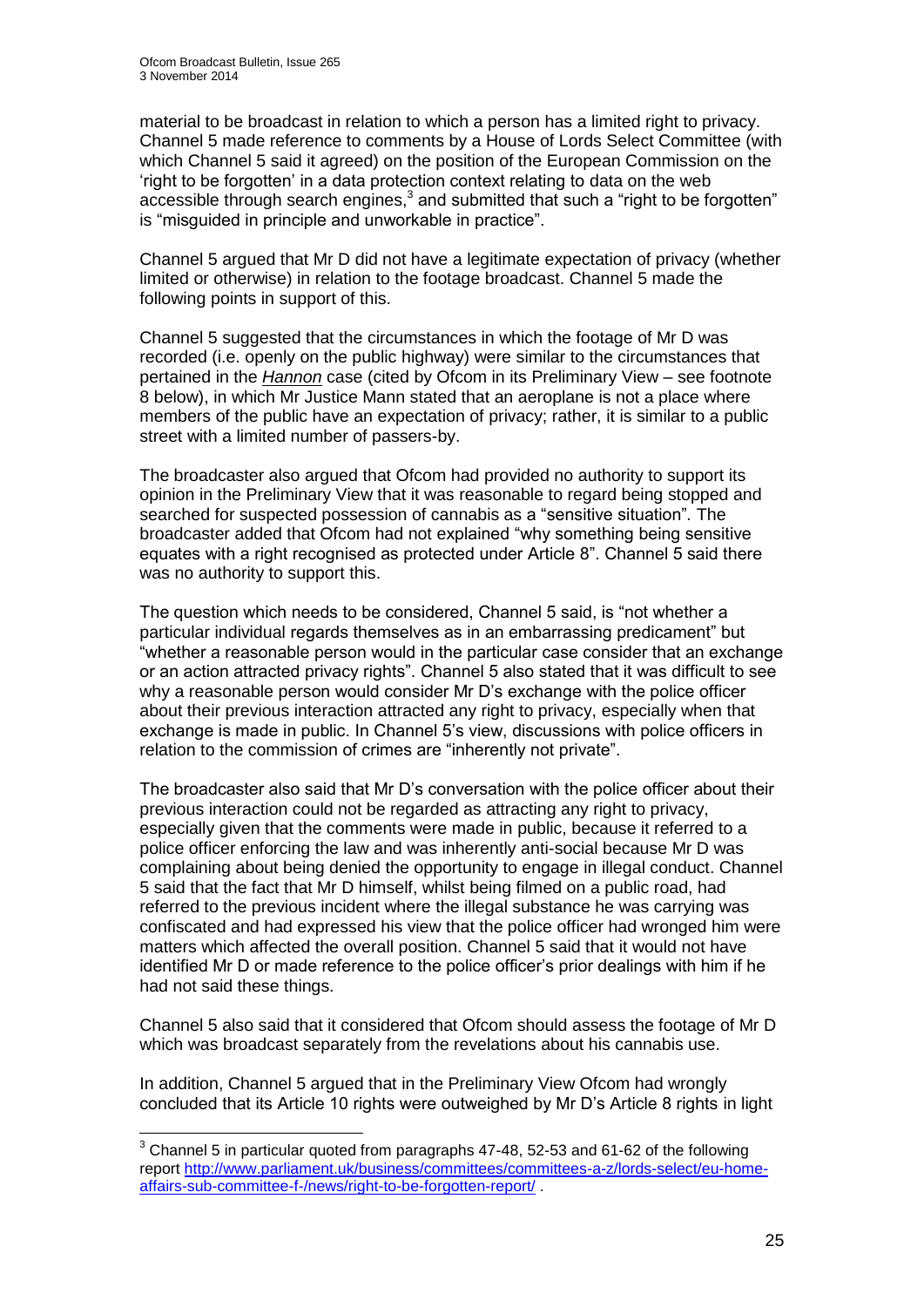of case law of the European Court of Human Rights, in particular the *Von Hannover* case<sup>4</sup>, which sets out relevant factors to bear in mind in conducting this balancing exercise between these competing rights.

Channel 5 said that Ofcom had failed to explain its reasoning for reaching this conclusion and submitted that (should Ofcom continue to conclude that Mr D had a legitimate expectation of privacy) Channel 5's Article 10 rights were sufficiently strong to outweigh Mr D's, in particular for the following reasons:

- The filming occurred in public and Mr D was aware of the filming;
- There was nothing inherently sensational or offensive about the broadcast or the segment concerning Mr D and there was no indication that he was distressed by the encounter;
- Cannabis use continues to be illegal and its illegality is a legitimate topic of public interest;
- Police officers encounter illegal drug use frequently and it is in the public interest to remind viewers of that and the illegality of cannabis use;
- It is in the public interest to contribute to the discussion of the illegality of cannabis use by illustrating the differing viewpoints through real life exchanges between users and police officers;
- It was only because of Mr D's reference to the previous incident to the cannabis he was carrying that meant he was identified in the programme; and
- The fact that Mr D may have wished to keep his illegal cannabis use secret or was embarrassed by it should not outweigh any of those factors.

### **Decision**

1

Ofcom's statutory duties include the application, in the case of all television and radio services, of standards which provide adequate protection to members of the public and all other persons from unjust or unfair treatment and unwarranted infringement of privacy in, or in connection with the obtaining of material included in, programmes in such services.

In carrying out its duties, Ofcom has regard to the need to secure that the application of these standards is in the manner that best guarantees an appropriate level of freedom of expression. Ofcom is also obliged to have regard, in all cases, to the principles under which regulatory activities should be transparent, accountable, proportionate and consistent and targeted only at cases in which action is needed.

In reaching this decision, Ofcom carefully considered all the relevant material provided by both parties. This included a recording of the programme as broadcast, the transcript and both parties' written submissions. We also took account of both parties' relevant representations in response to Ofcom's Preliminary View on this complaint (which was to uphold the complaint).

In Ofcom's view, the individual's right to privacy has to be balanced against the competing rights of the broadcaster to freedom of expression. Neither right as such has precedence over the other and where there is a conflict between the two, it is necessary to intensely focus on the comparative importance of the specific rights. Any justification for interfering with or restricting each right must be taken into account and any interference or restriction must be proportionate.

<sup>4</sup> *Von Hannover v Germany (No 2)* [2012] ECHR 228. Channel 5 also referred to *Couderc and Hachette Filipacchi Associés v France* [2014] ECHR 167.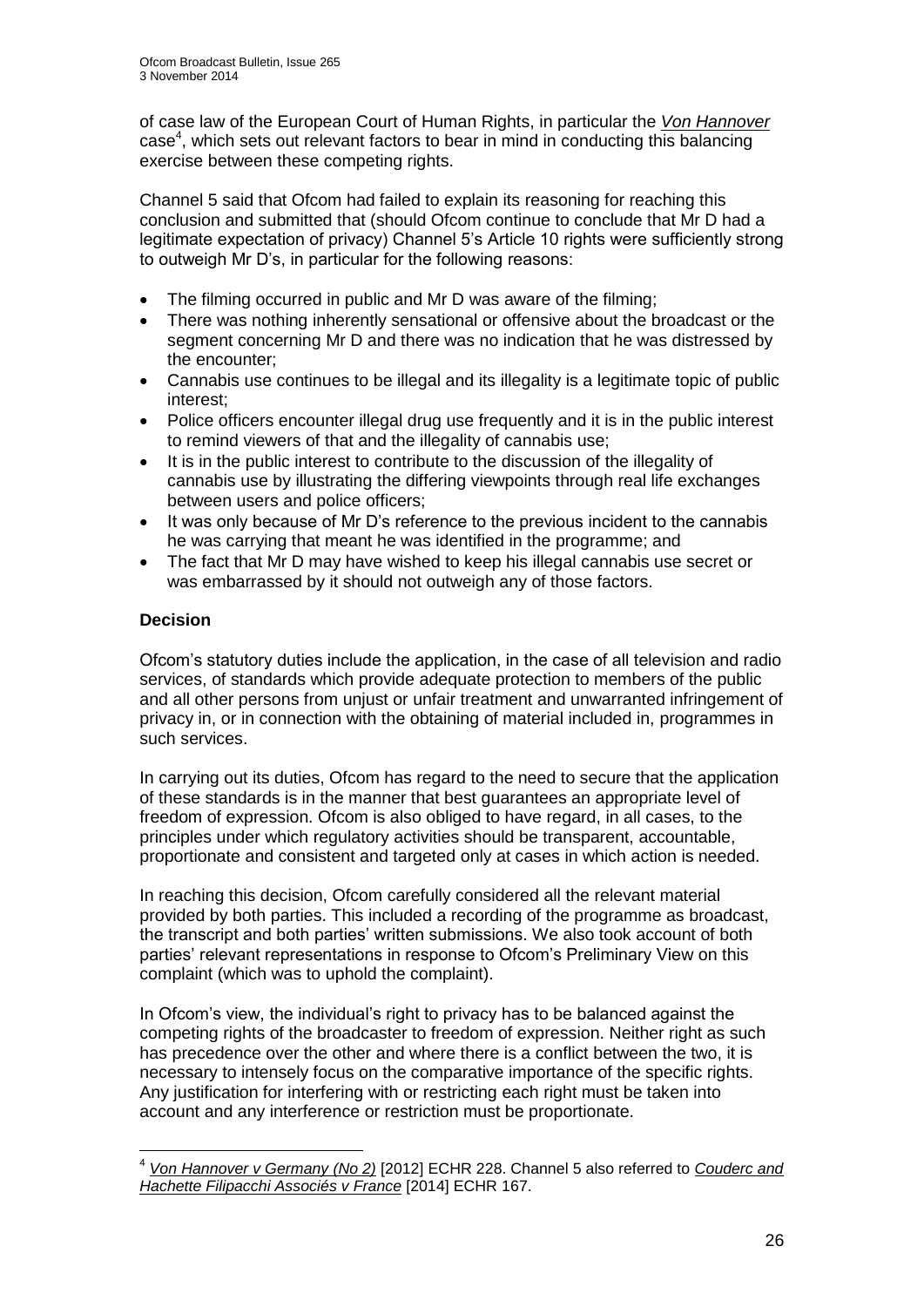1

This is reflected in how Ofcom applies Rule 8.1 of the Code which states that any infringement of privacy in programmes, or in connection with obtaining material included in programmes, must be warranted.

In assessing Mr D's complaint that his privacy was unwarrantably infringed in the broadcast of the programme because footage of him was shown without his consent, Ofcom had regard to Practice 8.4 of the Code. This states that broadcasters should ensure that actions filmed or recorded in, or broadcast from, a public place, are not so private that prior consent is required before broadcast from the individual concerned, unless broadcasting without their consent is warranted. Ofcom also had regard to Practice 8.6 of the Code, which states that, if the broadcast of a programme would infringe the privacy of a person, consent should be obtained before the relevant material is broadcast, unless the infringement of privacy is warranted.

In considering whether or not Mr D's privacy was unwarrantably infringed in the programme as broadcast, Ofcom first assessed the extent to which he had a legitimate expectation of privacy in relation to the unobscured footage of him as broadcast.

Ofcom also considered Channel 5's submissions in relation to Mr D's complaint. As noted in earlier fairness and privacy decisions<sup>5</sup>, Ofcom does not agree with Channel 5's interpretation of the *Axel Springer* case. It is not correct that Article 8 rights can never be engaged when a person interacts with the police in relation to unlawful activity, for example, during an arrest, nor that discussions with police officers about the commission of crimes are "inherently" not private. Ofcom does not consider that the case law which Channel 5 relies upon $^6$  supports such an inflexible approach to the determination of whether an individual has a legitimate expectation of privacy in the broadcast of footage relating to such circumstances.

Channel 5 said that, in its opinion, Ofcom appeared to hold views about the law on privacy which suggested that Ofcom believed individuals have a "right to be forgotten". Channel 5 considered that such a "right to be forgotten" is "misguided in principle and unworkable in practice" (in line with comments by a House of Lords Select Committee referred to above). In Ofcom's view, those comments are not relevant to the present situation which concerns an individual's rights to privacy under Article 8 of the European Convention on Human Rights in a broadcasting context, and not the application of the Data Protection Directive in the context of online searches (which was the context in which the comments of the House of Lords Select Committee were made). Channel 5 also appears to have misunderstood Ofcom's position on this issue – Ofcom is not suggesting that Article 8 means that individuals have a 'right to be forgotten' in this context.

Ofcom considers that the test as to whether a legitimate expectation of privacy arises is objective: it is fact sensitive and must always be judged in light of the

<sup>5</sup> See Complaint by Miss C, *Criminals: Caught on Camera*, Channel 5, 18 October 2013, <http://stakeholders.ofcom.org.uk/binaries/enforcement/broadcast-bulletins/obb252/obb252.pdf> and Complaint by Miss Jodie Musgrave, *Police Interceptors*, Channel 5, 23 September 2013 <http://stakeholders.ofcom.org.uk/binaries/enforcement/broadcast-bulletins/obb259/obb259.pdf>

<sup>6</sup> Including *Kinloch* (as mentioned above), *X v United Kingdom* ECHR 5877/22, *S and Marper v UK* 30562/04 and 30566/04 and *Rio Ferdinand v MGN Limited* [2011] EWHC 2454.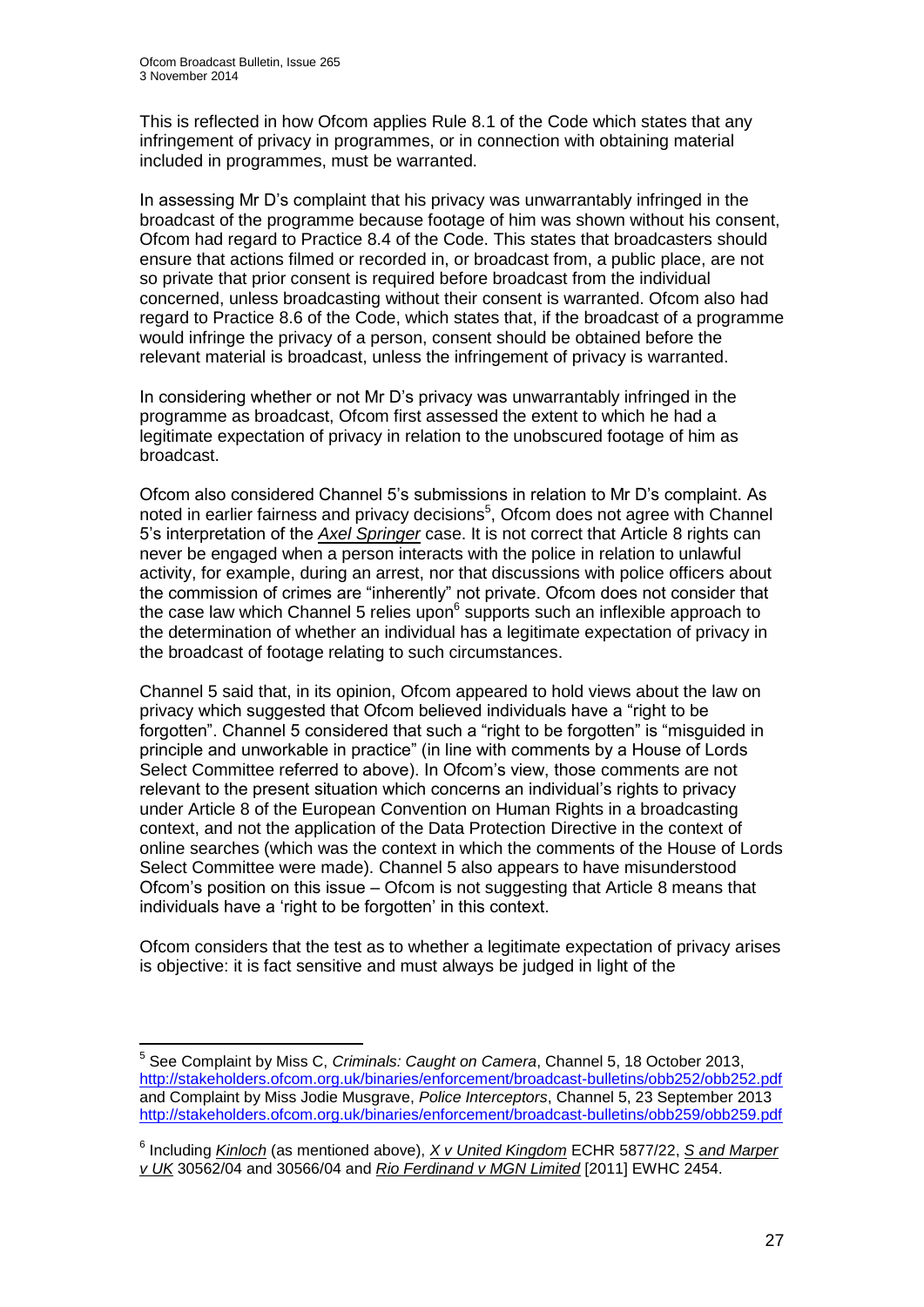circumstances in which the individual concerned finds him or herself.<sup>7</sup> Ofcom will therefore continue to approach each case on its facts. Ofcom's view regarding the fact sensitive nature of this assessment is consistent with the interpretation of the *Axel Springer* case in a recent judgment of the High Court, *Hannon v News Group*  Newspapers Ltd [2014] EWHC 1580 (Ch)<sup>8</sup>.

<span id="page-27-0"></span>In our view, whether or not an individual has a legitimate expectation of privacy in relation to the broadcast of footage of that individual being stopped and searched, and the broadcast of information about previous interaction with the police, depends on all the relevant circumstances.

In the case of the broadcast of footage of the individual being stopped and searched these circumstances may include:

- whether the footage was filmed in a public place;
- whether the individual was identifiable from either the information and/or footage included in the programme;
- whether the individual was vulnerable in any way (e.g. through the consumption of alcohol or drugs or because of an illness or disability);
- whether the broadcast showed the individual doing something, or disclosed information about that individual, which was confidential, sensitive or personal; and
- whether the footage showed that the individual had committed a criminal offence on the occasion in question;

8 In *Hannon* Mr Justice Mann noted that *Axel Springer*: "does not support an absolute right of the press to have, and to publish, the fact of an arrest, and its circumstances. At most it supports a submission that, if the facts justify it, that right exists and the countervailing privacy rights do not. As with a large number of disputes under Convention rights, **that is a question of fact and degree**, and is **highly fact sensitive**" (paragraph 96). (Ofcom noted that Channel 5 had argued that this case was not authority for the above position because the argument was not made in that case and Mr Justice Mann was not making a final ruling on the facts. However, Ofcom considers that the issues considered in that case (whether there is a reasonable expectation of privacy in relation to an arrest and reasons for it) are analogous to the issues in the present case and the fact that there was no final ruling on this point on the facts is not material to the principal point, namely whether, as a matter of established legal precedent, there can be no reasonable expectation of privacy in relation to the circumstances of a person's unlawful activity in a public place.)

Ofcom's view is also consistent with the leading judgment in *Re JR38 for Judicial Review* [2013] NIQB 44, a case which cites the statement in *Kinloch* on which Channel 5 seeks to rely. See the judgment of Morgan LCJ at paragraph 28 at which he notes: "*I accept that the determination of whether the retention and use of photographs constitutes an interference with Article 8 requires a fact specific consideration in every case"*. Morgan LCJ found at paragraph 30 that this was a case in which the claimant's Art. 8 rights are engaged in connection with the publication of a photograph of a child by the police indicating he was wanted for interview in connection with involvement in potential criminal activity.

<sup>&</sup>lt;u>.</u> 7 See for example, Anthony Clarke MR in *Murray v Big Pictures* [2009] CH 481, paragraph 36: "the question whether there is a reasonable expectation of privacy is a broad one, which takes account of all the circumstances of the case. They include the attributes of the claimant, the nature of the activity in which the claimant was engaged, the place at which it was happening, the nature and purpose of the intrusion, the absence of consent and whether it was known or could be inferred, the effect on the claimant and the circumstances in which and the purposes for which the information came in the hands of the publisher". This approach was cited recently in *Weller v Associated Newspapers* at paragraph 37.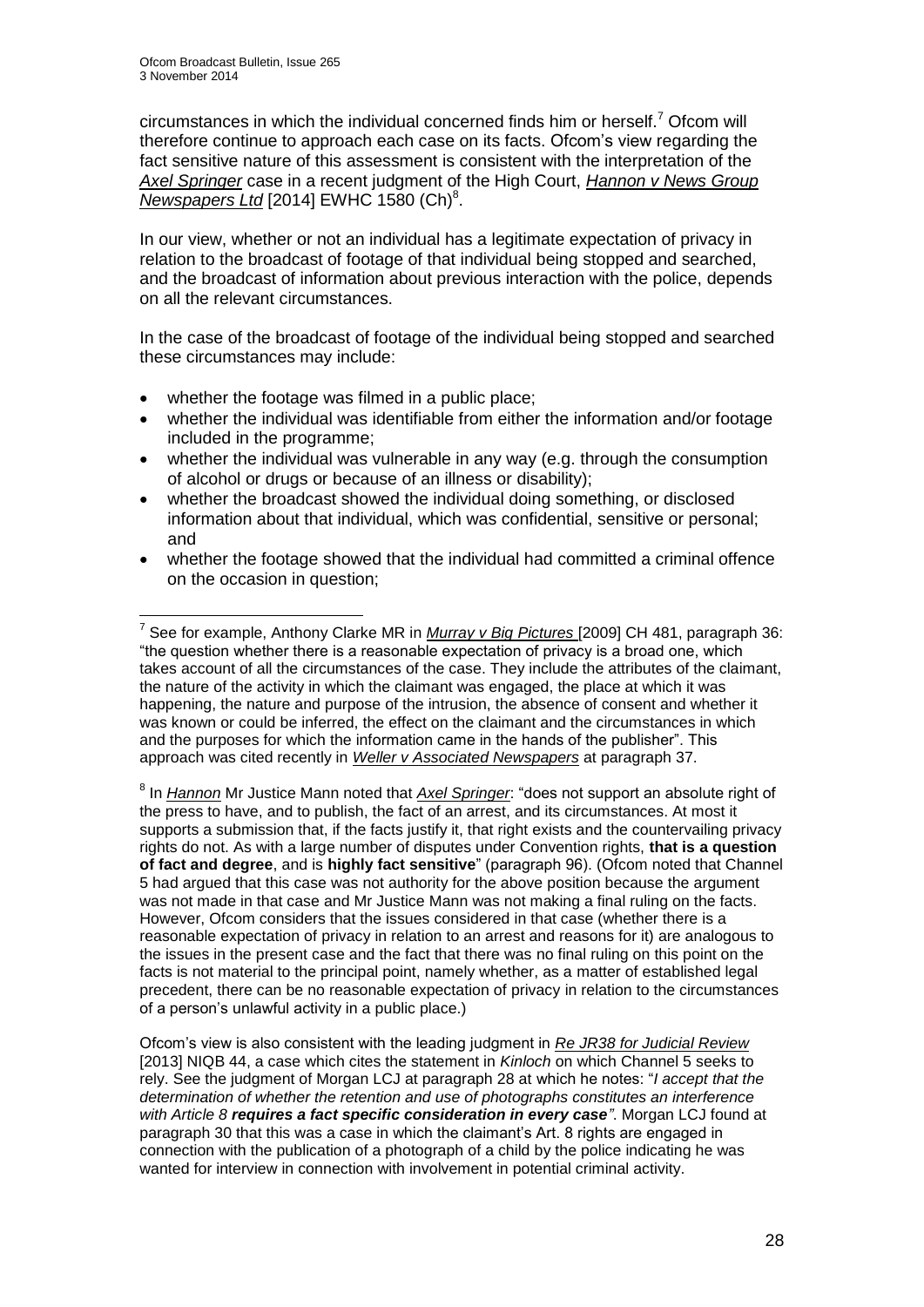- the time that had elapsed between the events depicted in the footage and its broadcast (or re-broadcast); and
- any change in factual circumstances between the events depicted and the broadcast which may affect the extent to which the material could be considered to be private or confidential (for example, whether since the incident filmed the individual concerned was charged and/or found guilty of any offences).

In the case of the broadcast of information about an individual's previous interactions with the police these circumstances may include:

- whether the individual was identifiable from either the information and/or footage included in the programme;
- whether the programme disclosed information about the individual which was confidential, sensitive or personal;
- the relative seriousness of the conduct in question and the outcome it attracted (for example, whether there was a subsequent conviction for a criminal offence);
- whether any information about that conduct was in the public domain;
- the time that had elapsed between the event disclosed (i.e. the conduct in question) and the broadcast of the information about it; and
- any change in factual circumstances between the event disclosed and the broadcast which may affect the extent to which the material could be considered to be private or confidential.

We noted that assessing whether or not Mr D had a legitimate expectation of privacy would depend on all the relevant circumstances. Ofcom analysed the circumstances in which Mr D was filmed and what footage and information was subsequently broadcast (as set out in the "Introduction and programme summary" section above).

The footage of Mr D included in the programme was filmed while he was in a public place. From viewing the footage as broadcast, it appeared to us that the communication between Mr D and the police officer was calm and there was no indication that Mr D was in any way distressed by the encounter. However, we also noted that Mr D:

- was shown while being stopped and searched for suspected possession of cannabis (we considered that it was reasonable to regard this footage of Mr D as him being shown in a sensitive situation);
- was identifiable from the material broadcast (although his name was bleeped out when the police officer first approached him he was subsequently referred to by his first name by the police officer and his face, which was unobscured, appeared on screen for approximately 55 seconds during most of which time his face was shown clearly); and
- was not found to have any illegal substances in his possession (although the man he was with was found to be in possession of some cannabis).

We noted that after the stop and search footage was shown the programme included an exchange between Mr D and the police officer in which it was disclosed that on the previous occasion when they had met, Mr D had been found with cannabis in his possession. As noted above, on this occasion, i.e. the occasion shown in the programme, Mr D was found not to have any illegal substances on him.

In addition, the comments made by the police officer (see above) indicated that on every previous occasion the police officer had stopped the complainant (who as, noted above, was identifiable), he had found him to be in possession of or smoking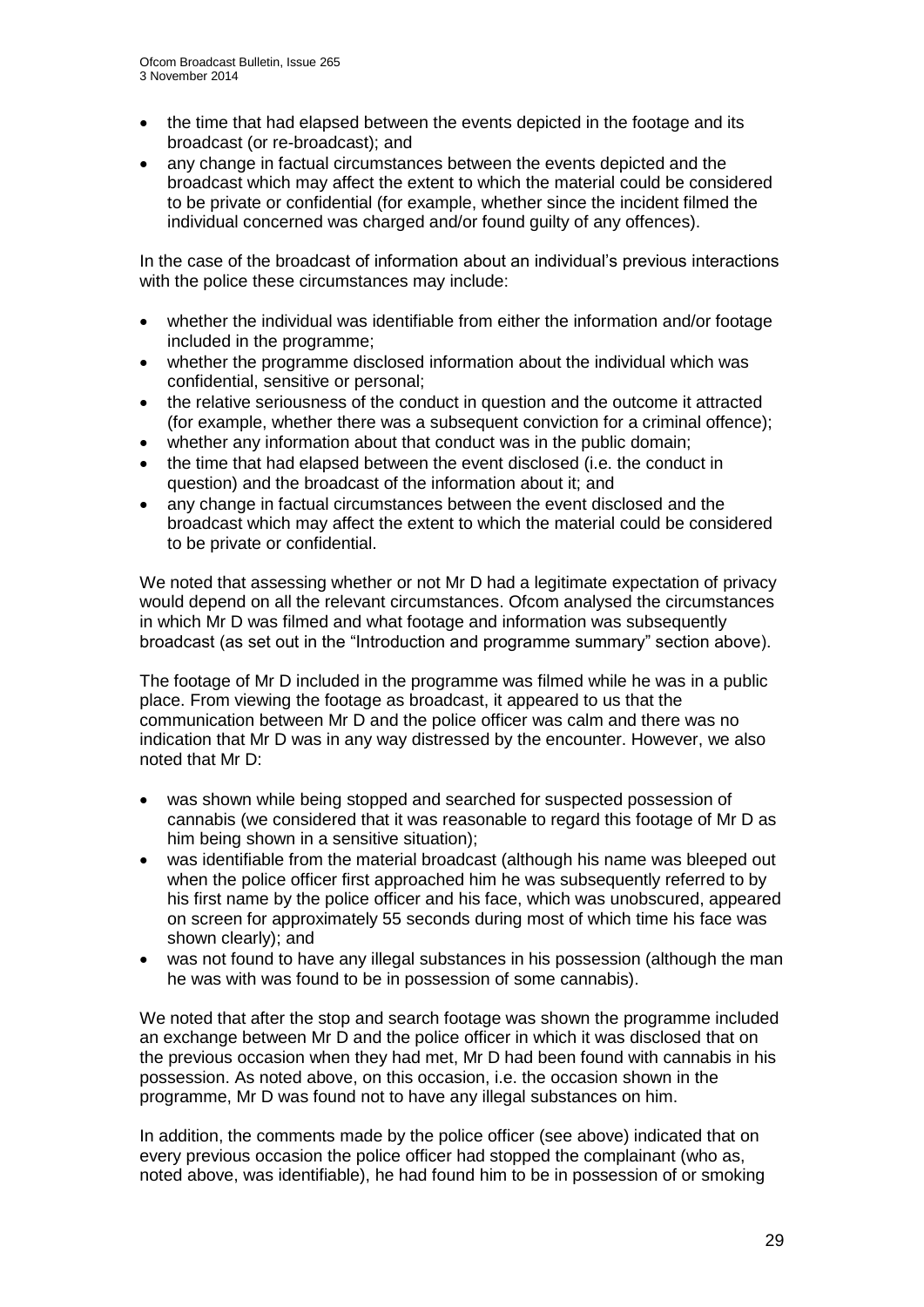cannabis. For example, at the end of the relevant section of the programme the police officer said: *"everytime I've stopped him* [Mr D] *he's had cannabis"*.

<span id="page-29-0"></span>Although in principle convictions for criminal offences are matters of public record, disclosure of information about an individual's criminal convictions may engage an individual's rights under Article 8 depending on the circumstances in which they are referred to, for example, how long ago they took place, whether they are in fact in the public domain, and the possible effect of broadcasting this material on the individual<sup>9</sup>. Ofcom noted that Channel 5 had argued that case law such as *R (T & JB) v Secretary of State for the Home Office* [2014] 35 and the judgment of Lord Hope in *R (L) v Commissioner for the Police of the Metropolis* [2009] UKSC 3 (referred to in footnote [9\)](#page-29-0) was not particularly relevant in the circumstances of this case, because, in Channel 5's view, it was material that Mr D himself had mentioned his previous interaction with the police whilst being filmed in public. Ofcom accepts that the circumstances of this case are different to those discussed in these cases, which relate primarily to disclosure of information gathered on individuals' past convictions by public authorities. However, Ofcom considers that the point of principle mentioned in those cases remains pertinent, namely that disclosure of information relating to individuals' criminal convictions may engage Article 8 rights depending on the particular factual circumstances. Again, Ofcom considers that this means that it is therefore necessary to assess whether a legitimate expectation of privacy arises in a particular case having regard to all the relevant circumstances.

Ofcom understands that information about Mr D's previous interactions with the police in respect of his possession of cannabis were not in the public domain prior to the broadcast and would not form part of a criminal record<sup>10</sup>.

 9 See, for example, the recent Supreme Court judgment *R (T & JB) v Secretary of State for the Home Office* [2014] 35 and the judgment of Lord Hope in *R (L) v Commissioner for the Police of the Metropolis* [2009] UKSC 3 at paragraph 27, which relates to the disclosure of information as part of an Enhanced Criminal Record Certificate [ECRC], which need to be obtained for certain types of employment: "information about an applicant's convictions which is collected and stored in central records can fall within the scope of private life within the meaning of Article 8(1), with the result that it will interfere with an applicant's private life when it is released. It is, in one sense, public information because the convictions took place in public. But the systemic storing of this information in central records means that it is available for disclosure…long after the event when everyone other than the person concerned is likely to have forgotten about it. As it recedes into the past, it becomes a part of the person's private life which must be respected. Moreover, much of the other information that may find its way into an ECRC relates to things that happen behind closed doors. A caution takes place in private, and the police gather and record information from a variety of sources which would not otherwise be made public".

 $10$  Section 5 of the Misuse of Drugs Act 1971 (the Act) states that it is unlawful for a person to be in possession of a controlled drug. Under the Act, cannabis is a Class B drug. A Cannabis Warning is a non-statutory out-of-court process for disposing of cannabis possession offences. It is an informal verbal warning administered by a police officer, either on the street or at a police station, to deal with adults caught in possession of small amounts of cannabis consistent with personal use. Under ACPO guidelines, Cannabis Warnings are part of a three-stage escalation procedure for a first-time offence of possession of cannabis. It is expected that in the absence of any aggravating factors that an offender will receive a Cannabis Warning for a first possession offence, a Penalty Notice for Disorder for a second offence and then be arrested for a third offence. The implications of receiving a Cannabis Warning are that the cannabis is confiscated and a record of the Cannabis Warning is made on local systems (but not on any central records). It does not form part of a criminal record but it may be disclosed as part of an enhanced Disclosure and Barring Service check if deemed relevant.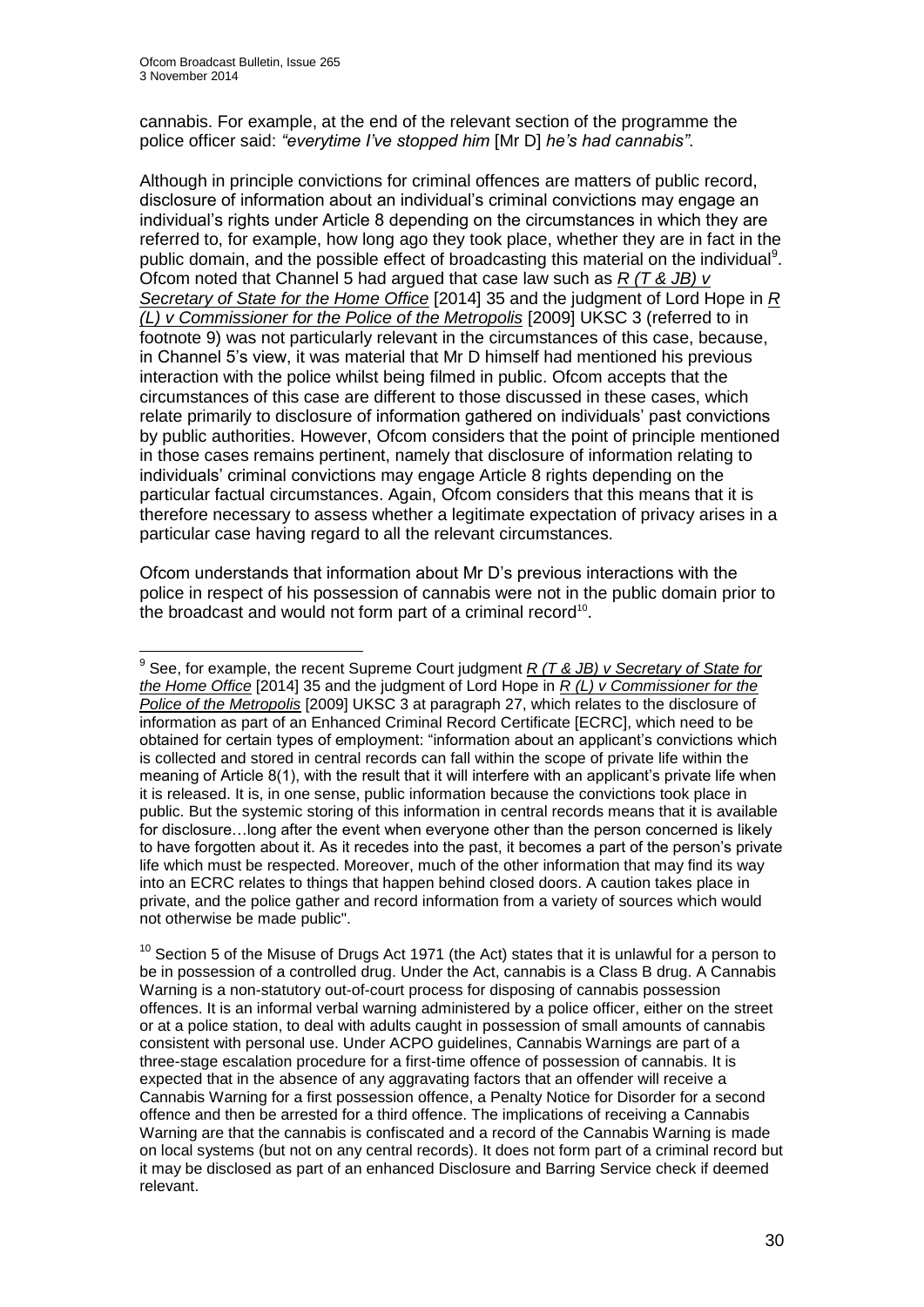As explained above, Channel 5 questioned Ofcom's Preliminary View that Mr D had a legitimate expectation of privacy with regard to the broadcast of the relevant material. We considered the key points made by the broadcaster on this issue.

Channel 5 said that because of the circumstances in which the footage of Mr D was recorded he could not be regarded as having a legitimate expectation of privacy in regard to the broadcast of this footage, in particular because Mr D himself had referred to the previous incident where the illegal substance he was carrying was confiscated whilst being filmed on a public road.

Channel 5 also indicated that it was not reasonable for Ofcom to have concluded that being stopped and searched for suspected possession of cannabis as a "sensitive situation" or to equate this with a right to privacy.

As set out above, when determining if Mr D had a legitimate expectation of privacy in the footage as broadcast we have taken account of the fact that the footage of him was filmed openly in a public place. However, Ofcom has concluded that, notwithstanding this, Mr D had a legitimate expectation of privacy with regard to this footage as broadcast. This conclusion was based on a number of factors, one of which is that we considered that Mr D was filmed in a sensitive situation. We hold this view because when a member of the public is being questioned, and in this case stopped and searched, by the police on possible suspicion of having committed, or being involved, with a criminal offence, that individual will often feel under pressure and we consider that the broadcast of it is likely to engage his Article 8 rights. As already noted, in this case Mr D was not found to have committed an offence.

Channel 5 also argued that that Mr D had no legitimate expectation of privacy with regard to the broadcast of his follow-up conversation with the police officer because it referred to a police officer enforcing the law and was inherently anti-social because Mr D was complaining about being denied the opportunity to engage in illegal conduct.

We considered that Mr D had a legitimate expectation of privacy with regard to the broadcast of the footage of this conversation for similar reasons to those that pertain to the stop and search footage. While we again acknowledge that the footage was recorded openly in a public place, the conversation which was subsequently broadcast concerned a sensitive subject (that on the previous occasion when they had met, Mr D had been found with cannabis in his possession); Mr D was identifiable and thereby linked to the incident in question; and, on the information available, Ofcom understands that this incident was not a matter of public record or otherwise in the public domain prior to the broadcast of this programme.

In its response to the Preliminary View, Channel 5 argued that the fact Mr D, whilst being filmed on a public road, had referred to his previous meeting with the police officer (during which the cannabis he was carrying was confiscated by that police officer) negated any legitimate expectation of privacy he might have had with regard to the broadcast of this footage.

We acknowledged that, while he was being filmed, Mr D said that he had been *"randomly stopped"* and *"robbed"* by the police officer the last time that they had met.

However, Ofcom noted that Mr D made these comments only in response to the police officer's initial comments to him about Mr D's mood on that occasion. Ofcom considered that Mr D would not have been aware at the time that he was speaking to the police officer, that this specific footage would be broadcast, nor if it was, that he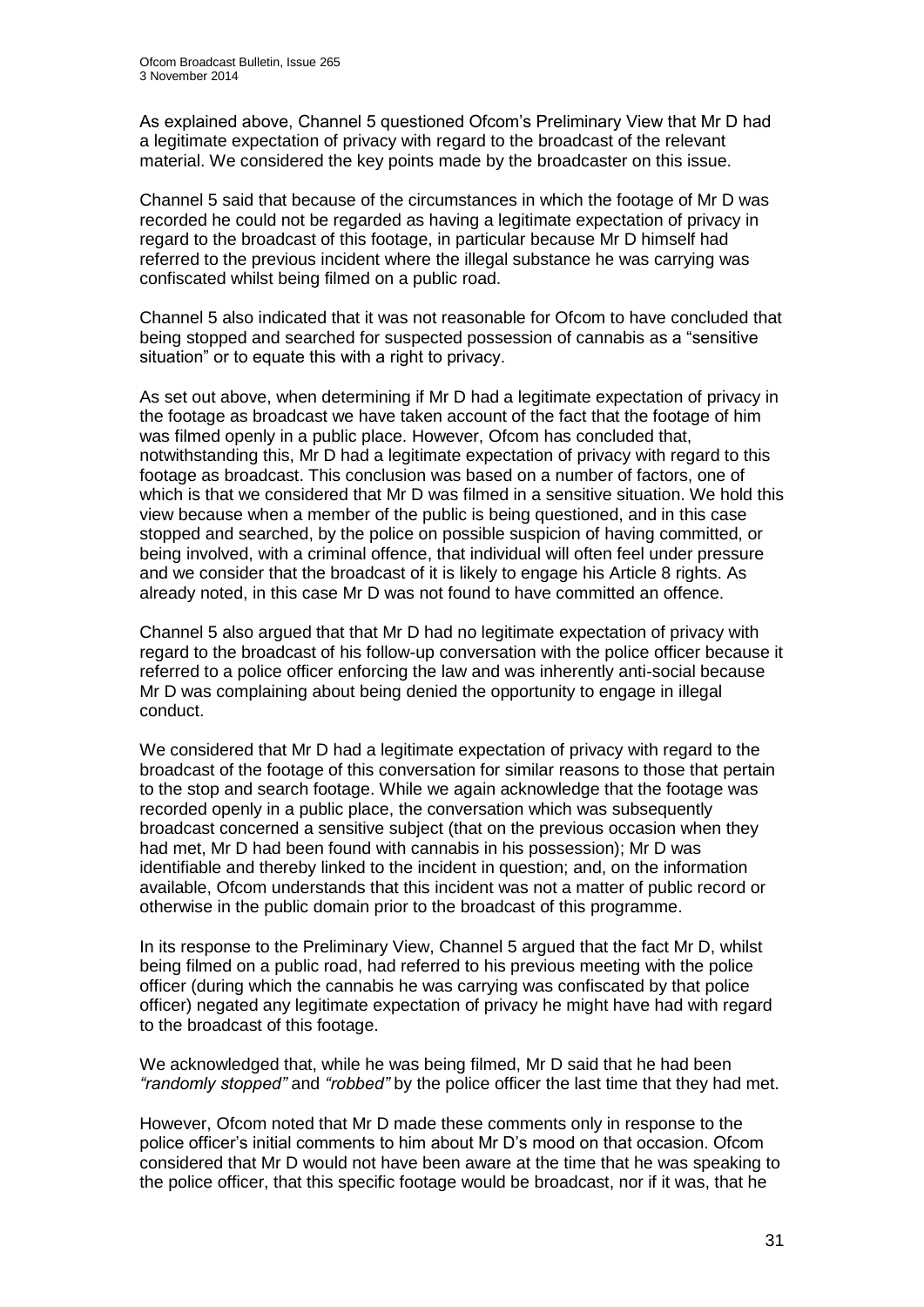would be identifiable in the broadcast and thereby linked to it. Moreover, Mr D could not have known at the time that he referred to his previous meeting with the police officer, that footage of the police officer saying: *"every time I've stopped him* [Mr D] *he's had cannabis"* would also be broadcast.

As set out in more detail below, we do not consider that Mr D's conversation with the police officer constituted anti-social behaviour. It is clear from the conversation that he did not agree with the law as it stood. However, he was not aggressive towards the police officer and from the broadcast footage; it appeared that Mr D was simply responding to a comment which the police officer made about his mood on the previous occasion on which they met.

The broadcast of footage of conversations or actions which occurred in a public place will not always attract a legitimate expectation of privacy. However, in this case the footage showed the complainant in a situation which was sensitive, he was identifiable; he had not committed an offence on that occasion and the information about his previous conduct had not previously been in the public domain. For these reasons, we concluded that the complainant had a legitimate expectation of privacy in regard to the broadcast of the relevant footage and the information which the programme disclosed about him.

Taking all of these factors together, we concluded that Mr D had a legitimate expectation of privacy with regard to the footage of him being stopped and searched and his exchange with the police officer about his previous interaction with the police (that he had previously been found to be in possession of cannabis) in the programme as broadcast. However, this expectation was limited to some extent by the fact that Mr D was filmed in a public place, and, in respect of the information broadcast about his previous interactions with the police, by the fact that being in possession of cannabis is unlawful (albeit these previous interactions may not in fact have given rise to a criminal record in relation to the possession of cannabis in the case of the complainant).

We noted that Channel 5 argued that there was no authority to support the proposition that an expectation of privacy may be "limited" and that the matters which Ofcom had suggested may "limit" a legitimate expectation of privacy in the circumstances of this case instead should only come into play in considering where the balance lies between competing Article 8 and Article 10 rights. We do not agree with Channel 5 that an expectation of privacy may not be "limited" in the circumstances of a particular case. As noted above, we consider that the question of whether an individual's Article 8 rights are engaged is fact sensitive, depending on the circumstances. In some cases, having regard to the particular circumstances, we may consider that an individual's legitimate expectation of privacy with regard to the broadcast of footage about (or otherwise related to) him or her may be of a lesser degree than in others. In such circumstances, when assessing whether an intrusion into the individual's right to privacy was warranted, we would attach less weight to that individual's expectation of privacy, which we describe as "limited" in such cases.

Ofcom then assessed whether Mr D's consent had been secured before the footage and personal information about him was broadcast in accordance with Practice 8.6. It was not disputed that the broadcaster had not sought Mr D's consent for the material to be included in the programme.

Ofcom went on to consider whether it was warranted to infringe Mr D's privacy in this manner in relation to each element of the material broadcast. The Code states that "warranted" has a particular meaning. It means that, where broadcasters wish to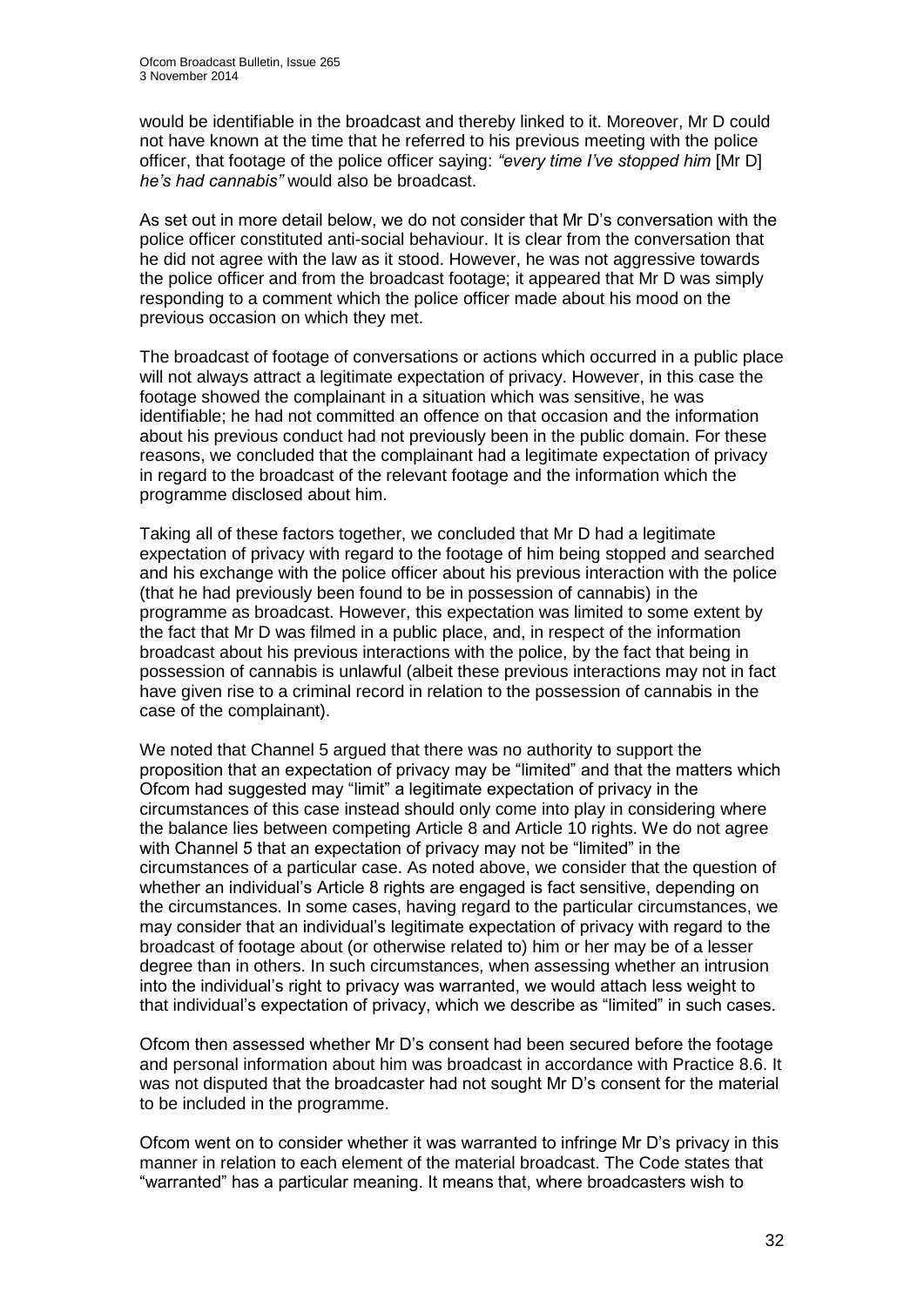1

justify an infringement of privacy as warranted, they should be able to demonstrate why, in the particular circumstances of the case, it is warranted. If the reason is that it is in the public interest, then the broadcaster should be able to demonstrate that the public interest outweighs the right to privacy.

Given that Mr D had an expectation of privacy in relation to the broadcast (although limited to some extent), we assessed the broadcaster's competing right to freedom of expression and the audience's right to receive information and ideas without unnecessary interference. In particular, we considered whether there was sufficient public interest or other reason to justify the intrusion into Mr D's privacy in broadcasting the footage of him and disclosing information relating to his past dealings with the police.

We noted that Channel 5 had made various points in support of its view that its Article 10 rights and the public interest in broadcasting this material outweighed Mr D's right to privacy in the circumstances of this case, in particular in light of the factors discussed in the *Von Hannover* case for the assessment of whether or not an individual's Article 8 rights would be sufficient to outweigh the Article 10 rights of a publisher.<sup>11</sup>

Ofcom considered that, as Channel 5 has argued, there is a genuine public interest in broadcasting programmes of this nature, specifically those which examine the daily, routine work of police officers, their relationship with those with whom they come into contact, the way that offences such as possession of cannabis can be dealt with by the police on the street and which illustrate the adverse results of unlawful behaviour. In our view, showing such material in programmes helps to develop the public's understanding of the way police officers make their decisions and detect criminal and antisocial behaviour.

In our view, this public interest justification was capable of extending to the broadcast of the footage of Mr D being stopped and searched and to the subsequent exchange between the police officer and Mr D about the last occasion on which they met and the police officer's subsequent reference to having found the complainant to have had cannabis in his possession on every previous occasion he had searched him. This was because this footage illustrated the day-to-day work of the police and contributed to the public's understanding of the legal status of cannabis and the enforcement of the law in this area. It also allowed viewers to hear the differing perspectives of a person who has previously been found in possession of cannabis and a police officer who regularly deals with this matter and contributed to the public debate about the legal status of cannabis and the enforcement of the law in this area.

However, it was necessary to intensely focus on whether the broadcaster's right to freedom of expression and the public interest in broadcasting the material outweighed Mr D's expectation of privacy in the footage as broadcast in the circumstances of this case, having regard to all relevant factors. In particular, we took into account the fact that the inclusion of unobscured images of Mr D's face and the reference to him by his first name meant he was identifiable from the footage as broadcast, and thereby linked him directly to the information disclosed about his previous interactions with the police, including the police officer's statement that on

<sup>&</sup>lt;sup>11</sup> These factors are: (i) contribution to a debate of general interest; (ii) how well known the subject is and the nature of the report; (iii) the prior conduct of the subject (in particular in terms of whether or not they have previously sought publicity); (iv) the content, form and consequences of publication; and (v) the circumstances in which the photos (or footage in this case) were taken.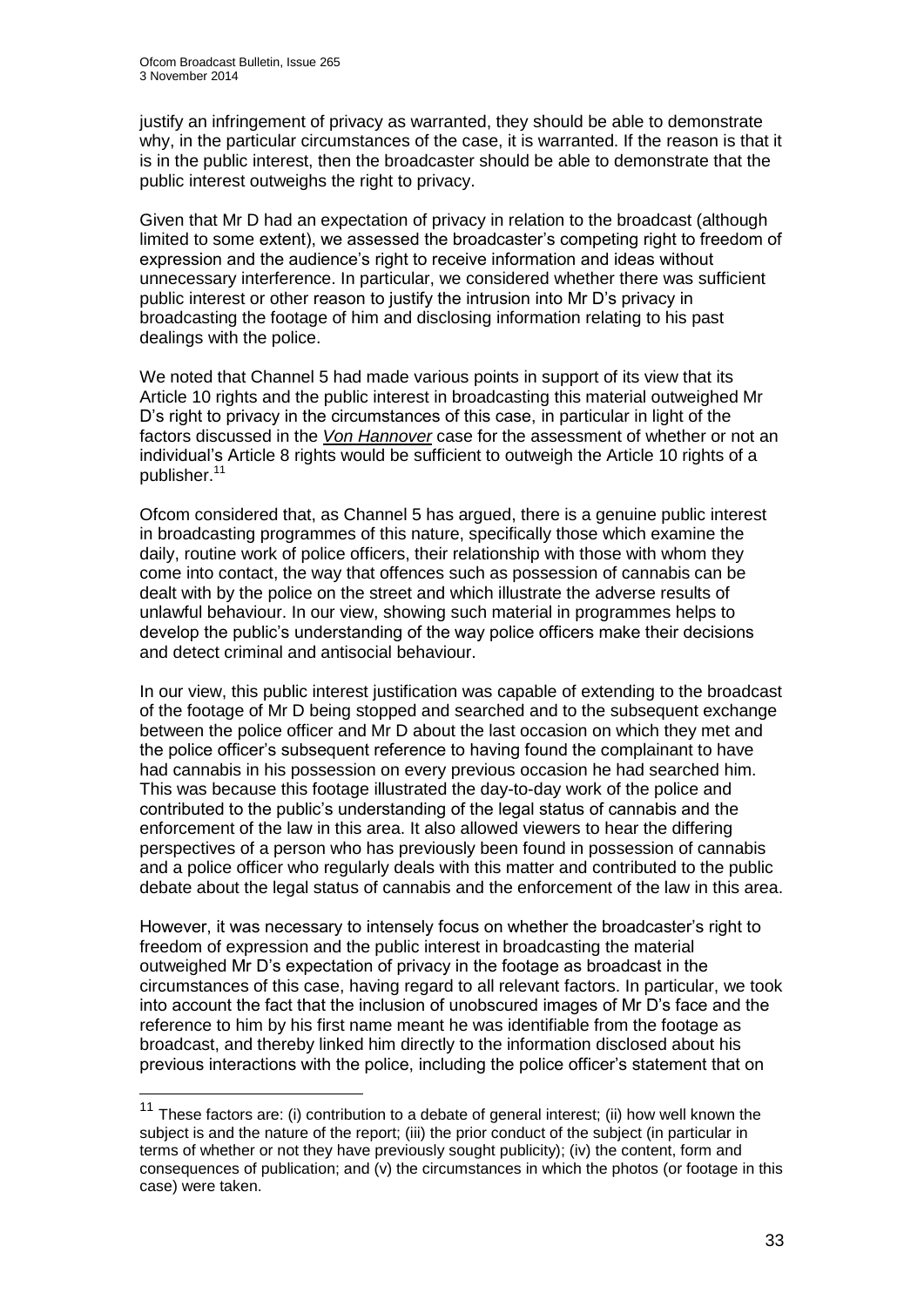every previous occasion he had stopped the complainant he had found him to be in possession of cannabis.

In this context, we noted that Channel 5 had argued that this was not a "random search" and the police officer's suspicions proved to be correct in relation to the complainant's companion and that it was therefore important to report that the pair were known to this officer. Channel 5 also said that the complainant's identity would have been obscured (including in respect of the stop and search footage discussed above) if the complainant had not commented on their previous interactions and accused the complainant of "robbing" him, and had argued that it was in the public interest to allow the police officer to "set the record straight" by setting out the facts about their previous interactions and to report the complainant's views on that issue.

Channel 5 further argued in its submissions in response to Ofcom's Preliminary View that identifying Mr D and broadcasting the footage referring to his history of illegal cannabis use was in the public interest given that Mr D was unrepentant about his illegal use of cannabis and it was in the public interest to remind viewers of the illegality of cannabis use and to illustrate the differing viewpoints through real life exchanges between users and police officers.

Channel 5 also argued that the fact that Mr D may have wished to keep his previous interactions with the police regarding his cannabis use secret or was embarrassed by it would not outweigh the public interest in this case, particularly given that the filming was done openly in public and there was nothing inherently sensational or offensive about the broadcast.

However, although we agreed with Channel 5 that there was some public interest in broadcasting the footage of Mr D for the reasons outlined above, we were not persuaded that the fact that Mr D was previously known to the police was sufficient to justify broadcasting the unobscured footage of Mr D in the circumstances of this case. As set out above, we acknowledged that the filming had taken place openly in a public place. We also understand that Mr D had admitted to being in possession of cannabis on the last occasion he encountered the police officer, and seemingly on several other occasions he had been found to be in possession of cannabis. Nonetheless, we understand that on that previous occasion the police officer decided that it was appropriate to give Mr D one of the least severe penalties available for this offence (confiscating the cannabis and giving a Cannabis Warning, as explained above, which does not give rise to a criminal record). The information regarding Mr D's previous possession of cannabis was not a matter of public record. Nor was it otherwise known to the general public or a matter of public debate, prior to the broadcast of the footage of Mr D's encounter with the police officer and the police officer's comments on his past history with the complainant. In addition, as the footage showed, Mr D was not found to be in possession of any illegal substances on this occasion.

With regard to the conversation between Mr D and the police officer about the previous occasion on which they met, we did not agree with Channel 5's assertion that Mr D's comments constituted anti-social behaviour on his part. We considered that the complainant's use of the terms *"randomly searched"* and *"robbed"* in reference to the police officer's previous actions appeared to be part of a calm exchange (given the circumstances) between the police officer and both Mr D and his companion. Although Mr D and the police officer had different interpretations of the events which occurred during their previous meeting, Mr D did not appear to be particularly angry about it but simply responded to the police officer's comment that Mr D was in a better mood than the previous time they had met. In our view, Mr D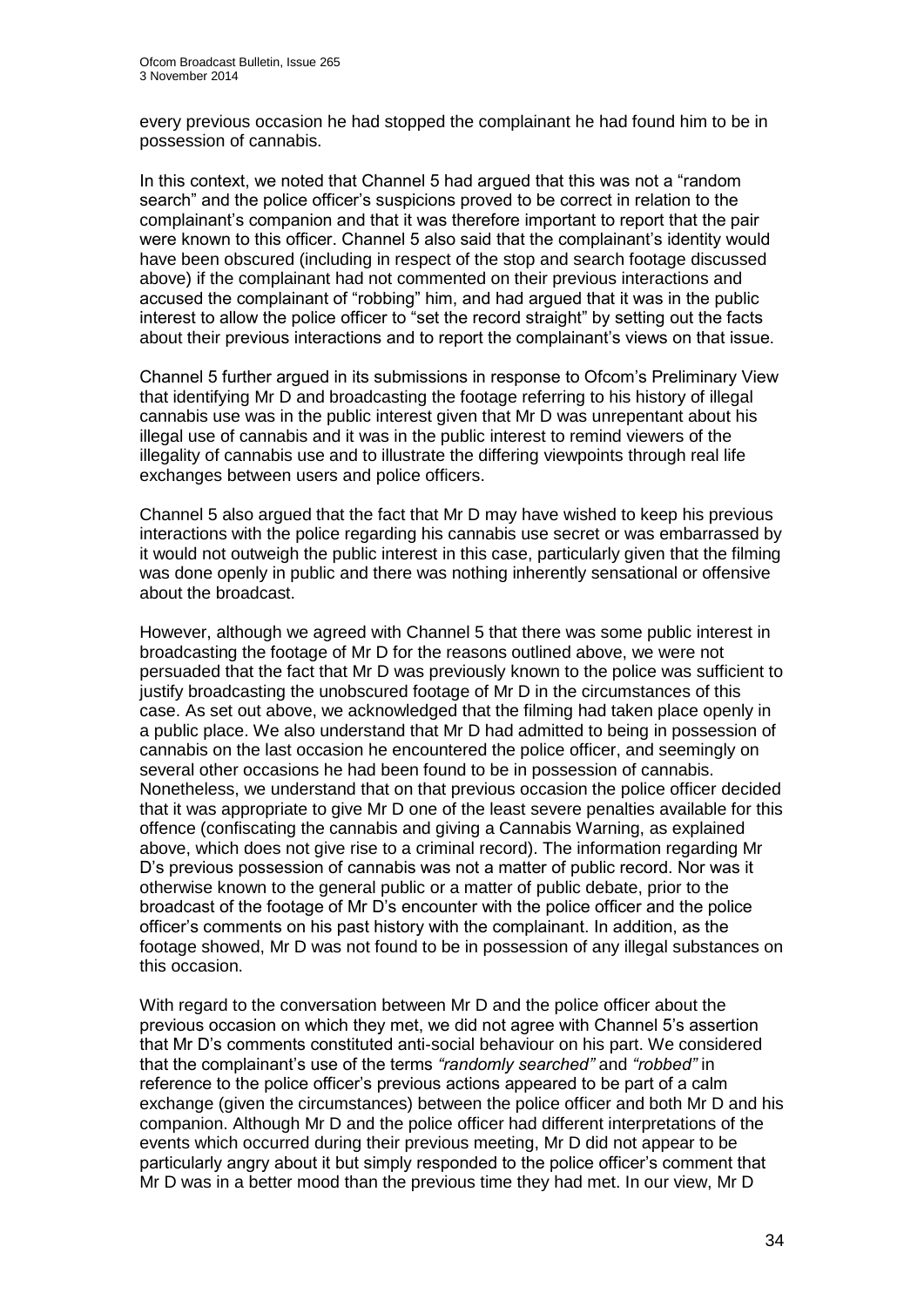was explaining, using perhaps slightly loaded language, that he had been unhappy on that previous occasion because he had been searched and his cannabis confiscated by the police.

In light of Channel 5's comments regarding *Von Hannover*, we also considered the extent to which an analysis of the factors mentioned in that case may be relevant to our decision. We considered that we have already had regard to those factors as relevant to the circumstances of this case and that, on balance, for the reasons outlined below, they tended to support the view that Mr D's right to privacy in relation to the broadcast of the footage outweighed the broadcaster's right to freedom of expression and the public interest in broadcasting this material in the particular circumstances of this case. In particular:

- As we acknowledged above, the broadcast of the relevant material notably footage of Mr D's exchange with the police officer – contributed to a matter of public debate (namely the work of the police, in particular in relation to cannabis use).
- The relevant footage was recorded openly and in a public place, but showed the complainant in a sensitive situation (being stopped and searched and questioned by the police) as discussed above.
- Mr D is not a public figure and, on the information available, it does not appear to Ofcom that Mr D has ever sought publicity and was unknown prior to this broadcast. Moreover, details of his previous interactions with the police were unlikely to be in the public domain.
- In terms of the content and form of the broadcast, we noted that Mr D was identifiable in the footage as broadcast and was therefore linked directly in the footage as broadcast to the sensitive information about his being stopped and searched and his previous interactions with the police, although he had not committed an offence on the occasion in question.
- With regard to the consequences of broadcast, details of Mr D's previous interactions with the police were put into the public domain for the first time by this broadcast. In Ofcom's view, this would impact on his private life.

Lastly, it is important to make clear that in making this decision Ofcom has not been concerned with whether or to what extent Mr D might have been caused embarrassment by his inclusion in the programme. Rather, given our view that Mr D had a legitimate expectation of privacy with regard to the relevant material and did not consent to its broadcast, we have considered whether the infringement of his privacy was warranted.

In conclusion, we accepted, as explained above, that there was some public interest in showing the police's day-to-day activities and the differing perspectives of the complainant and the police officer on cannabis possession. However, on balance, we did not consider that this was sufficient in the circumstances of this case to justify the broadcast of footage of Mr D (from which he was identifiable) in respect of his interaction with the police officer and the disclosure of information that he had previously been found to be in possession of cannabis.

For all the reasons set out above, we concluded that Mr D's right to privacy was not outweighed by the broadcaster's right to freedom of expression in this instance.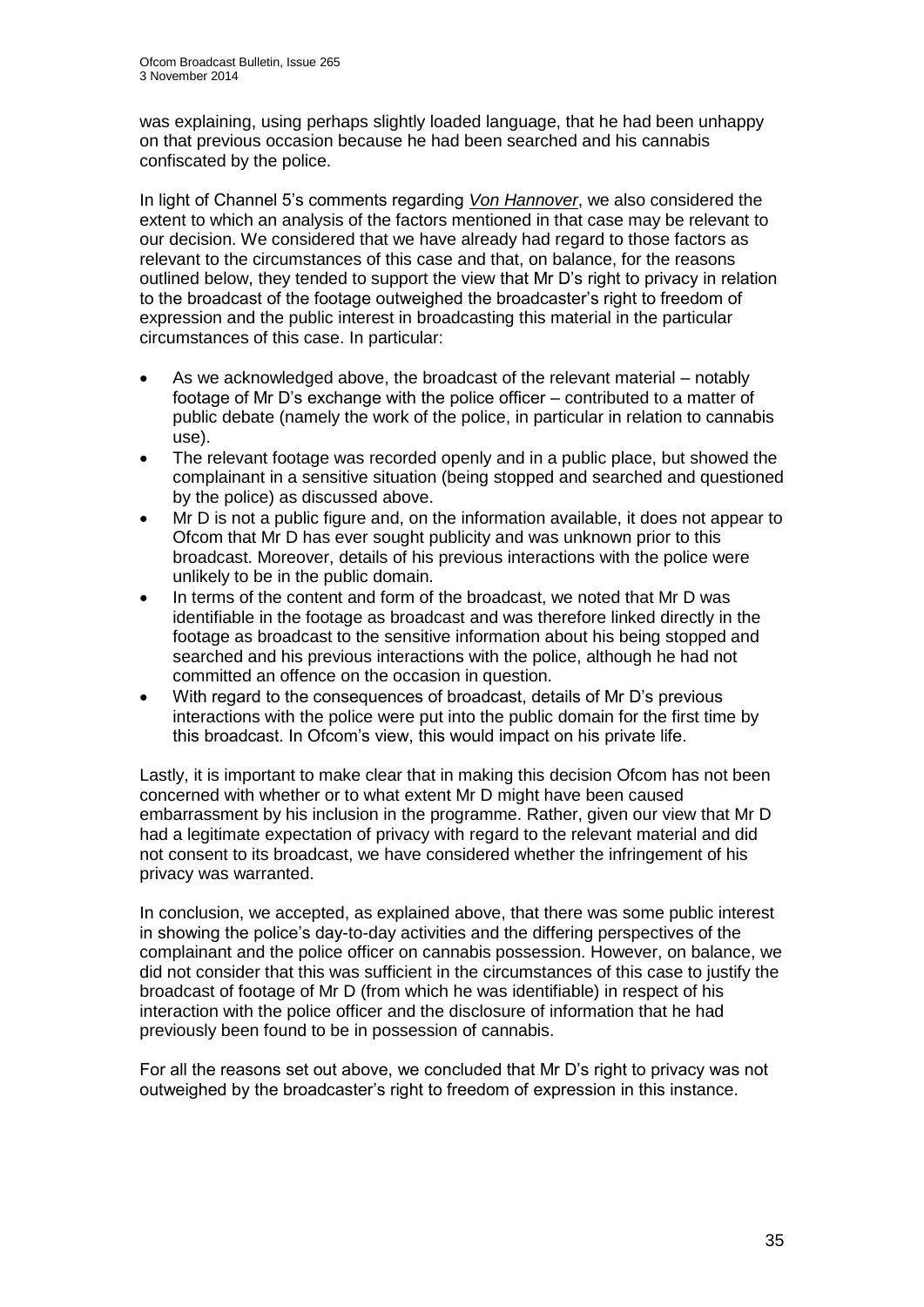Therefore, Ofcom found that there was an unwarranted infringement of Mr D's privacy in the programme as broadcast.

### **Therefore, Ofcom has upheld Mr D's complaint of unwarranted infringement of privacy in the programme as broadcast.**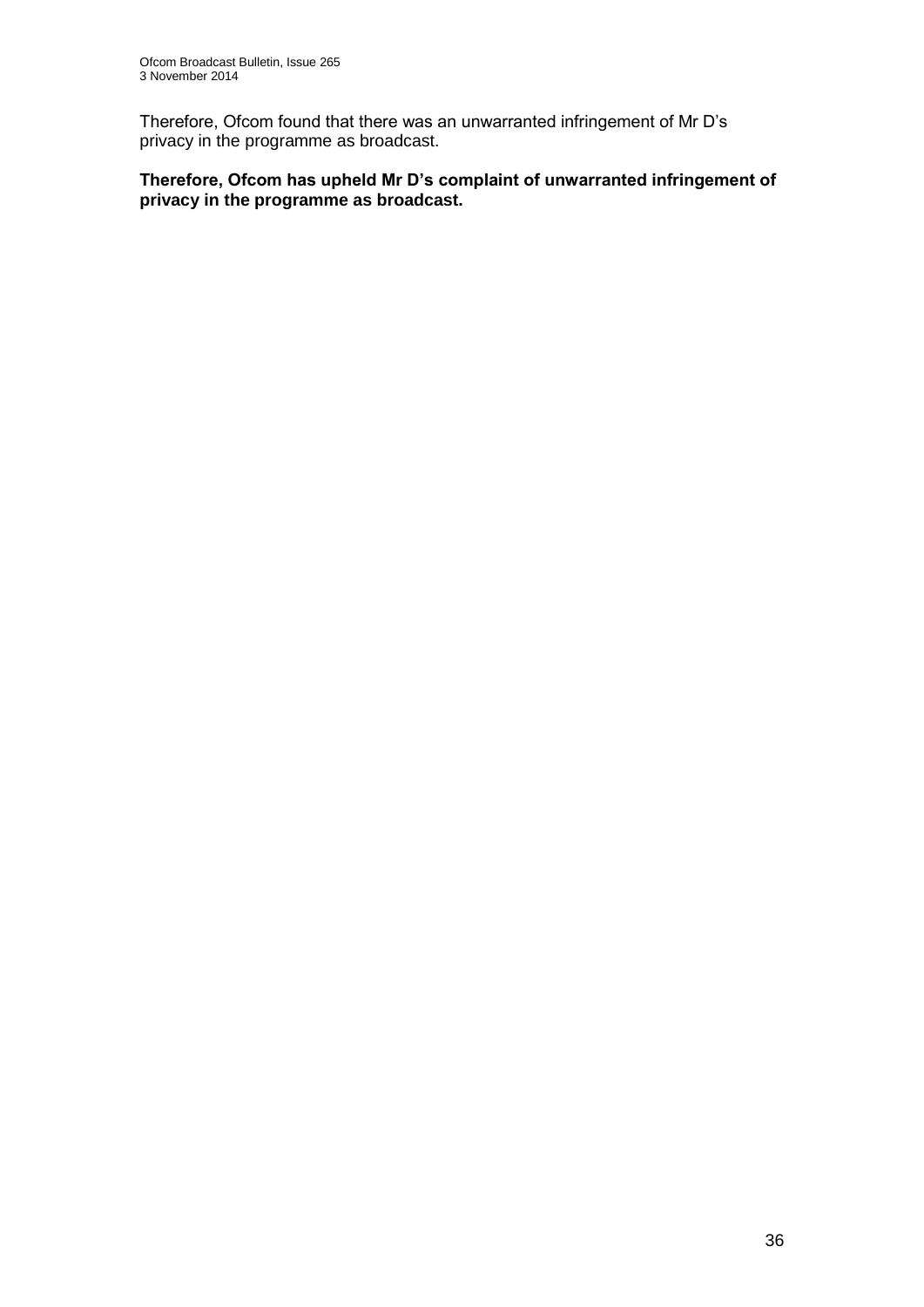# **Investigations Not in Breach**

Here are alphabetical lists of investigations that Ofcom has completed between 7 and 20 October 2014 and decided that the broadcaster did not breach Ofcom's codes, licence conditions or other regulatory requirements.

### **Investigations conducted under the Procedures for investigating breaches of content standards for television and radio<sup>1</sup>**

| Programme            | <b>Broadcaster</b>        | <b>Transmission date</b> | <b>Categories</b>    |
|----------------------|---------------------------|--------------------------|----------------------|
| Suspects (trailer)   | Channel 5                 | Various                  | Scheduling           |
| Advertising minutage | <b>SAB</b>                | 31/08/2014               | Advertising minutage |
| Advertising minutage | Samaa                     | 11/08/2014               | Advertising minutage |
| Marakkath Thakumo    | Spectrum Radio 22/06/2014 |                          | <b>ICrime</b>        |

For more information about how Ofcom conducts investigations about content standards, go to: [http://stakeholders.ofcom.org.uk/broadcasting/guidance/complaints](http://stakeholders.ofcom.org.uk/broadcasting/guidance/complaints-sanctions/standards/)[sanctions/standards/.](http://stakeholders.ofcom.org.uk/broadcasting/guidance/complaints-sanctions/standards/)

### **Investigations conducted under the General Procedures for investigating breaches of broadcast licences**

| Licensee                 | <b>Categories</b> |
|--------------------------|-------------------|
| South West Sound Limited | Format            |

For more information about how Ofcom conducts investigations about broadcast licences, go to: [http://stakeholders.ofcom.org.uk/broadcasting/guidance/complaints](http://stakeholders.ofcom.org.uk/broadcasting/guidance/complaints-sanctions/general-procedures/)[sanctions/general-procedures/.](http://stakeholders.ofcom.org.uk/broadcasting/guidance/complaints-sanctions/general-procedures/)

1

 $1$  This table was amended after publication to correct a factual inaccuracy.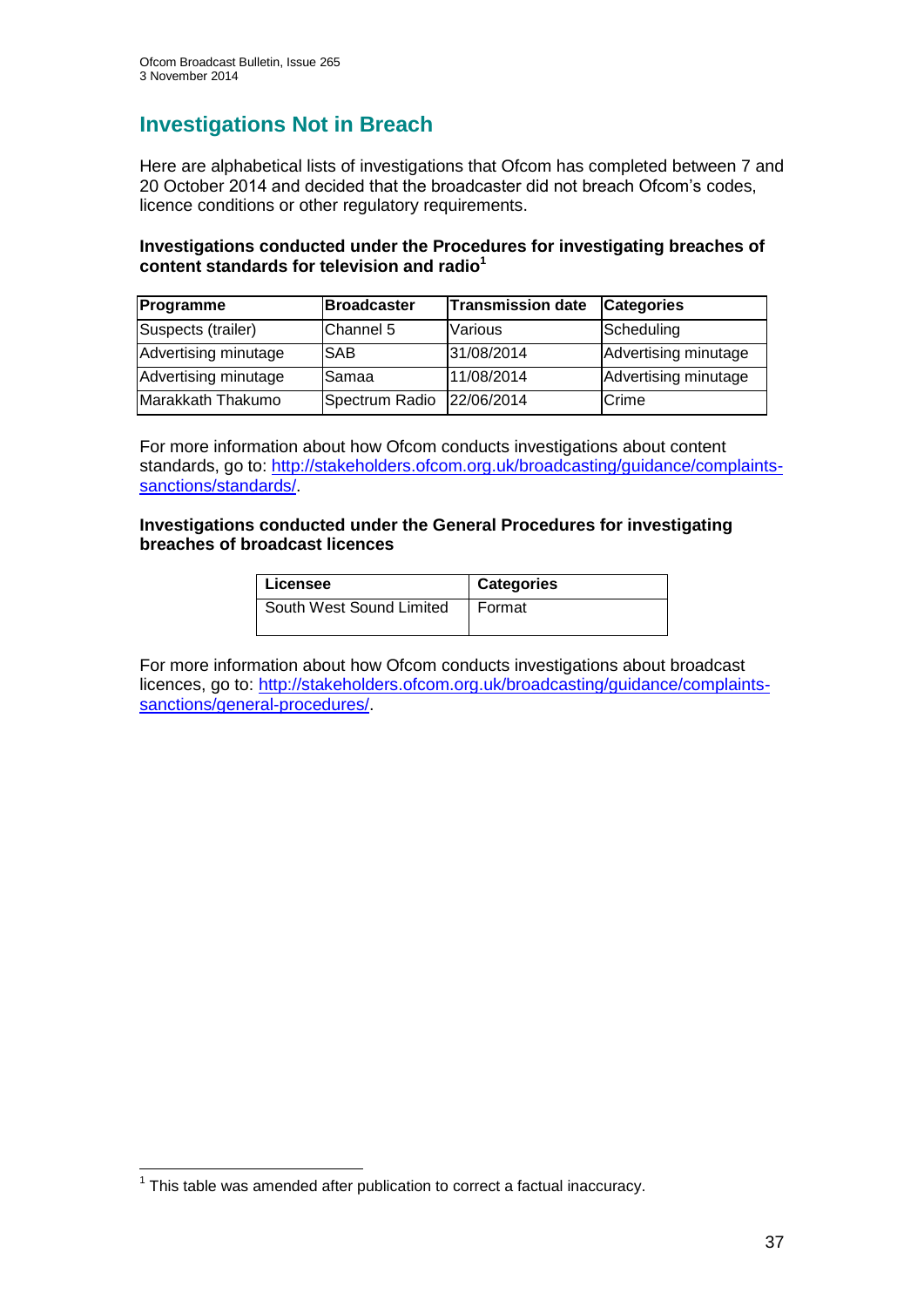# **Complaints Assessed, Not Investigated**

Here are alphabetical lists of complaints that, after careful assessment, Ofcom has decided not to pursue between 7 and 20 October 2014 because they did not raise issues warranting investigation.

### **Complaints assessed under the Procedures for investigating breaches of content standards for television and radio**

For more information about how Ofcom assesses conducts investigations about content standards, go to: [http://stakeholders.ofcom.org.uk/broadcasting/guidance/complaints](http://stakeholders.ofcom.org.uk/broadcasting/guidance/complaints-sanctions/standards/)sanctions/standards/

| Programme                          | <b>Broadcaster</b>             | <b>Transmission Date</b> | <b>Categories</b>                    | <b>Number of</b><br>complaints |
|------------------------------------|--------------------------------|--------------------------|--------------------------------------|--------------------------------|
| Advertising                        | 4seven                         | 08/10/2014               | Advertising content                  | 1                              |
| Gogglebox                          | 4seven                         | 12/10/2014               | Animal welfare                       | 1                              |
| <b>Scrotal Recall</b><br>(trailer) | 4seven                         | 30/09/2014               | Scheduling                           | $\mathbf{1}$                   |
| Police Interceptors                | $5*$                           | 03/10/2014               | Offensive language                   | $\mathbf{1}$                   |
| Top 20 Funniest                    | $\overline{5^*}$               | 08/10/2014               | Under 18s in<br>programmes           | $\mathbf{1}$                   |
| Programming                        | Attheraces                     | n/a                      | Materially misleading                | $\mathbf 1$                    |
| Subtitling                         | <b>BBC/ITV</b>                 | n/a                      | <b>Television Access</b><br>Services | 1                              |
| <b>News</b>                        | BBC / ITV / Sky<br><b>News</b> | 15/10/2014               | Outside of remit /<br>other          | $\overline{1}$                 |
| <b>BBC Music</b><br>promotion      | BBC <sub>1</sub>               | 07/09/2014               | Advertising/editorial<br>distinction | $\overline{1}$                 |
| Doctor Who                         | BBC <sub>1</sub>               | 04/10/2014               | Violence and<br>dangerous behaviour  | $\mathbf{1}$                   |
| Doctor Who                         | BBC <sub>1</sub>               | 04/10/2014               | Offensive language                   | $\overline{2}$                 |
| Doctor Who                         | BBC <sub>1</sub>               | Various                  | Gender<br>discrimination/offence     | $\mathbf{1}$                   |
| EastEnders                         | BBC <sub>1</sub>               | 13/10/2014               | Offensive language                   | $\mathbf{1}$                   |
| Inside Out                         | BBC 1                          | 06/10/2014               | Due impartiality/bias                | 1                              |
| Life Story (trailer)               | BBC <sub>1</sub>               | 13/10/2014               | Animal welfare                       | $\overline{1}$                 |
| Panorama: The<br>Farage Factor     | BBC <sub>1</sub>               | 13/10/2014               | Offensive language                   | $\overline{2}$                 |
| Panorama: The<br>Farage Factor     | BBC <sub>1</sub>               | 13/10/2014               | Due impartiality/bias                | $\overline{17}$                |
| <b>Question Time</b>               | BBC <sub>1</sub>               | 02/10/2014               | Generally accepted<br>standards      | $\overline{4}$                 |
| Regional News and<br>Weather       | BBC <sub>1</sub>               | 14/10/2014               | Due impartiality/bias                | $\mathbf{1}$                   |
| <b>Strictly Come</b><br>Dancing    | BBC <sub>1</sub>               | 18/10/2014               | Generally accepted<br>standards      | $\mathbf{1}$                   |
| <b>Strictly Come</b><br>Dancing    | BBC <sub>1</sub>               | 05/10/2014               | Voting                               | $\mathbf{1}$                   |
| The Andrew Marr<br>Show            | BBC <sub>1</sub>               | 21/09/2014               | Generally accepted<br>standards      | $\mathbf{1}$                   |
| The Andrew Marr<br>Show            | BBC <sub>1</sub>               | 12/10/2014               | Race<br>discrimination/offence       | $\overline{1}$                 |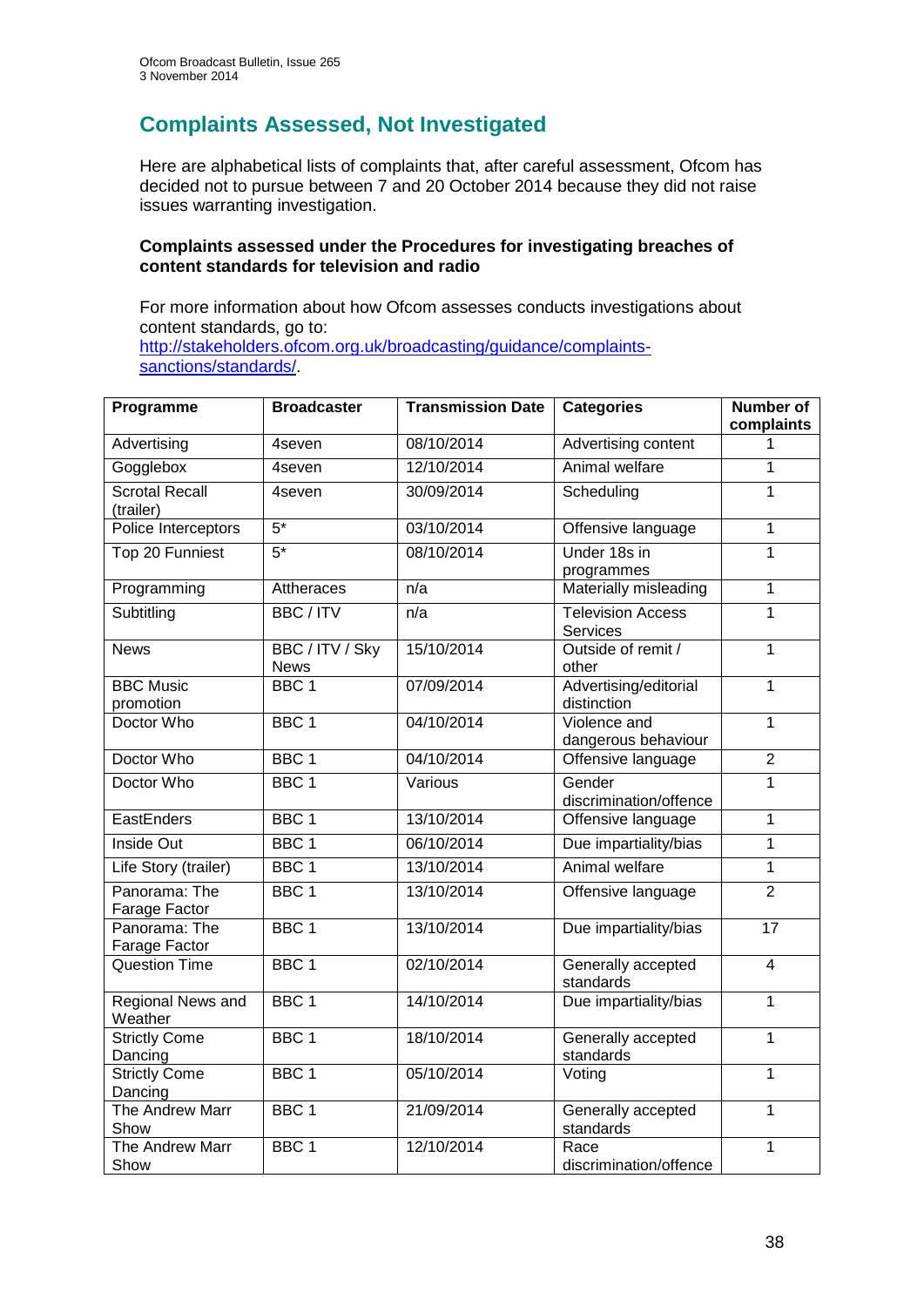| The Great British<br><b>Bake Off</b>  | BBC <sub>1</sub>              | 08/10/2014 | Outside of remit /<br>other                  | $\overline{2}$ |
|---------------------------------------|-------------------------------|------------|----------------------------------------------|----------------|
| The One Show                          | BBC <sub>1</sub>              | 13/10/2014 | Due impartiality/bias                        | 1              |
| Would I Lie to You?                   | BBC <sub>1</sub>              | 10/10/2014 | Transgender<br>discrimination/offence        | 3              |
| <b>BBC News</b>                       | BBC 1 / BBC<br>News Channel   | 13/10/2014 | Due impartiality/bias                        | 1              |
| Dances with Wolves                    | BBC <sub>2</sub>              | 12/10/2014 | Violence and<br>dangerous behaviour          | 1              |
| Genesis: Together<br>and Apart        | BBC <sub>2</sub>              | 04/10/2014 | Generally accepted<br>standards              | $\overline{6}$ |
| Panorama: Workers<br>on the Breadline | BBC <sub>2</sub>              | 10/10/2014 | Due accuracy                                 | $\mathbf{1}$   |
| Peaky Blinders                        | BBC <sub>2</sub>              | 02/10/2014 | Generally accepted<br>standards              | $\mathbf{1}$   |
| Peaky Blinders                        | BBC <sub>2</sub>              | 02/10/2014 | Generally accepted<br>standards              | 1              |
| Peaky Blinders                        | BBC <sub>2</sub>              | 02/10/2014 | Generally accepted<br>standards              | 1              |
| <b>Top Gear</b>                       | BBC <sub>2</sub>              | n/a        | Outside of remit /<br>other                  | $\overline{4}$ |
| <b>University Challenge</b>           | BBC <sub>2</sub>              | 06/10/2014 | Offensive language                           | $\mathbf{1}$   |
| Don't Tell the Bride                  | BBC <sub>3</sub>              | 07/10/2014 | Violence and<br>dangerous behaviour          | $\overline{1}$ |
| Live at the Apollo                    | BBC <sub>3</sub>              | 08/10/2014 | <b>Disability</b><br>discrimination/offence  | $\mathbf{1}$   |
| Life Story (trailer)                  | <b>BBC Channels</b>           | n/a        | Scheduling                                   | 1              |
| <b>BBC News</b>                       | <b>BBC News</b><br>Channel    | 08/10/2014 | Offensive language                           | 1              |
| <b>BBC Radio 1 Teen</b><br>Awards     | <b>BBC</b> Radio 1            | 19/10/2014 | Sexual orientation<br>discrimination/offence | $\mathbf{1}$   |
| <b>Chris Evans</b>                    | <b>BBC Radio 2</b>            | 08/10/2014 | Outside of remit /<br>other                  | $\mathbf{1}$   |
| Saturday Live                         | <b>BBC Radio 4</b>            | 20/09/2014 | Generally accepted<br>standards              | $\mathbf 1$    |
| The Museum of<br>Everything           | <b>BBC Radio 4</b><br>Extra   | 15/10/2014 | Sexual orientation<br>discrimination/offence | 1              |
| Afternoon Edition                     | <b>BBC Radio 5</b><br>Live    | 06/10/2014 | Due impartiality/bias                        | 1              |
| <b>Broken Silence</b>                 | <b>Brit Asia TV</b>           | 26/08/2014 | Generally accepted<br>standards              | $\mathbf{1}$   |
| <b>Broken Silence</b>                 | <b>Brit Asia TV</b>           | 04/10/2014 | Generally accepted<br>standards              | $\mathbf{1}$   |
| Vodafone Big Top<br>40                | Capital FM (East<br>Midlands) | 28/09/2014 | Offensive language                           | $\overline{1}$ |
| <b>Family Feud</b>                    | Channel 10<br>(Australia)     | 15/10/2014 | Outside of remit /<br>other                  | $\mathbf{1}$   |
| Alan Carr: Chatty<br>Man              | Channel 4                     | 19/09/2014 | Product placement                            | $\mathbf{1}$   |
| <b>Educating the East</b><br>End      | Channel 4                     | 09/10/2014 | Under 18s in<br>programmes                   | $\mathbf{1}$   |
| Gogglebox                             | Channel 4                     | 10/10/2014 | Race<br>discrimination/offence               | $\mathbf{1}$   |
| Gogglebox                             | Channel 4                     | 03/10/2014 | Generally accepted<br>standards              | $\overline{2}$ |
| Gogglebox                             | Channel 4                     | 10/10/2014 | Generally accepted<br>standards              | $\overline{2}$ |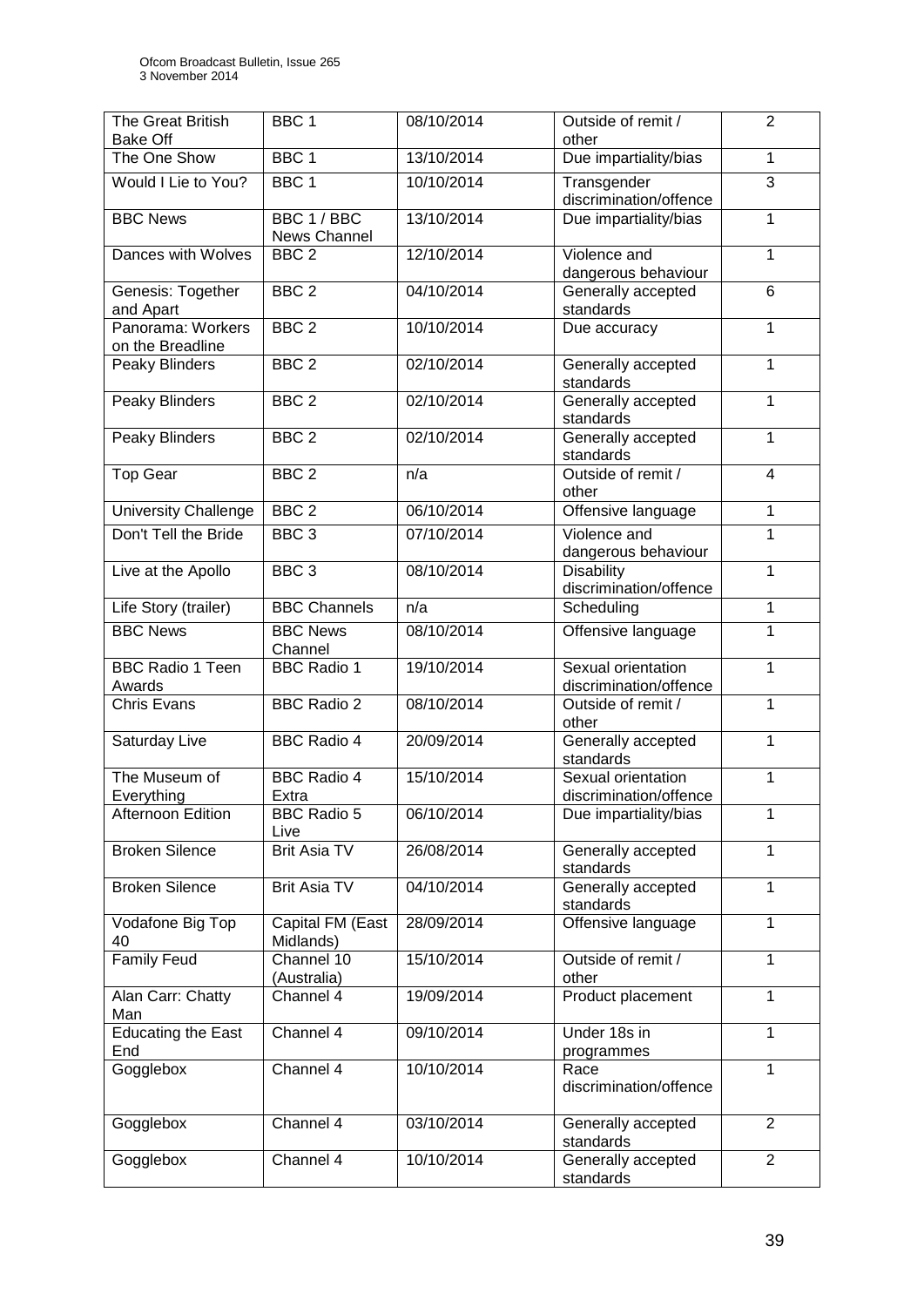| Gogglebox                                            | Channel 4          | 10/10/2014 | Animal welfare                              | 75             |
|------------------------------------------------------|--------------------|------------|---------------------------------------------|----------------|
| Gogglebox                                            | Channel 4          | 14/10/2014 | Animal welfare                              | $\overline{2}$ |
| Homeland                                             | Channel 4          | 12/10/2014 | Advertising<br>scheduling                   | $\overline{1}$ |
| Homeland                                             | Channel 4          | 19/10/2014 | Generally accepted<br>standards             | $\overline{2}$ |
| Mitsubishi's<br>sponsorship of                       | Channel 4          | 05/10/2014 | Generally accepted<br>standards             | $\overline{1}$ |
| documentaries on 4<br>Mitsubishi's                   | Channel 4          | 01/10/2014 | Generally accepted                          | $\mathbf{1}$   |
| sponsorship of<br>documentaries on 4                 |                    |            | standards                                   |                |
| Mitsubishi's<br>sponsorship of<br>documentaries on 4 | Channel $4$        | 13/10/2014 | Generally accepted<br>standards             | 1              |
| Obsessive<br>Compulsive<br>Cleaners                  | Channel $4$        | 14/10/2014 | <b>Disability</b><br>discrimination/offence | $\mathbf 1$    |
| <b>Scrotal Recall</b>                                | Channel 4          | 02/10/2014 | Materially misleading                       | $\mathbf{1}$   |
| <b>Scrotal Recall</b><br>(trailer)                   | Channel 4          | 21/09/2014 | Scheduling                                  | 1              |
| <b>Scrotal Recall</b><br>(trailer)                   | Channel 4          | 22/09/2014 | Scheduling                                  | 1              |
| Stand Up To Cancer                                   | Channel 4          | 07/10/2014 | Generally accepted<br>standards             | $\mathbf{1}$   |
| Sunday Brunch                                        | Channel 4          | 12/10/2014 | Offensive language                          | $\mathbf{1}$   |
| The Men with Many<br>Wives                           | Channel 4          | 24/09/2014 | Religious/Beliefs<br>discrimination/offence | 1              |
| <b>Unreported World</b>                              | Channel 4          | 03/10/2014 | Scheduling                                  | 5              |
| <b>Unreported World</b><br>(trailer)                 | Channel 4          | 26/09/2014 | Generally accepted<br>standards             | $\mathbf{1}$   |
| 5 News at 5                                          | Channel 5          | 29/09/2014 | Due impartiality/bias                       | $\mathbf{1}$   |
| Benefit House: Me<br>and My 22 Kids                  | Channel 5          | 02/10/2014 | Materially misleading                       | $\overline{1}$ |
| Body of Proof<br>(trailer)                           | Channel 5          | 15/10/2014 | Scheduling                                  | 1              |
| Body of Proof<br>(trailer)                           | Channel 5          | 17/10/2014 | Scheduling                                  | 1              |
| Caught on Camera                                     | Channel 5          | 07/10/2014 | Violence and<br>dangerous behaviour         | $\overline{2}$ |
| Celebrity Big Brother                                | Channel 5          | 27/08/2014 | <b>Disability</b><br>discrimination/offence | $\mathbf{1}$   |
| Kids Who Kill                                        | Channel 5          | 09/10/2014 | Generally accepted<br>standards             | 1              |
| Kids Who Kill                                        | Channel 5          | 09/10/2014 | Materially misleading                       | $\mathbf{1}$   |
| The Journey of<br>Natty Gann                         | Channel 5          | 14/09/2014 | Scheduling                                  | 1              |
| The Wright Stuff                                     | Channel 5          | 02/10/2014 | Due impartiality/bias                       | $\overline{2}$ |
| Body of Proof<br>(trailer)                           | Channel 5 +1       | 14/10/2014 | Scheduling                                  | 1              |
| <b>Nerds and Monsters</b>                            | <b>CITV</b>        | 07/10/2014 | Scheduling                                  | $\mathbf{1}$   |
| Programming                                          | <b>Clubland TV</b> | 04/10/2014 | Offensive language                          | 1              |
| Programming                                          | Clyde2             | n/a        | Format                                      | 1              |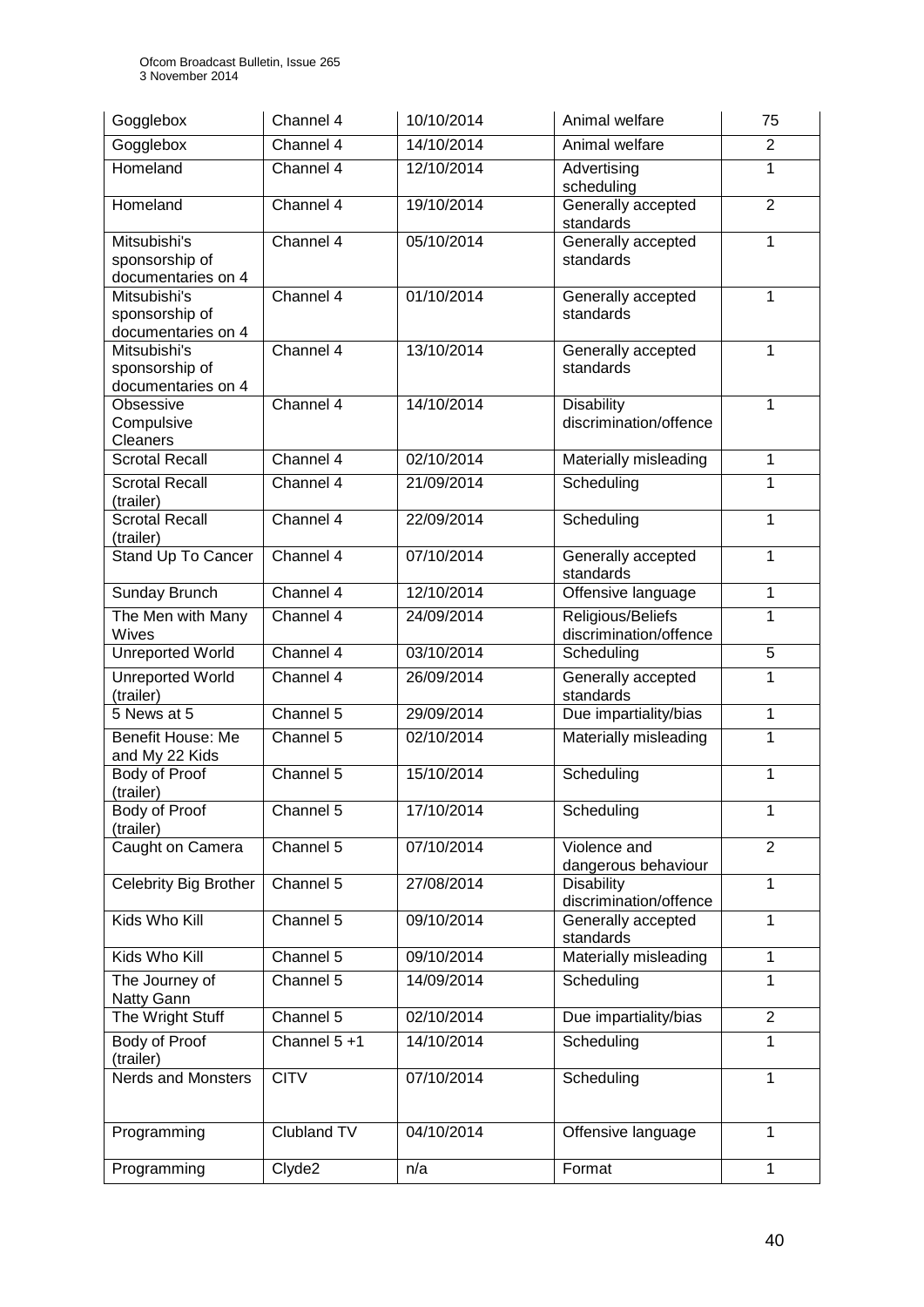| Programming                                                    | Codesouth                           | 06/10/2014 | Offensive language                          | 1              |
|----------------------------------------------------------------|-------------------------------------|------------|---------------------------------------------|----------------|
| Secretsales.com's<br>sponsorship of<br>Friends                 | <b>Comedy Central</b>               | 02/10/2014 | Sponsorship credits                         | 1              |
| South Park (trailer)                                           | <b>Comedy Central</b>               | 23/09/2014 | Offensive language                          | 1              |
| <b>Just Eat's</b><br>sponsorship of<br>programmes on<br>Dave   | Dave                                | 20/09/2014 | Sponsorship credits                         | 1              |
| <b>New Tricks</b>                                              | Drama                               | 03/10/2014 | Outside of remit /<br>other                 | 1              |
| Advertising                                                    | E <sub>4</sub>                      | 22/09/2014 | Advertising minutage                        | 1              |
| Channel ident                                                  | E <sub>4</sub>                      | 14/10/2014 | Generally accepted<br>standards             | 1              |
| How I Met Your<br>Mother                                       | E <sub>4</sub>                      | 09/09/2014 | Race<br>discrimination/offence              | $\overline{1}$ |
| <b>Scrotal Recall</b><br>(trailer)                             | E <sub>4</sub>                      | 25/09/2014 | Scheduling                                  | $\mathbf{1}$   |
| <b>TV Show</b>                                                 | Ere Wash<br>Sound                   | n/a        | Competitions                                | 1              |
| <b>Heart Breakfast with</b><br>Matt and Michelle               | <b>Heart FM</b><br><b>Berkshire</b> | 14/10/2014 | Scheduling                                  | $\mathbf{1}$   |
| Who's On Heart<br>competition                                  | <b>Heart Radio</b>                  | n/a        | Competitions                                | $\mathbf{1}$   |
| Advertising                                                    | <b>ITV</b>                          | 02/10/2014 | Advertising content                         | $\mathbf{1}$   |
| Advertising                                                    | <b>ITV</b>                          | 06/10/2014 | Advertising content                         | $\overline{2}$ |
| Advertising                                                    | <b>ITV</b>                          | 12/10/2014 | Advertising content                         | 1              |
| Advertising                                                    | <b>ITV</b>                          | 15/10/2014 | Advertising content                         | 1              |
| <b>Aunt Bessie's</b><br>sponsorship of<br><b>Tipping Point</b> | <b>ITV</b>                          | 14/10/2014 | Generally accepted<br>standards             | 1              |
| <b>Coronation Street</b>                                       | <b>ITV</b>                          | 15/10/2014 | Sexual material                             | 1              |
| <b>Coronation Street</b>                                       | <b>ITV</b>                          | Various    | <b>Disability</b><br>discrimination/offence | 1              |
| Emmerdale                                                      | <b>ITV</b>                          | 09/10/2014 | Sexual material                             | 1              |
| Emmerdale                                                      | <b>ITV</b>                          | 22/09/2014 | Race<br>discrimination/offence              | 1              |
| Emmerdale                                                      | ITV                                 | 26/09/2014 | Outside of remit /<br>other                 | $\mathbf{1}$   |
| Emmerdale                                                      | <b>ITV</b>                          | 25/09/2014 | Violence and<br>dangerous behaviour         | $\mathbf{1}$   |
| Euro 2016 Qualifier                                            | <b>ITV</b>                          | 12/10/2014 | Offensive language                          | $\mathbf{1}$   |
| <b>Good Morning</b><br><b>Britain</b>                          | $\overline{ITV}$                    | 09/10/2014 | Outside of remit /<br>other                 | 1              |
| Grantchester                                                   | <b>ITV</b>                          | Various    | Drugs, smoking,<br>solvents or alcohol      | $\mathbf{1}$   |
| <b>ITV News</b>                                                | $\overline{IV}$                     | 13/10/2014 | Due impartiality/bias                       | $\mathbf{1}$   |
| <b>ITV Sport (trailer)</b>                                     | <b>ITV</b>                          | 07/10/2014 | Materially misleading                       | $\mathbf{1}$   |
| Jurassic Park                                                  | <b>ITV</b>                          | 11/10/2014 | Offensive language                          | $\mathbf{1}$   |
| Loose Women                                                    | $\overline{IV}$                     | 07/10/2014 | Generally accepted<br>standards             | 8              |
| Skoda's sponsorship<br>of drama on ITV                         | ITV                                 | 13/10/2014 | Generally accepted<br>standards             | $\overline{2}$ |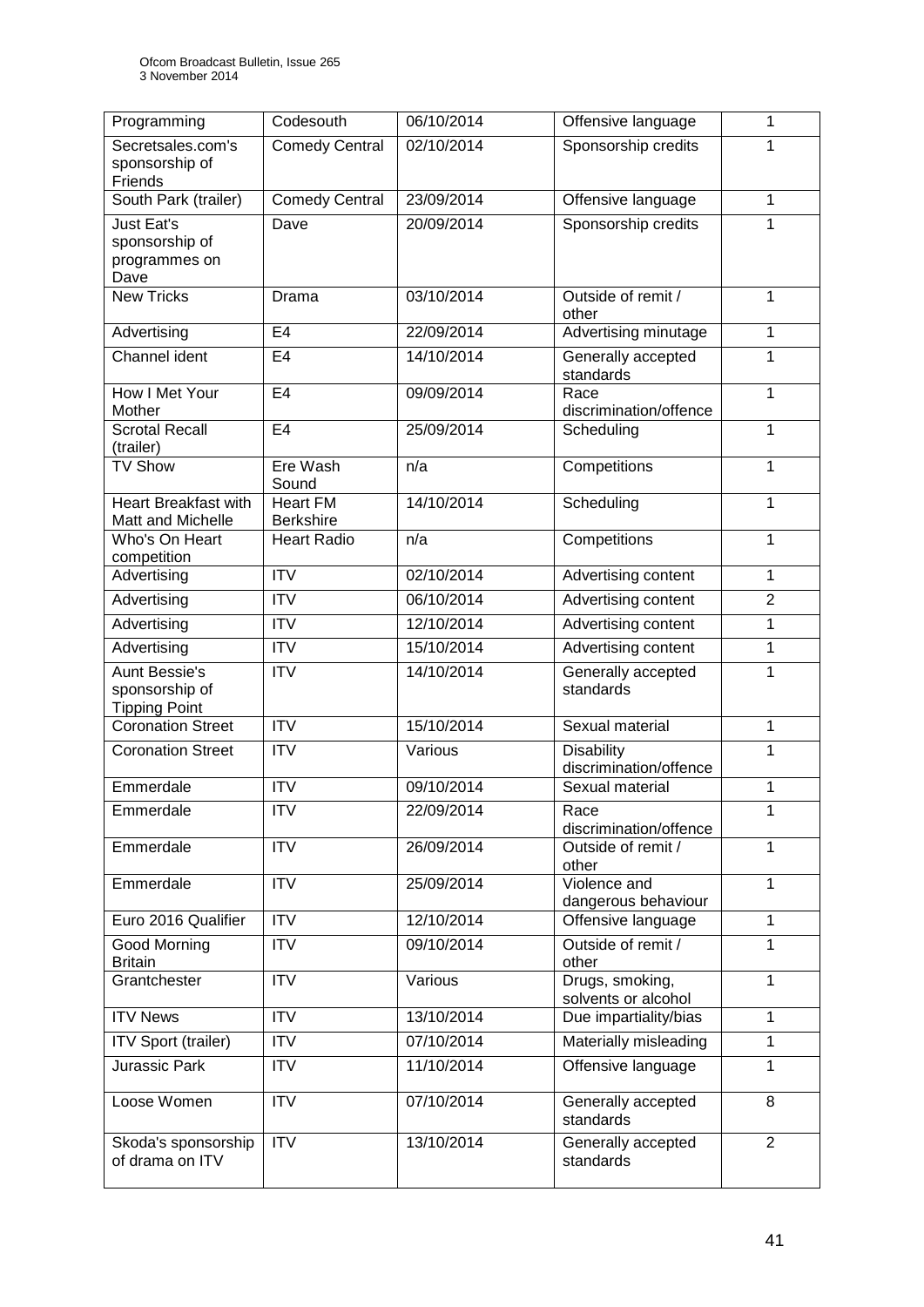| Sky Broadband's<br>sponsorship of ITV<br>showcase drama | $\overline{\text{IV}}$         | 08/10/2014 | Age<br>discrimination/offence               | 1                       |
|---------------------------------------------------------|--------------------------------|------------|---------------------------------------------|-------------------------|
| Sunday Night at the<br>Palladium                        | $\overline{\text{IV}}$         | 12/10/2014 | <b>Disability</b><br>discrimination/offence | 9                       |
| TalkTalk's<br>sponsorship of The<br>X Factor            | $\overline{ITV}$               | 04/10/2014 | Generally accepted<br>standards             | 1                       |
| The Alan Titchmarsh<br>Show                             | <b>ITV</b>                     | 17/09/2014 | Gender<br>discrimination/offence            | 1                       |
| The Alan Titchmarsh<br>Show                             | $\overline{ITV}$               | 01/10/2014 | Due impartiality/bias                       | 1                       |
| The Jeremy Kyle<br>Show                                 | $\overline{ITV}$               | n/a        | Religious/Beliefs<br>discrimination/offence | 1                       |
| The Only Way is<br>Ibiza (Trailer)                      | $\overline{IV}$                | 04/10/2014 | Scheduling                                  | 1                       |
| The X Factor (trailer)                                  | <b>ITV</b>                     | n/a        | Hypnotic and other<br>techniques            | 1                       |
| This Morning                                            | <b>ITV</b>                     | 23/09/2014 | Scheduling                                  | 1                       |
| <b>This Morning</b>                                     | <b>ITV</b>                     | 03/10/2014 | Animal welfare                              | 1                       |
| <b>This Morning</b>                                     | <b>ITV</b>                     | 12/09/2014 | Materially misleading                       | $\overline{\mathbf{4}}$ |
| <b>This Morning</b>                                     | $\overline{ITV}$               | 29/09/2014 | Generally accepted<br>standards             | 1                       |
| This Morning (trailer)                                  | $\overline{IV}$                | 14/10/2014 | Scheduling                                  | $\mathbf{1}$            |
| Through the<br>Keyhole                                  | <b>ITV</b>                     | 08/10/2014 | Generally accepted<br>standards             | 1                       |
| Advertising                                             | <b>ITV</b> and Sky<br>channels | n/a        | Advertising content                         | 1                       |
| The Only Way is<br>Ibiza                                | <b>ITV Be</b>                  | 08/10/2014 | Gender<br>discrimination/offence            | $\mathbf{1}$            |
| <b>Celebrity Juice</b>                                  | ITV2                           | 18/09/2014 | <b>Television Access</b><br>Services        | 1                       |
| Plebs                                                   | ITV2                           | 22/09/2014 | Generally accepted<br>standards             | 1                       |
| Release the Hounds                                      | ITV2                           | 22/09/2014 | Violence and<br>dangerous behaviour         | 1                       |
| Release the Hounds                                      | ITV <sub>2</sub>               | 06/10/2014 | Generally accepted<br>standards             | $\overline{2}$          |
| Release the Hounds                                      | ITV2                           | 22/09/2014 | Animal welfare                              | 9                       |
| <b>Tomorrow Never</b><br><b>Dies</b>                    | ITV <sub>2</sub>               | 19/09/2014 | <b>Nudity</b>                               | $\mathbf{1}$            |
| You've Been<br>Framed!                                  | ITV2                           | 14/10/2014 | Generally accepted<br>standards             | $\mathbf{1}$            |
| A Touch of Frost                                        | ITV3                           | 02/10/2014 | Generally accepted<br>standards             | $\mathbf{1}$            |
| Bastuklubben                                            | Kanal 5                        | 01/10/2014 | Generally accepted<br>standards             | $\overline{2}$          |
| Partaj                                                  | Kanal 5                        | 21/09/2014 | Generally accepted<br>standards             | $\mathbf{1}$            |
| Partaj                                                  | Kanal 5                        | 25/09/2014 | Generally accepted<br>standards             | $\mathbf{1}$            |
| Paddy McGuinness                                        | <b>Key 103</b>                 | 05/10/2014 | Scheduling                                  | $\mathbf{1}$            |
| Duncan Barkes                                           | LBC 97.3 FM                    | 16/09/2014 | Race<br>discrimination/offence              | $\mathbf{1}$            |
| James O'Brien                                           | LBC 97.3 FM                    | 20/09/2014 | Due impartiality/bias                       | $\mathbf{1}$            |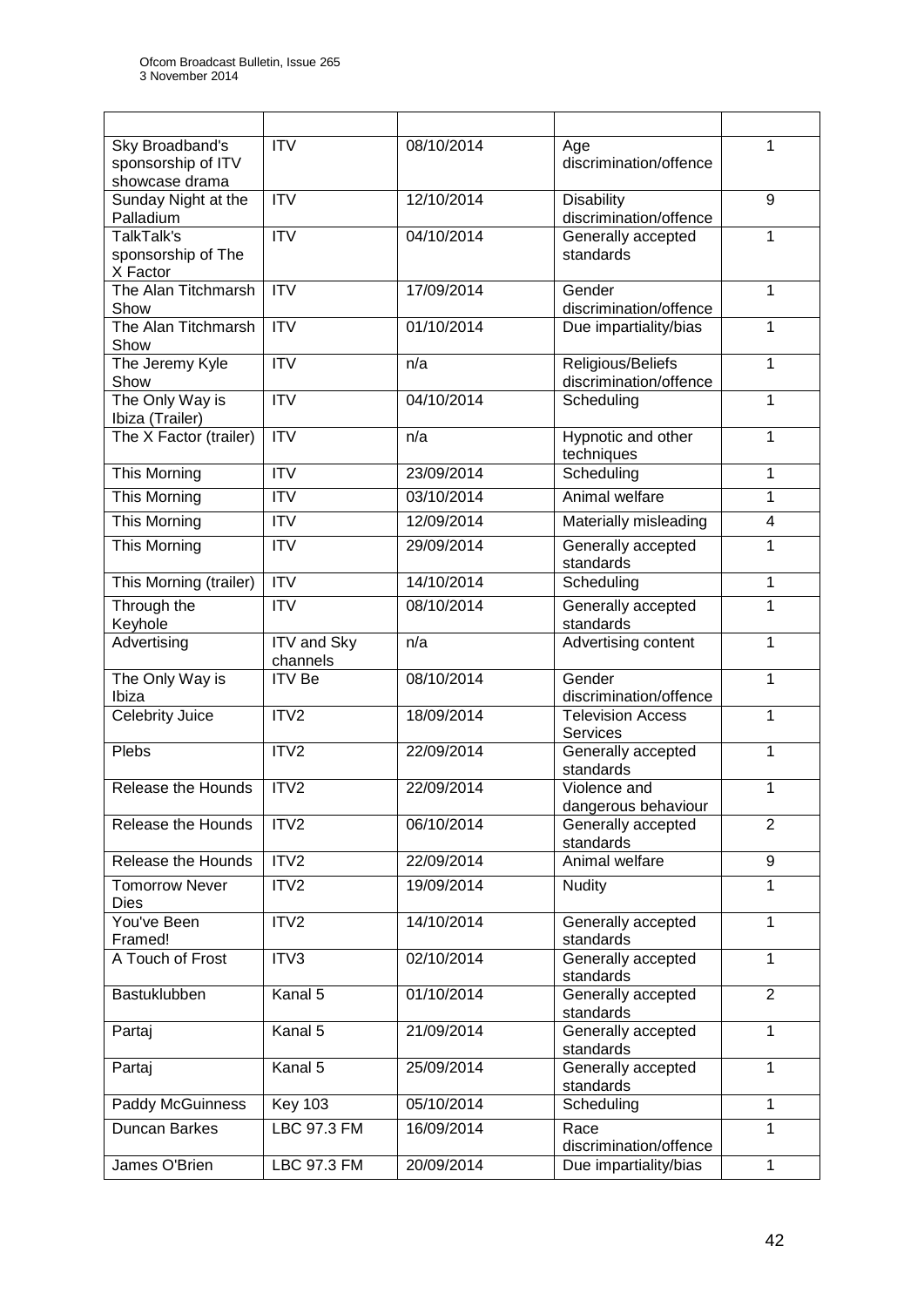| James O'Brien                                 | <b>LBC 97.3 FM</b>            | 29/09/2014 | Due accuracy                                | 1              |
|-----------------------------------------------|-------------------------------|------------|---------------------------------------------|----------------|
| James O'Brien                                 | <b>LBC 97.3 FM</b>            | 09/10/2014 | Generally accepted<br>standards             | 1              |
| Kim Wilde<br>competition                      | Magic 105.4 fm                | n/a        | Materially misleading                       | 1              |
| Car SOS                                       | More4                         | 14/09/2014 | Gender<br>discrimination/offence            | 1              |
| Masters of Sex<br>(trailer)                   | More4                         | 30/09/2014 | Scheduling                                  | 1              |
| <b>Scrotal Recall</b><br>(trailer)            | More4                         | 29/09/2014 | Scheduling                                  | 1              |
| Welcome Aboard<br><b>Toxic Airlines</b>       | Movies4Men                    | 23/09/2014 | Due impartiality/bias                       | $\mathbf{1}$   |
| Fresh Vidz & Hot<br>Hits!                     | <b>MTV Hits</b>               | 04/10/2014 | Offensive language                          | 1              |
| Programming                                   | n/a                           | n/a        | Generally accepted<br>standards             | 1              |
| Takrar                                        | <b>PTV Prime</b>              | 26/07/2014 | Religious/Beliefs<br>discrimination/offence | $\mathbf{1}$   |
| Danny & Rosie<br>Show                         | Pulse1                        | 25/09/2014 | Competitions                                | 1              |
| Advertising                                   | Quest                         | 07/10/2014 | Advertising content                         | $\mathbf{1}$   |
| Scandal                                       | <b>Sky Living</b>             | 25/09/2014 | Generally accepted<br>standards             | 1              |
| Advertising                                   | <b>Sky News</b>               | 18/09/2014 | Political advertising                       | $\mathbf{1}$   |
| <b>Sky News</b>                               | <b>Sky News</b>               | 08/10/2014 | Religious/Beliefs<br>discrimination/offence | 1              |
| <b>Sky News</b>                               | <b>Sky News</b>               | 18/09/2014 | Generally accepted<br>standards             | $\overline{2}$ |
| <b>Sky News</b>                               | <b>Sky News</b>               | 06/10/2014 | Generally accepted<br>standards             | $\mathbf{1}$   |
| <b>Sky News Tonight</b><br>with Adam Boulton  | <b>Sky News</b>               | 06/10/2014 | Due impartiality/bias                       | 1              |
| Sky News with Kay<br><b>Burley</b>            | <b>Sky News</b>               | 13/10/2014 | Due impartiality/bias                       | 1              |
| <b>Special Report:</b><br><b>Ebola Crisis</b> | <b>Sky News</b>               | 12/10/2014 | Generally accepted<br>standards             | 1              |
| Live Ford Super<br>Sunday                     | Sky Sports 1                  | 14/09/2014 | Sponsorship                                 | 1              |
| Ryder Cup                                     | Sky Sports 4                  | n/a        | Outside of remit /<br>other                 | 1              |
| Forever (trailer)                             | Sky Sports 5                  | 06/10/2014 | Scheduling                                  | $\overline{1}$ |
| <b>Sky Sports Rugby</b><br>League Finals      | <b>Sky Sports</b><br>Channels | 11/10/2014 | Outside of remit /<br>other                 | 1              |
| Formula 1                                     | Sky Sports F1                 | 21/09/2014 | Product placement                           | $\mathbf{1}$   |
| Sports Bar                                    | Talksport                     | 16/09/2014 | Commercial<br>communications on<br>radio    | $\mathbf{1}$   |
| Crime Stories: Ted<br><b>Bundy</b>            | truTV                         | 09/09/2014 | Scheduling                                  | $\mathbf{1}$   |
| The System                                    | truTV                         | 23/09/2014 | Scheduling                                  | $\mathbf{1}$   |
| Jagad av Hundar                               | TV <sub>3</sub>               | 30/09/2014 | Generally accepted<br>standards             | $\overline{5}$ |
| Advertising                                   | <b>UTV</b>                    | 07/10/2014 | Advertising content                         | $\mathbf{1}$   |
| The Troubles I've<br>Seen                     | <b>UTV</b>                    | 11/09/2014 | Generally accepted<br>standards             | 1              |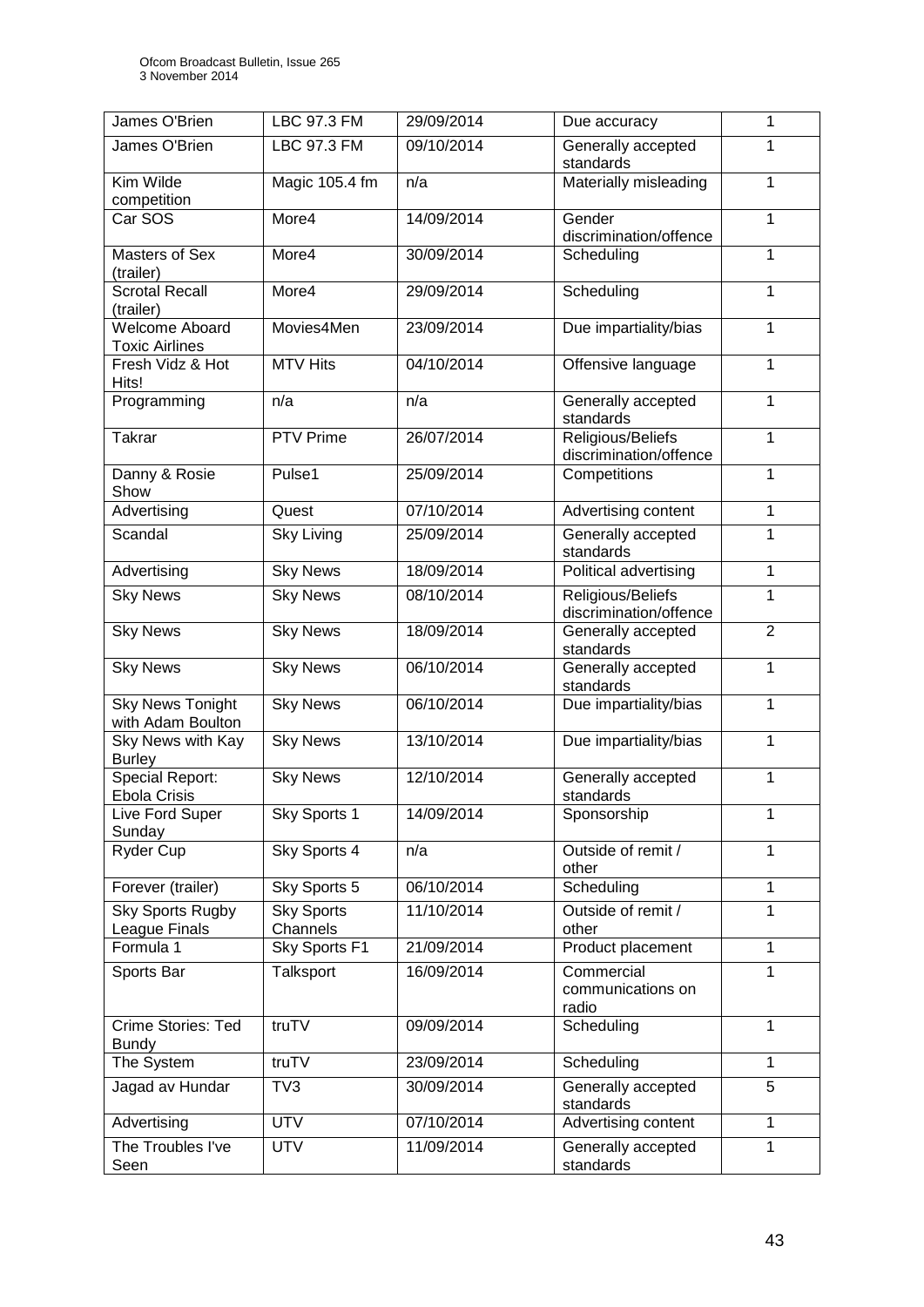| Advertising | Watch | 13/10/2014 | Gender                 |  |
|-------------|-------|------------|------------------------|--|
|             |       |            | discrimination/offence |  |

### **Investigations List**

If Ofcom considers that a broadcaster may have breached its codes, a condition of its licence or other regulatory requirements, it will start an investigation.

**It is important to note that an investigation by Ofcom does not necessarily mean the broadcaster has done anything wrong. Not all investigations result in breaches of the licence or other regulatory requirements being recorded.**

Here are alphabetical lists of new investigations launched between 9 and 22 October 2014.

### **Investigations launched under the Procedures for investigating breaches of content standards for television and radio**

| Programme                                                   | <b>Broadcaster</b>          | <b>Transmission date</b> |
|-------------------------------------------------------------|-----------------------------|--------------------------|
| Advertising minutage                                        | Channel 5+24                | 17 August 2014           |
| Dynamo                                                      | Watch                       | 26 September 2014        |
| Emmerdale                                                   | <b>ITV</b>                  | 25 September 2014        |
| <b>Gospel Show</b>                                          | Kemet Radio<br>(Nottingham) | 21 September 2014        |
| James O'Brien                                               | LBC 97.3 FM                 | 9 October 2014           |
| The Gypsy Matchmaker                                        | Channel 4                   | 3 September 2014         |
| Wilsons of Rathkenny's sponsorship<br>of Traffic and Travel | Downtown<br>Radio           | 21 August 2014           |

For more information about how Ofcom assesses complaints and conducts investigations about content standards, go to:

[http://stakeholders.ofcom.org.uk/broadcasting/guidance/complaints](http://stakeholders.ofcom.org.uk/broadcasting/guidance/complaints-sanctions/standards/)[sanctions/standards/.](http://stakeholders.ofcom.org.uk/broadcasting/guidance/complaints-sanctions/standards/)

### **Investigations launched under the Procedures for the consideration and adjudication of Fairness and Privacy complaints**

| <b>Programme</b>    | <b>Broadcaster</b> | <b>Transmission date</b>            |
|---------------------|--------------------|-------------------------------------|
| Countdown to Murder | Channel 5          | 3 September 2014                    |
| Radio Yorkshire     |                    | Radio Yorkshire   11 September 2014 |

For more information about how Ofcom considers and adjudicates upon Fairness and Privacy complaints, go to: